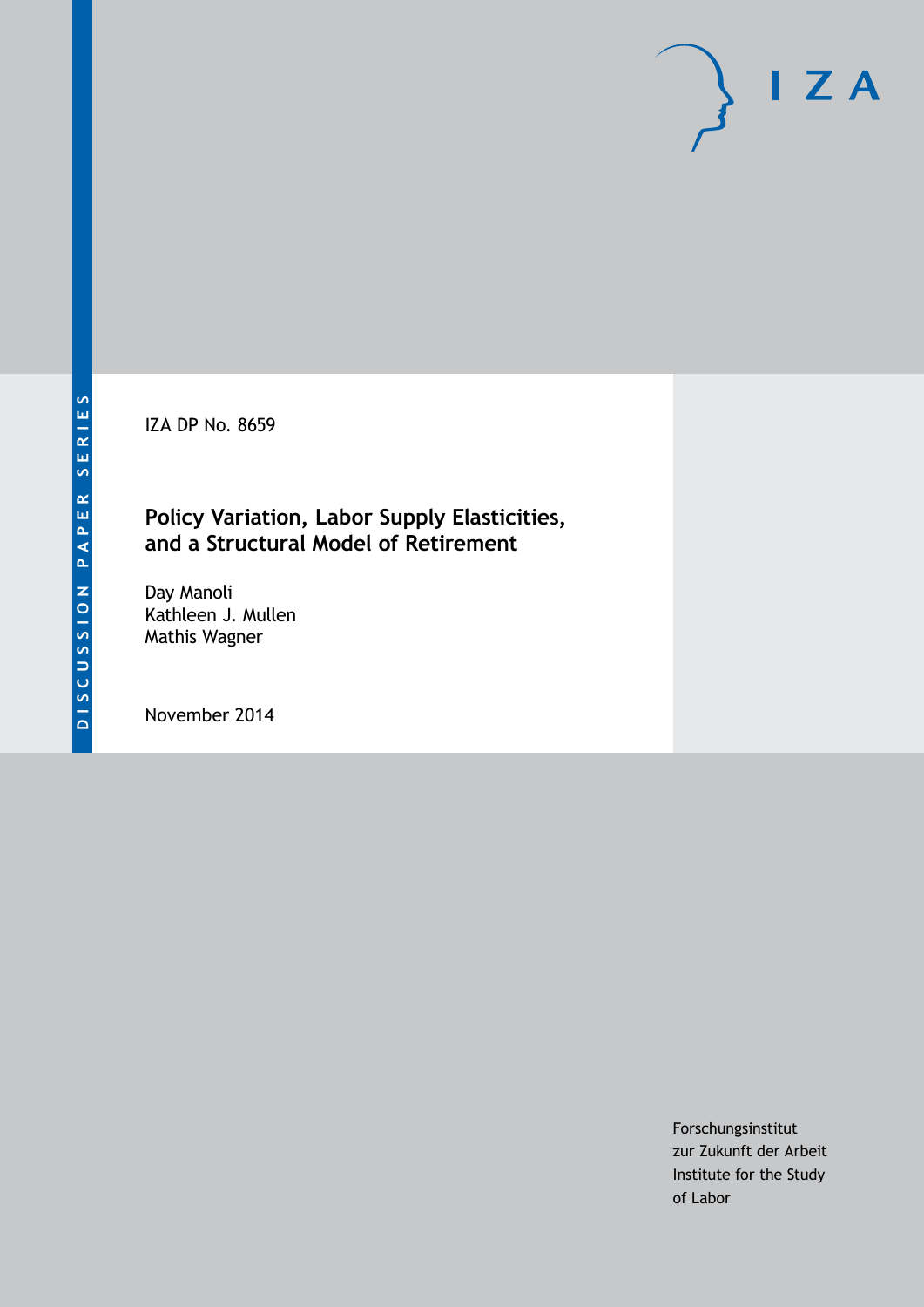# **Policy Variation, Labor Supply Elasticities, and a Structural Model of Retirement**

# **Day Manoli**

*UT-Austin and NBER*

## **Kathleen J. Mullen**

*RAND and IZA*

#### **Mathis Wagner**

*Boston College*

Discussion Paper No. 8659 November 2014

IZA

P.O. Box 7240 53072 Bonn Germany

Phone: +49-228-3894-0 Fax: +49-228-3894-180 E-mail: [iza@iza.org](mailto:iza@iza.org)

Any opinions expressed here are those of the author(s) and not those of IZA. Research published in this series may include views on policy, but the institute itself takes no institutional policy positions. The IZA research network is committed to the IZA Guiding Principles of Research Integrity.

The Institute for the Study of Labor (IZA) in Bonn is a local and virtual international research center and a place of communication between science, politics and business. IZA is an independent nonprofit organization supported by Deutsche Post Foundation. The center is associated with the University of Bonn and offers a stimulating research environment through its international network, workshops and conferences, data service, project support, research visits and doctoral program. IZA engages in (i) original and internationally competitive research in all fields of labor economics, (ii) development of policy concepts, and (iii) dissemination of research results and concepts to the interested public.

<span id="page-1-0"></span>IZA Discussion Papers often represent preliminary work and are circulated to encourage discussion. Citation of such a paper should account for its provisional character. A revised version may be available directly from the author.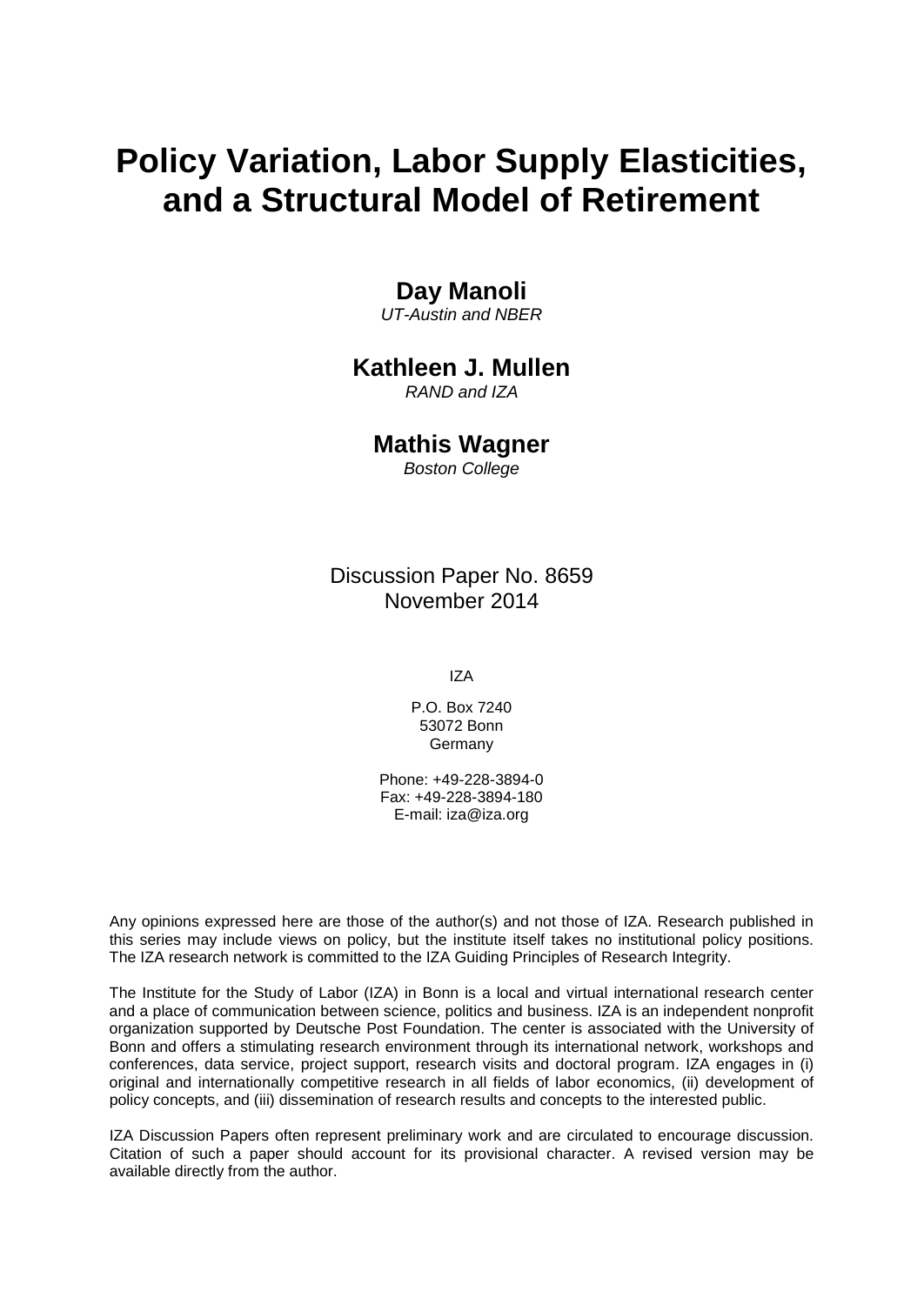IZA Discussion Paper No. 8659 November 2014

# **ABSTRACT**

# **Policy Variation, Labor Supply Elasticities, and a Structural Model of Retirement[\\*](#page-1-0)**

This paper exploits a combination of policy variation from multiple pension reforms in Austria and administrative data from the Austrian Social Security Database. Using the policy changes for identification, we estimate social security wealth and accrual elasticities in individuals' retirement decisions. Next, we use these elasticities to estimate a dynamic programming model of retirement decisions. Finally, we use the estimated model to examine the labor supply and welfare consequences of potential social security reforms.

JEL Classification: J26, H55

Keywords: policy variation, retirement, labor supply elasticities

Corresponding author:

Kathleen Mullen RAND Corporation 1776 Main Street P.O. Box 2138 Santa Monica, CA 90407-2138 USA E-mail: [kmullen@rand.org](mailto:kmullen@rand.org)

We thank Tajendra Singh and Shao-Ching Huang for excellent computing assistance. We are also grateful for helpful comments from Alan Auerbach, Sandy Black, David Blau, Leah Boustan, Moshe Buchinsky, Raj Chetty, Julie Cullen, Alan Gustman, Justine Hastings, Michael Hurd, Pierre-Carl Michaud, Emmanuel Saez and numerous seminar participants. This paper was supported by the National Institute on Aging through grant number 1 R03AG033833. Its contents are solely the responsibility of the authors and do not represent the official views of the National Institute on Aging.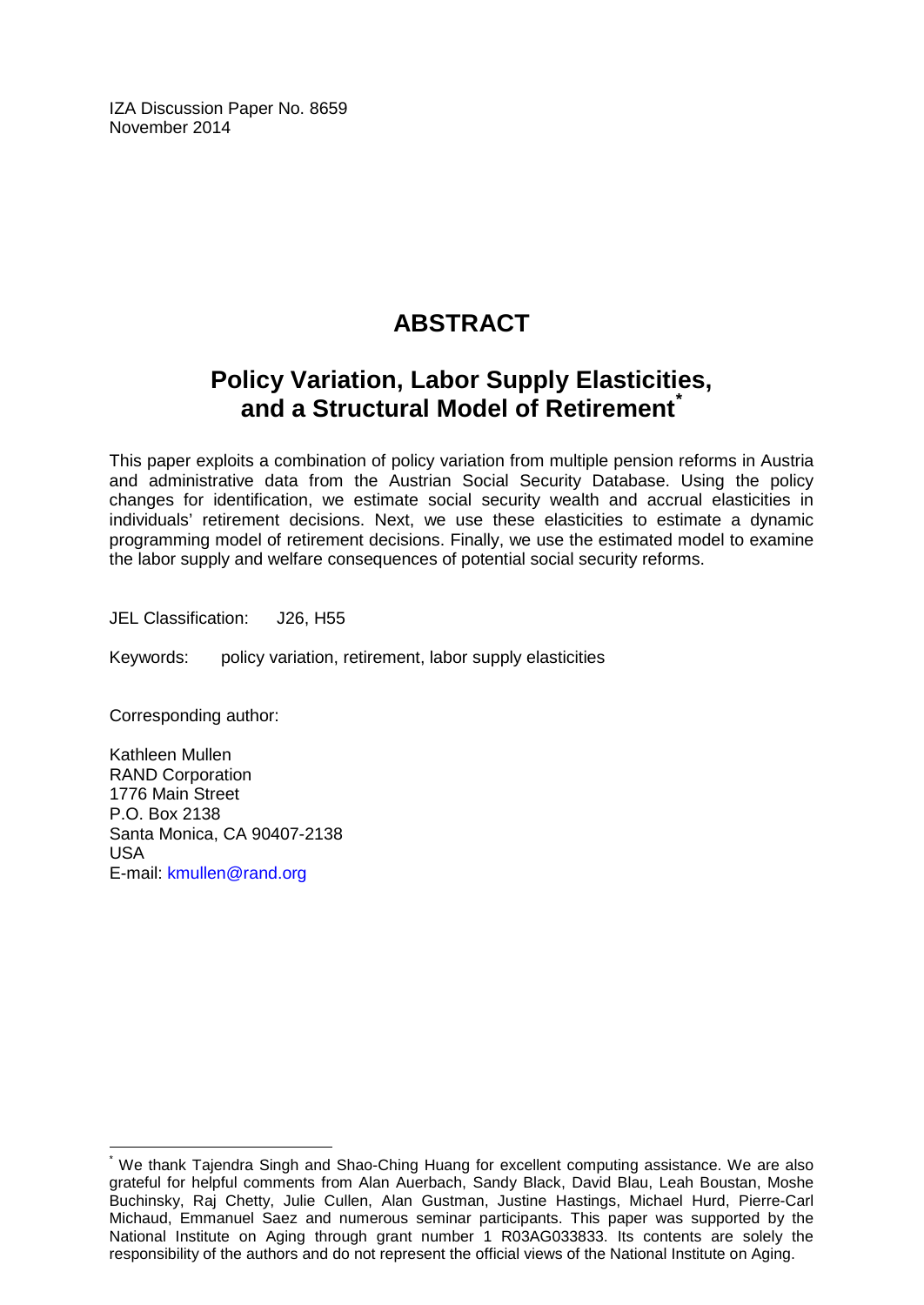# 1 Introduction

In countries around the world, there is increasing pressure for social security reform (OECD 2007). Designing effective social security reform requires understanding how changes in retirement benefits affect individuals' retirement decisions. In this paper, we exploit policy variation in individuals' retirement benefits to identify and estimate the income and price elasticities in individuals' retirement decisions. We then demonstrate what these elasticities imply for standard economic models of retirement decisions and for labor supply responses to potential social security reforms.<sup>1</sup>

Retirement benefits are traditionally thought to affect individuals' behavior through two channels: an income effect and a price effect (see, e.g., Boskin (1977)). The income effect refers to changes in behavior due to changes in lifetime income. The price effect (or implicit tax on earnings) refers to changes in behavior due to changes in marginal incentives for continued work. The magnitudes of these effects are relevant for understanding how potential social security reforms are likely to affect individuals' retirement decisions and welfare.

The analysis has two overall objectives. A first objective to identify and estimate these income and price elasticities. We use administrative data from the Austrian Social Security Database and exploit variation from multiple pension reforms in Austria to identify and estimate these elasticities. A second objective is to demonstrate how these income and price elasticities can be used to estimate a structural model of retirement decisions.

The empirical analysis is therefore presented in two parts. The first part focuses on the identification of the income and price elasticities based on policy variation from five pension reforms in Austria between 1984 and 2003. Using administrative, social security records data on over 250,000 private sector employees in Austria, we define the income and price measures using social security wealth (the present discounted value of pension benefits) and the one-year accrual (the expected percentage change in social security wealth from delaying

<sup>1</sup>Recent research has emphasized the identification of income and price effects of benefits from other social insurance programs; for unemployment insurance see Chetty (2008), for disability insurance see Autor and Duggan (2007), and for health insurance see Nyman (2003).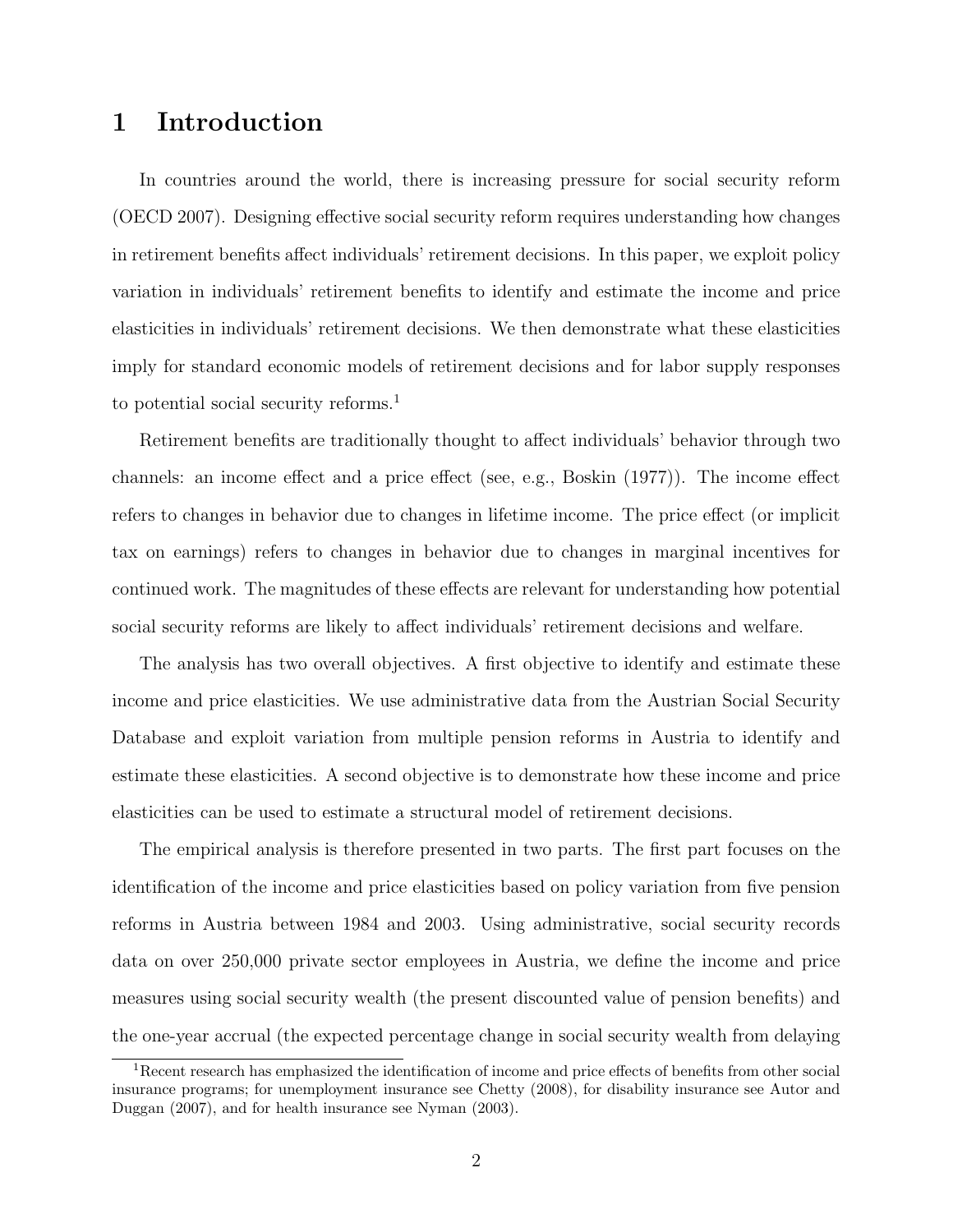retirement by one year). The pension reforms create several independent changes in these measures thereby allowing for separate identification of the respective elasticities, which we estimate using a proportional hazards specification. We follow commonly used terminology and refer to the proportional hazards results as reduced-form elasticities. However, this proportional hazards specification is entirely independent from our dynamic model of retirement decisions and hence it is free of any distributional or functional form assumptions of that economic model.

We estimate that a  $1\%$  increase in social security wealth holding the accrual constant (i.e. an increase in social security wealth at all ages) increases the hazard rate at a given age by 0.44%. At the same time, we estimate that a  $1\%$  increase in the accrual holding social security wealth constant (i.e. an increase in next period's social security wealth holding current social security wealth constant) decreases the hazard rate at a given age by 2.90%. Our estimates point to a much larger role for price effects than has previously been found in the literature. The studies by Gruber and Wise (2004) and Coile and Gruber (2007) provide the most directly comparable labor supply estimates (although their incentive (price) measures are parameterized differently) and they tend to find small and insignificant price effects, whereas we find large and significant accrual elasticities, both in absolute terms and relative to the estimated income elasticity. An important difference between their study and ours is that they rely on observational variation whereas we exploit policy variation from multiple pension reforms that independently vary the income and price measures. Interestingly, Friedberg (2000) which exploits multiple changes to the Social Security earnings test also finds a large role for price effects in determining hours worked among retirees in the U.S.<sup>2</sup>

The second part of the empirical analysis focuses on structurally estimating a dynamic model of retirement decisions using the elasticity results from the first part of the empirical analysis. We estimate the model using an Indirect Inference (II) estimation strategy in which

<sup>2</sup>Other studies which rely on policy variation tend to exploit a single reform (e.g., Krueger and Pischke (1992) exploit the Social Security "notch" in the U.S.; Lumsdaine, Stock and Wise (1992) and Pencavel (2001) examined responses of employees who were offered a temporary incentive to retire early; Brown (2013) studies a reform to the California teachers pension system which created kinks in return to work).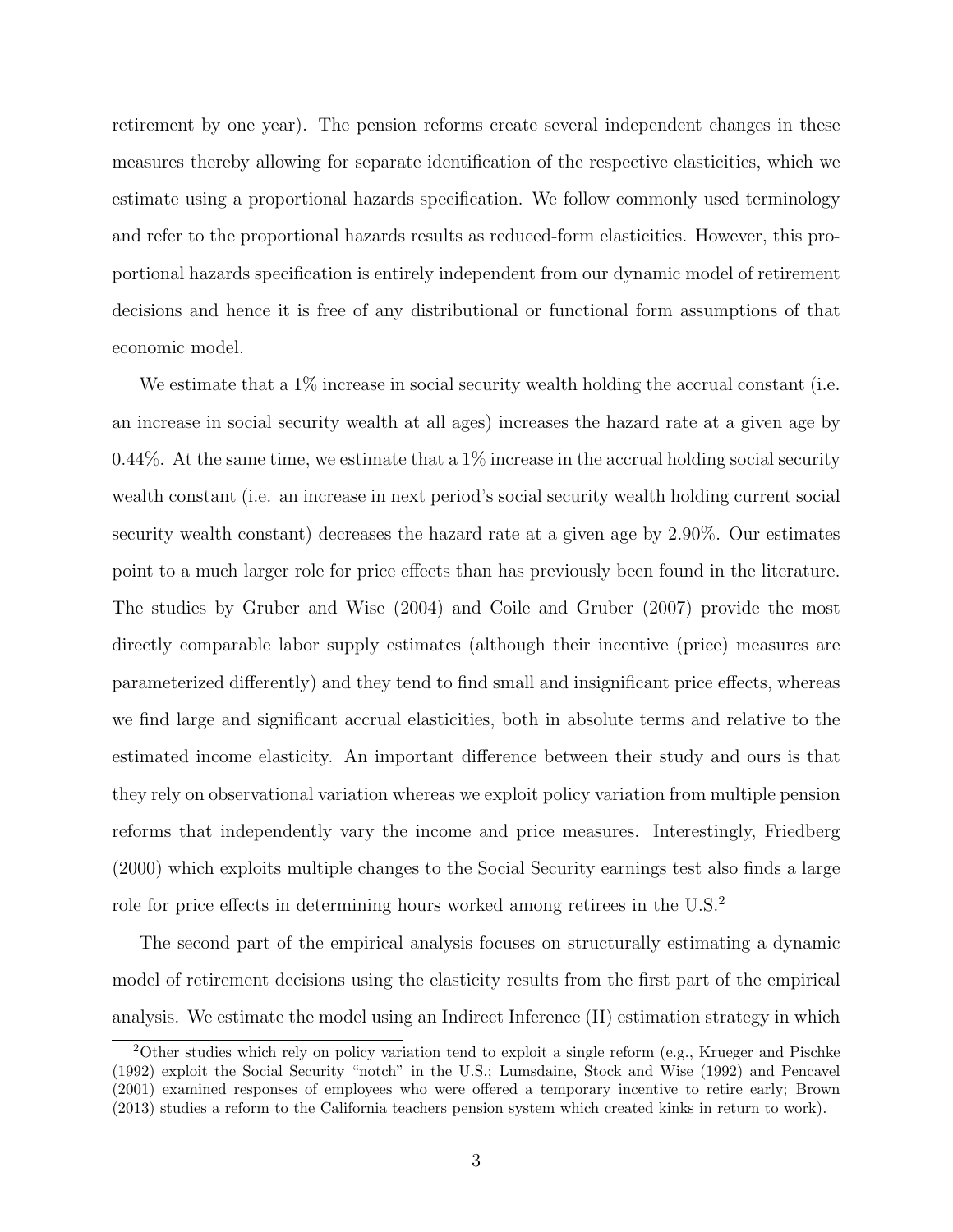the labor supply elasticities are included as moments to match directly. Specifically, for each iteration of the estimation, the algorithm estimates the proportional hazards specification using simulated retirement outcomes from the model. Therefore, the II estimation algorithm seeks structural parameters that match the elasticities based on the model's simulated data to the actual elasticities from the first part of the empirical analysis. In addition to these elasticities, the estimation matches the retirement hazard rates conditional on age. Using this strategy, we estimate the coefficient of relative risk aversion  $(\gamma)$  equal to 0.66 in the baseline specification of the model. While this is a relatively low estimate of  $\gamma$  compared to the previous literature (e.g., French (2005) and van der Klaauw and Wolpin (2008) estimate  $\gamma$  to be between 2.2. and 5.1 and roughly 1.6, respectively)<sup>3</sup>, we demonstrate that in our model a higher value of  $\gamma$  inhibits the model's ability to predict the estimated social security wealth and accrual elasticities. Furthermore, the estimates of  $\gamma$  from this current analysis are consistent with previous analyses in which  $\gamma$  is identified based on labor supply elasticities, which is the approach we take. Chetty (2006) surveys estimates of wage and income elasticities from thirty-three previous studies and finds that the mean of the implied values of  $\gamma$  is 0.71 with a range of 0.15 to 1.78.<sup>4</sup>

Finally, we use the estimated structural model to study the labor supply and welfare consequences of a variety of hypothetical pension reforms. The results from the policy simulations generally highlight that individuals appear sensitive to changes in effective wages that arise due to changes in eligibility for benefits. Additionally, the simulations indicate that marginal changes to benefits conditional on being eligible do not seem to have significant impacts on retirement decisions. Thus, reforms that introduce or refine actuarial adjustments to benefits are likely to have smaller effects on retirement decisions relative to reforms that increase eligibility requirements (i.e. increase the Early Retirement Age).

<sup>&</sup>lt;sup>3</sup>Similarly, Hubbard, Skinner and Zeldes (1995) use a preferred value of  $\gamma = 3$  in their calibration exercise, while Blau (2008) calibrates  $\gamma = 2$ .

<sup>4</sup>These values from Chetty (2006) are reported for the case of additive utility. This is the case that corresponds to the model estimated in this study.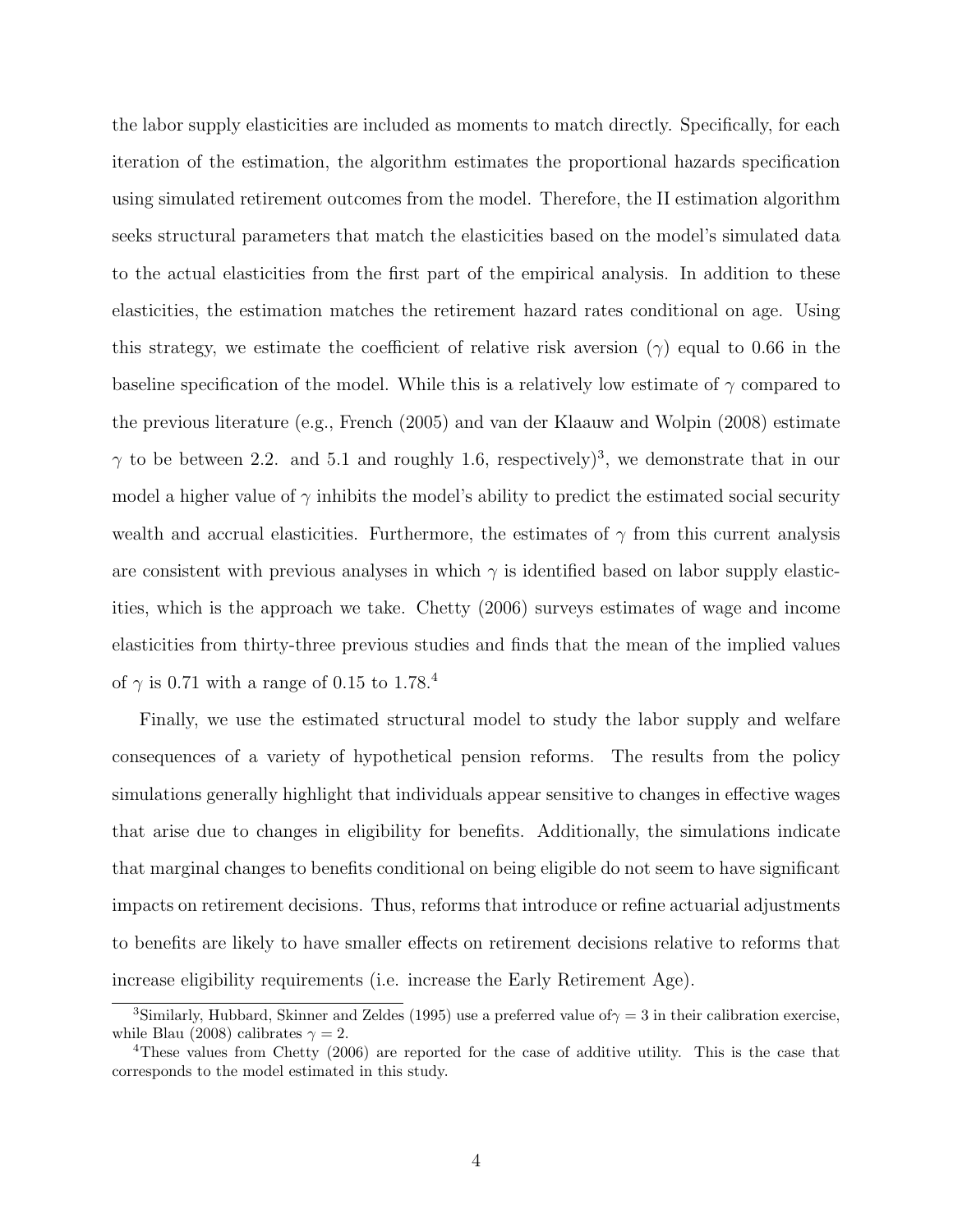# 2 Institutional Background & Data

#### 2.1 The Austrian Pension System and Reforms

There are two types of government-provided retirement pensions in Austria: disability pensions and old-age pensions. These pensions are computed based on similar rules. Specifically, an individual's pension is the product of two elements. The first element is the assessment basis, which corresponds roughly to the average indexed monthly earnings (AIME) used in social security computation in the United States. The assessment basis refers to the last 15 years of earnings. After applying earnings caps to earnings in each year, the capped annual earnings are re-valued based on wage adjustment factors. These revaluation factors are intended to adjust for wage inflation so that existing pensions grow in accordance to wages. After applying the revaluation factors, the capped, revalued earnings are averaged to determine the assessment basis. The second element, the *pension coefficient*, is then applied to the assessment basis to determine the actual pension level. The pension coefficient corresponds to the percentage of the assessment basis that the individual receives in his pension. This percentage increases to a maximum of 80% based on the number of insurance years and the retirement age. Insurance years correspond to periods of employment as well as periods of unemployment, military service and similar periods of labor market participation. Contribution years correspond only to periods of employment. Prior to 2001, disability pensions were computed identically to old-age pensions; in 2001 and after, the pension coefficient used in the disability pension was reduced relative to that of the old-age pension.<sup>5</sup>

By claiming a retirement pension, the individual essentially exits the labor market.<sup>6</sup> Men are first eligible for old-age pensions at age 60 which is therefore referred to as the early retirement age.<sup>7</sup> In addition to being at least age 60, an individual who claims an

<sup>5</sup>The reduction in the disability pension coefficient is based on insurance years with lower insurance years receiving larger reductions.

<sup>6</sup>Within one year after claiming a pension, nearly all men exit the labor market and never work again. As a result, we focus on the pension claiming decision as an exit from the labor market.

<sup>7</sup>We focus on men for two reasons. First, women have different statutory retirement ages in the time period we study. Second, because maternity spells are not fully observed in our data, we cannot calculate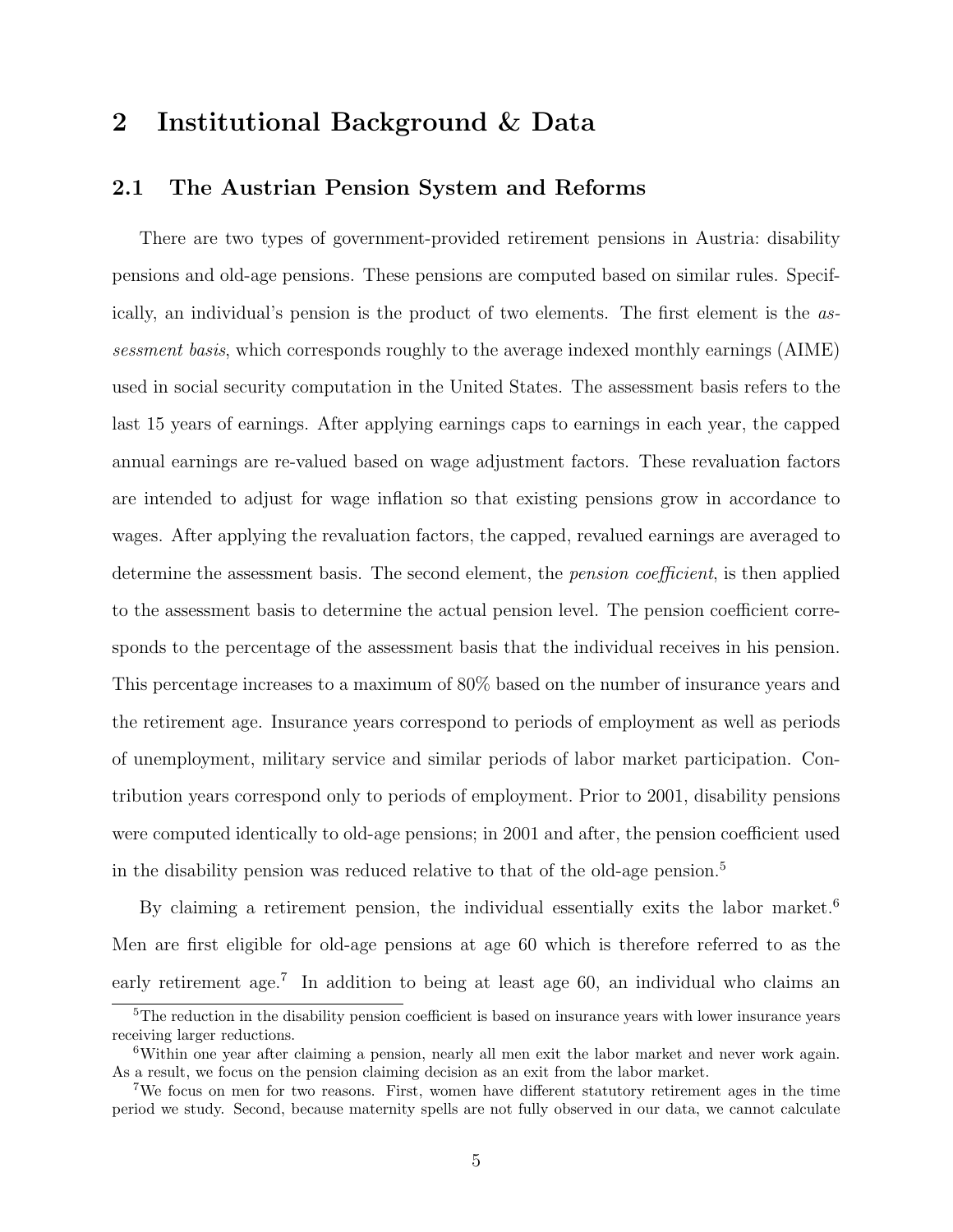old-age pension prior to the statutory retirement age, 65, must have 37.5 insurance years or 35 contribution years (years of contributions to the pension system). However, a disability pension can be claimed prior to eligibility for a retirement pension, provided that the claimant can be classified as disabled.<sup>8</sup>

Figure 1A presents retirement hazard rates by age. When computing the hazard rates, failure is defined as claiming either an old-age pension or a disability pension. In this figure, the hazard rates spike at ages 60 and 65 at roughly 80% and 75% respectively; these ages correspond to the early retirement age and the statutory retirement age respectively. To better characterize the population remaining in the labor market, Figure 1B presents the survival function. The survival rate at a given age measures the fraction of the population that has not yet claimed a pension at that age and hence remains in the labor market. This figure also highlight the large fraction of individuals leaving the labor market at age 60 and 65 with significant declines at these ages. Importantly, this survival function also highlights a significant amount of retirement prior to age 60. In particular, just under 40% of the sample retires prior to the early retirement age by claiming disability pensions. Figure 1C focuses more directly on disability pensions by presenting the survival function for individuals who claim disability pensions. In particular, we restrict the sample to those who ultimately claim disability pensions and then compute survival rates. In this case, the survival rate measures the fraction of disability claimants that have not yet claimed a disability pension at that age. This figure further emphasizes that individuals enter disability pensions primarily before age 60 and then less so after age 60 since the minimum age for old-age pensions has been passed.

Between 1984 and 2003, there were five significant pension reforms in Austria in 1985, 1988, 1993, 1996 and 2000 which generally reduced the generosity of the retirement pension system as government officials felt the pension system was not financially sustainable. Our detailed knowledge of these reforms and the computation of the pensions is based on Marek

retirement benefits for women.

<sup>&</sup>lt;sup>8</sup>The requirements for claiming a disability pension are relaxed for those age 55 and older. This was raised to age 57 in 1997; see Staubli (2011) for more details.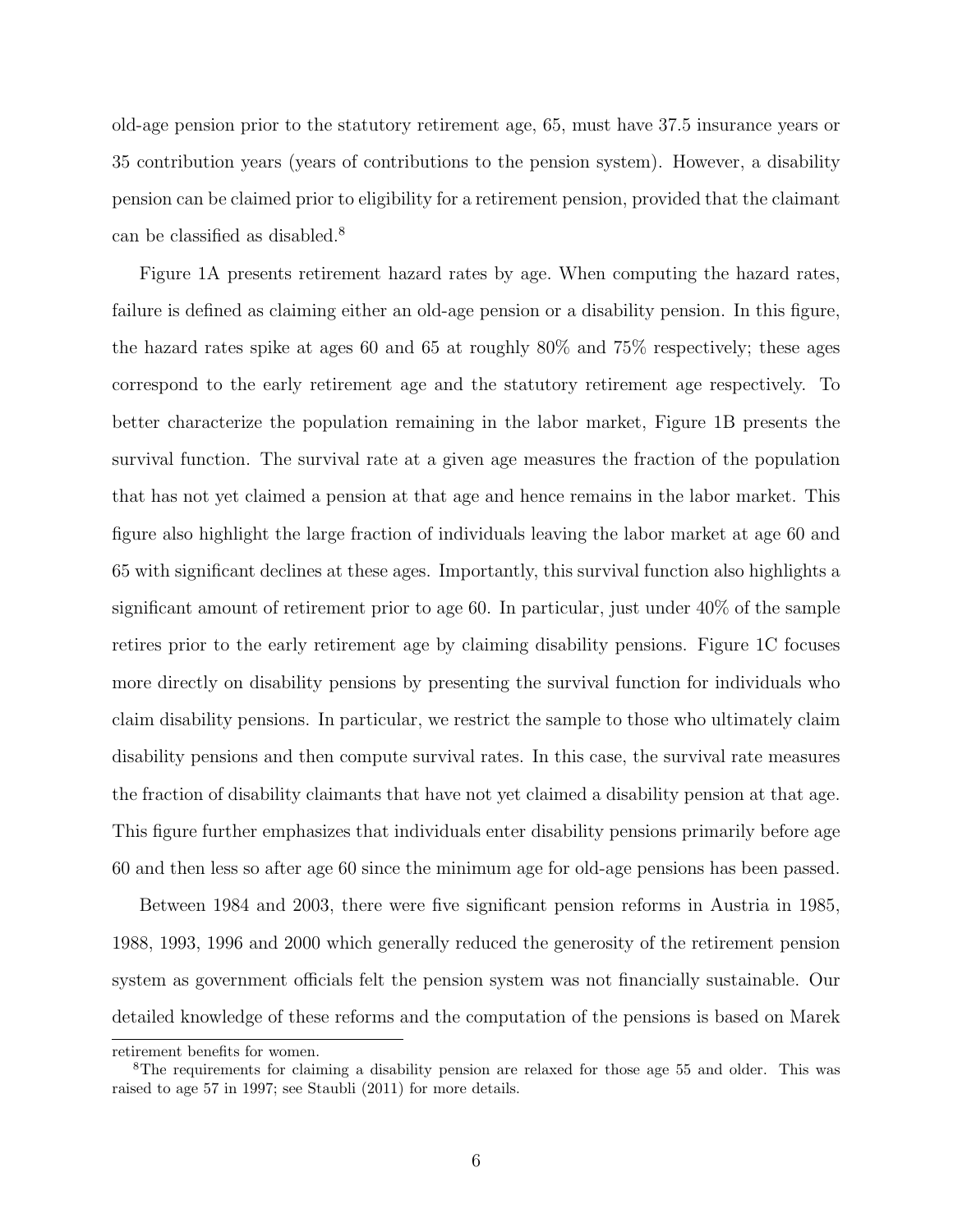(1985, 1987-2003).<sup>9</sup> Table A1 presents a summary of each reform. Figure A1 presents benefits-versus-age profiles for different calendar years that illustrate the variation in pension benefits created by the pension reforms. See Appendix A for details.

The pension reforms in the 1980s reduced benefits through changes in the length of the assessment basis. The 1985 reform changed the assessment basis from the last 5 years of an individual's earnings to the last 10 years. Because wages are generally increasing with age in Austria, this change decreased benefits. The reform was implemented at the start of the 1985 calendar year. The 1988 reform changed the length of the assessment basis from the last 10 years to the last 15 years. This change was phased in between 1988 and 1992 based on birth cohort. Specifically, the legislation determined the length of an individual's assessment basis based on the year the individual reached age 60. Benefits decrease each year from 1988 to 1992 as the second increases in the assessment basis from 10 to 15 years is phased in. As illustrated in Figure A1, these reforms decreased the levels of benefits across potential retirement ages but left the slopes in the profiles unchanged.

The reforms in the 1990s continued the reduction in benefits and also specifically aimed to get individuals to retire at later ages. The 1993 reform linked pension coefficients to retirement ages so that the coefficients would rise with both insurance years and retirement ages up to the statutory retirement age, 65. The 1993 reform also changed the assessment basis from the last 15 years of earnings to the highest 15 years of earnings. However, this change generally did not affect retirement pension benefits; since wages generally rise with age, the best 15 years of earnings correspond to the last 15 years of earnings for most individuals. This aspect of the reform is likely to have been more relevant for other nonretirement pensions that are also based on an individual's assessment basis. These changes from the 1993 reform became effective at the start of the 1993 calendar year.

The 1996 and 2000 reforms also focused primarily on changes in pension coefficients.

 $9Ney (2004)$  and Linnerooth-Bayer (2001) provide information on the historical contexts of the reforms. See also Koman, Schuh and Weber (2005) and Hofer and Koman (2006) for studies of the Austrian severance pay and pension systems respectively.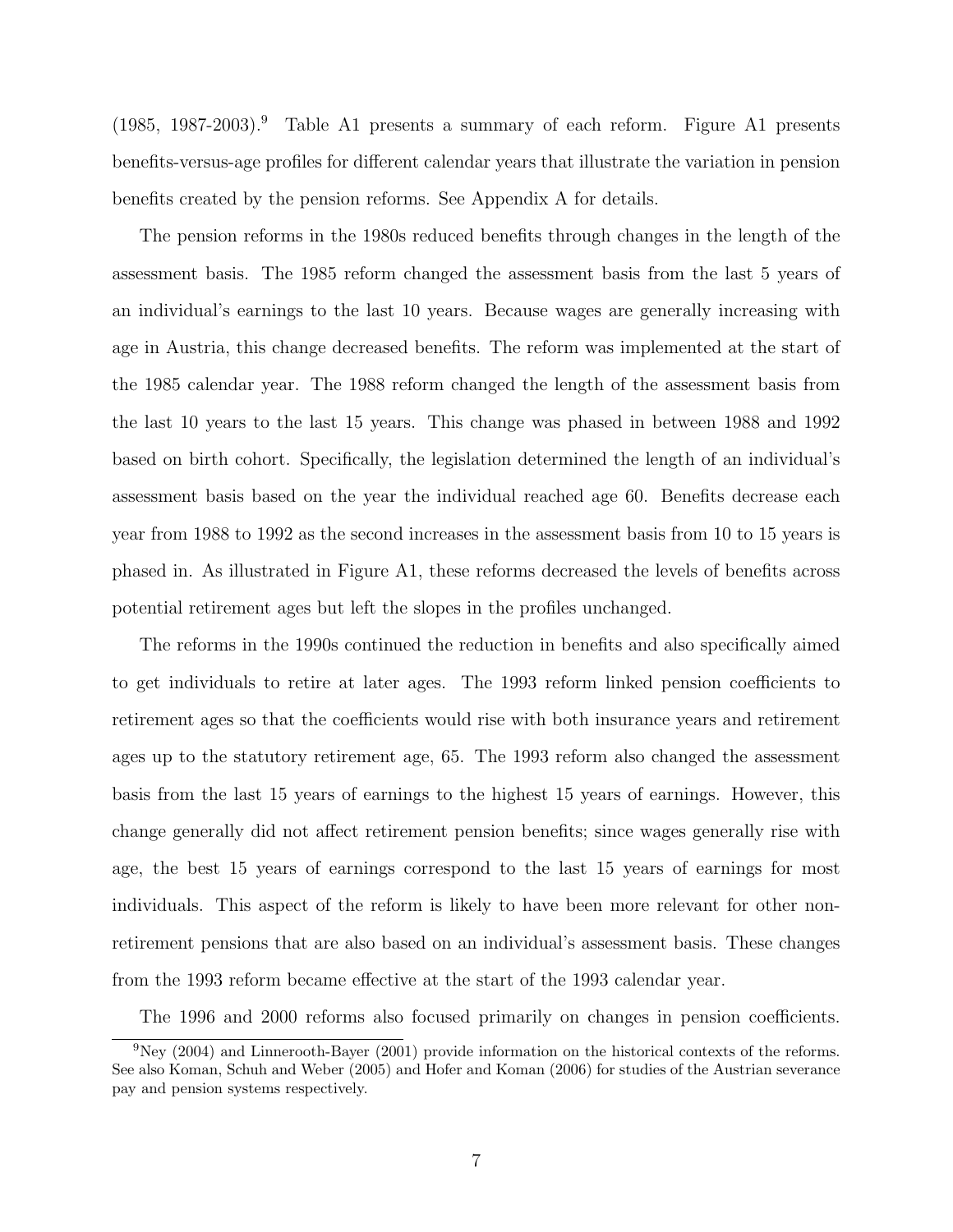The 1996 reform introduced a bonus/malus system to discourage early retirement (before the statutory age) by penalizing early retirees with reduced pension coefficients. Specifically, this reform decreased the levels of benefits at early retirement ages (the malus) and then increased the slope in the benefit profiles (bonus) to provide increased incentives for later retirement. The 2000 reforms further developed the bonus/malus system by increasing the reductions in pension coefficients for early retirements and also by offering bonus increases in pension coefficients for retirements after the statutory ages. The 2000 reform also affected eligibility by raising the minimum retirement age from 60 to 61.5. The increase was phasedin between October of 2000 and October of 2002. Since nominal adjustments in later years were lower than inflation, real benefits declined between 1998 and 2002.

#### 2.2 Data and Variable Construction

We use social-security records data from the Austrian Social Security Database, provided by Synthesis Forschung. Based on this administrative data, our sample consists of private sector employees in the years 1984 through 2003. See Appendix B for more details. We construct two key variables to capture incentives from the government-provided pensions. The two variables are social security wealth  $(SSW)$  and the accrual  $(ACC)$ . An individual's social security wealth at a given age is defined as the expected present discounted value of his annual pension benefits if he were to retire at the given age. More precisely, we can write SSW as

$$
SSW_{i,a} = \sum_{t=a}^{100} \beta^{t-a} \pi_{t|a} y_{i,a}^R
$$

where  $b_i(a)$  denotes individual i's annual benefits when retiring at age a,  $\pi_{t|a}$  denotes the probability of survival until age t conditional on having survived until age a and  $\beta = .93$ captures the individual's discount factor.<sup>10</sup> In this definition, we also assume that the maximum age that individuals can live to is age 100. Each individual's retirement pension is

<sup>10</sup>The survival probabilities are taken from life tables available through Statistics Austria (www.statistik.at). The value of  $\beta$  corresponds to a real interest rate of roughly 7.5% which is consistent with the long-term real interest rate in Austria in the mid-1990s.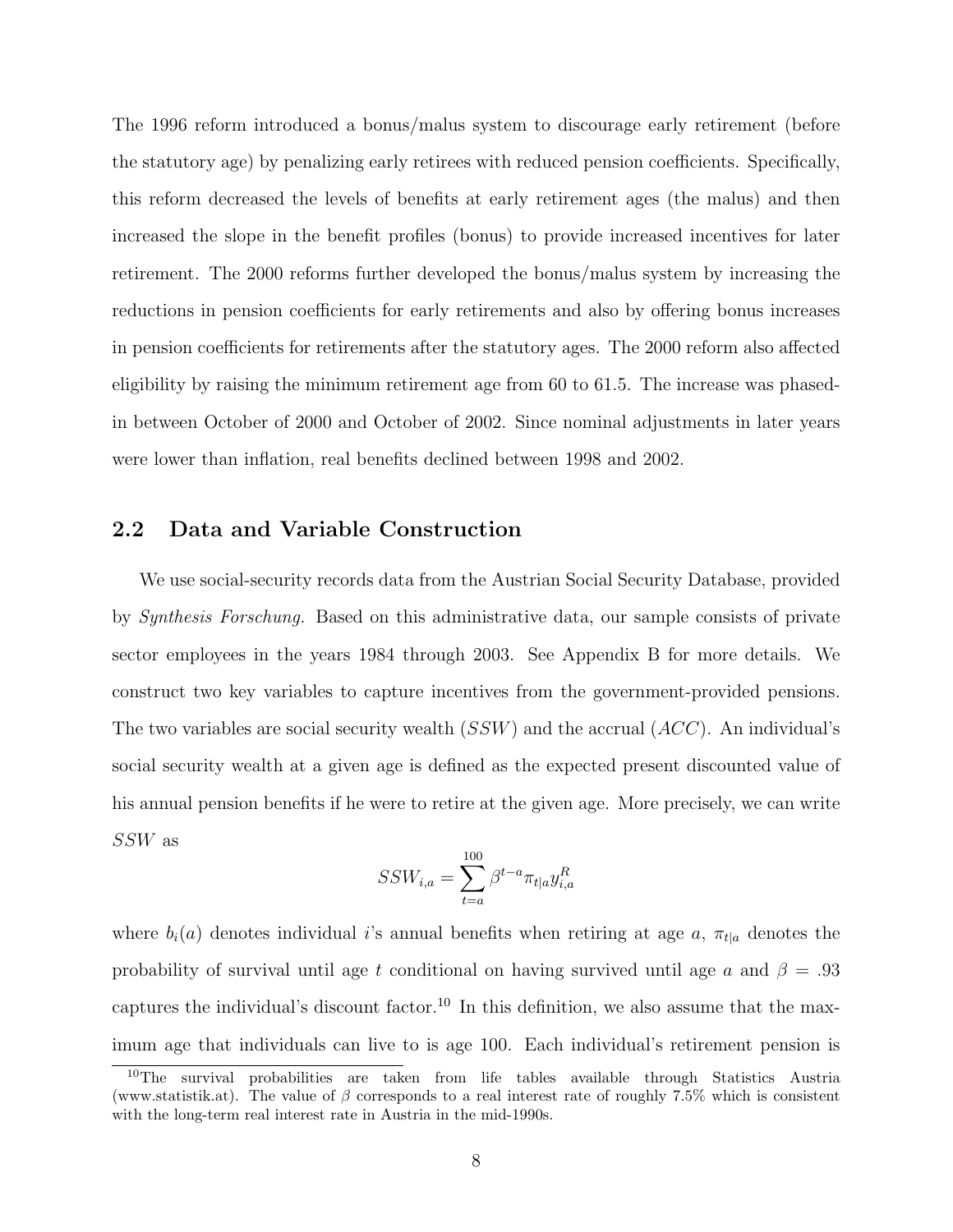calculated based on the rules of the Austrian pension system and the individual's observed earnings history. While the social security wealth variable reflects the levels of benefits, the second pension variable, the accrual, reflects the slope of the benefits schedule across potential retirement ages. In particular, an individual's accrual at a given age a captures the expected change in his social security wealth  $SSW_{i,a}$  net of pension contributions from delaying retirement by one additional year. Thus we define the accrual for individual  $i$  at age a as

$$
ACC_{i,a} = \frac{E_a(SSW_{i,a+1}) - SSW_{i,a}}{SSW_{i,a}}.
$$

In calculating the individual's expectation, we assume 1.75% real wage growth to project earnings one year ahead.

Table 1 presents summary statistics by age for key variables used in the empirical analysis. All euro amounts are in 2003 euros; in January 2003, the euro-U.S. dollar exchange rate was 1 euro to roughly 1.06 dollars. The statistics at each age are based on individuals who are not yet retired (i.e. still in the labor market), so selection should be taken into account when interpreting profiles across ages within the table. At age 55, the median earnings are roughly 33, 000 euros and the median annual benefits are roughly 21, 000. Median earnings increase across the ages indicating that higher income earners tend to retire later. Annual earnings are computed based on the calendar year that an individual reaches the specified age, and this accounts for the earnings dips at ages 60 and 65 because individuals at these ages work only part of a calendar year and then retire once they reach either age 60 or 65. Based on the annual benefits, survival probabilities, an average inflation rate of 1.5% and a discount factor of  $\beta = .93$ , median social security wealth ranges from about 260,000 euros at age 55 to 315, 000 euros at age 65 reflecting that higher earners who have yet to retire at the later ages have higher social security wealth. The accrual is close to -10% at each age reflecting the loss in social security wealth from lack of actuarial adjustments. Additionally, the accrual becomes slightly more negative after age 60 reflecting that higher income earners give up more of their social security wealth when they delay claiming their pension.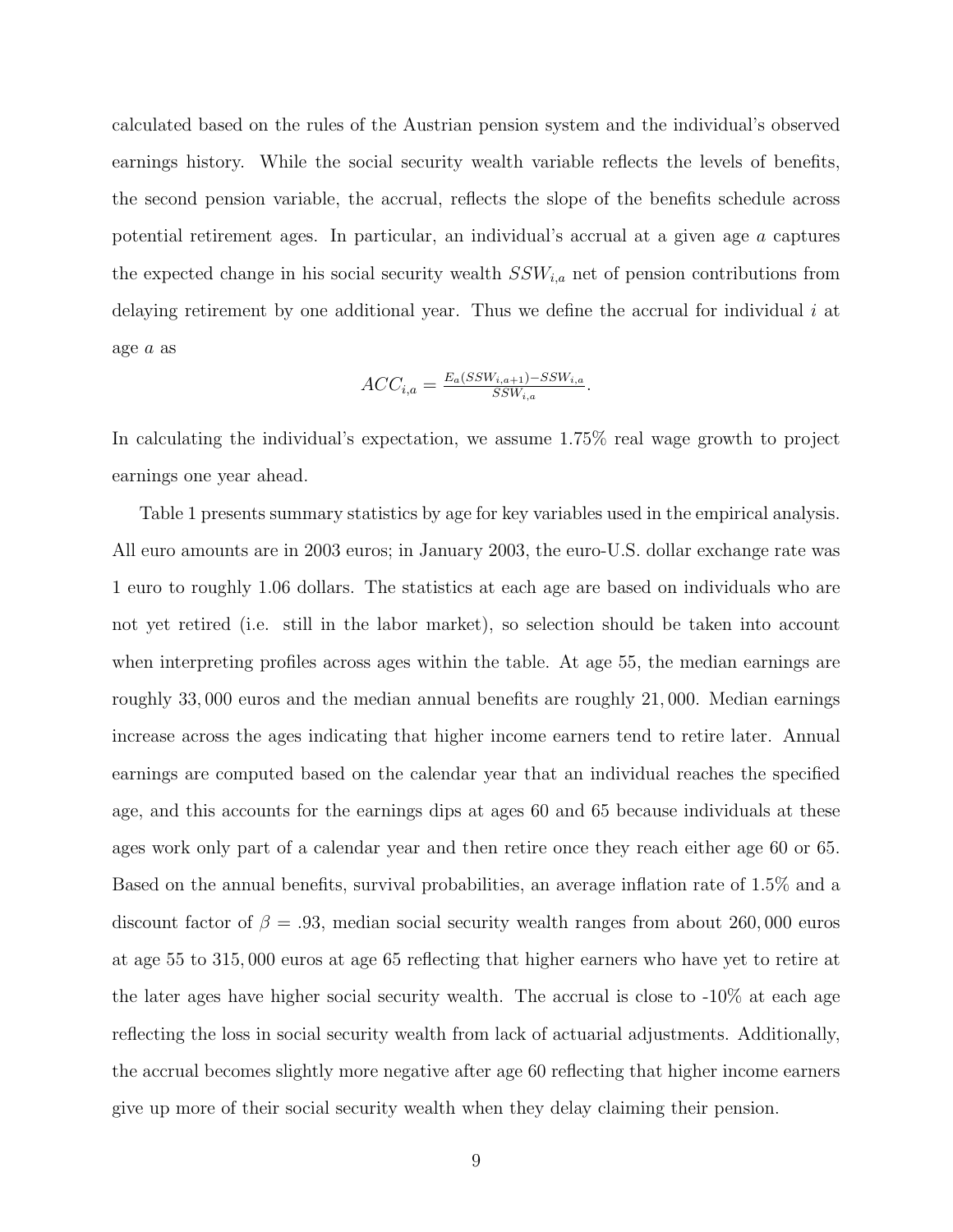Asset data is also important for the empirical analysis. Because such wealth data is not available in the social security records data, we use asset data from the Survey of Health, Ageing, and Retirement in Europe (SHARE).<sup>11</sup> This SHARE dataset has wealth data for individuals in several European countries. We focus on the data collected for Austria in 2005. In particular, we use data on household gross financial assets for 1,391 Austrians ages 50 through 54 in 2005. We present summary statistics characterizing this distribution of assets (in 2003 euros) in the bottom section of Table 1. The data indicates that households have accumulated financial assets roughly equivalent to one-year's earnings.

### 3 Empirical Analysis I: Estimation of Elasticities

#### 3.1 Proportional Hazards Specification & Identification Strategy

To determine the income and price elasticities of retirement benefits on retirement age, we estimate the following Cox proportional hazards model on men between the ages of 55 and 65 between 1984 and 2003,

$$
R_i(a) = \bar{R}(a) \exp\{\beta_{SSW} \ln(SSW_{i,a}) + \beta_{ACC} \ln(1 + ACC_{i,a}) + \delta X_{i,a}\}.
$$

In this specification,  $R_i(a)$  denotes the relative hazard for individual i at age a. The relative hazard is the probability that individual i retires at age a conditional on not having retired at an earlier age relative a baseline probability across all individuals at age a. The term  $R(a)$ denotes the baseline hazard rate at age a. This baseline hazard is common across individuals at each age and thus the intuition regarding the baseline hazard closely follows the intuition of age fixed effects in a linear model. As defined above,  $SSW_{i,a}$  is the expected present value of the individual's retirement pension if he were to retire at age  $a$ , and  $ACC_{i,a}$  is the individual's expected pension accrual (i.e., the change in  $SSW_{i,a}$  from delaying retirement

<sup>&</sup>lt;sup>11</sup>Information on the SHARE dataset can be found at http://www.share-project.org/.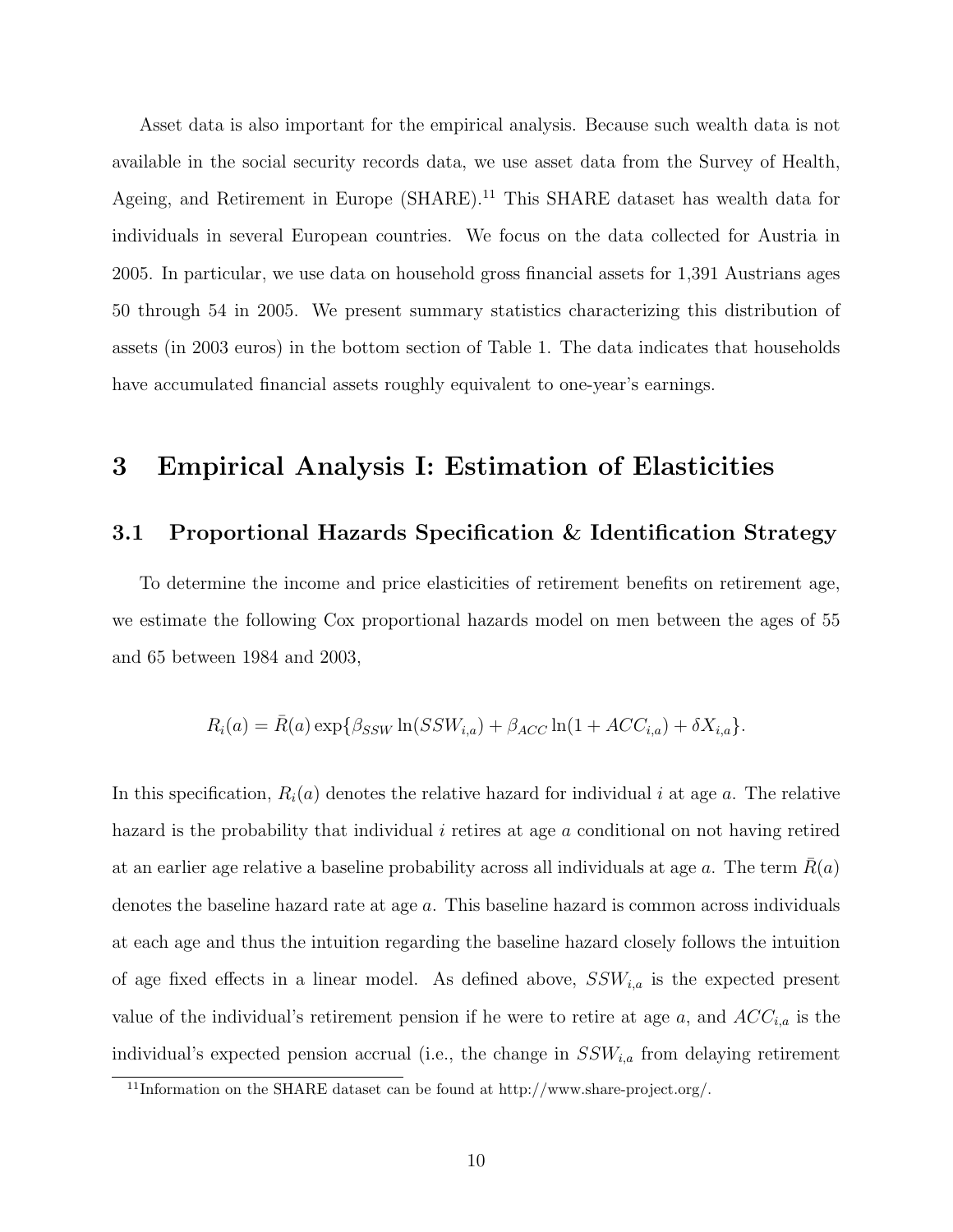by an additional year).<sup>12</sup> The term  $X_{i,a}$  refers to covariates for individual i at age a. We include a base and full set of controls. The base controls include quartic polynomials in calendar year, log annual earnings and log total earnings from the prior 10 years to control for individuals' earnings histories. The full controls include the base controls as well as dummies for education, industry and region, and quartic polynomials in log annual earnings from each of the prior 10 years. We also include a quartic tenure polynomial to control for potential heterogeneity in preferences for work that may be correlated with higher levels of job tenure.

This empirical model is based on previous work in the literature. Lumsdaine, Stock and Wise (1992), Coile and Gruber (2007), Gruber and Wise (2004) and others have primarily estimated probit and linear probability models relating pension incentives and retirement decisions. We focus on a hazard model to adopt a more dynamic perspective on each retirement decision as a stopping-time event following a duration of a career. Furthermore, the hazard model presents results precisely in terms of the elasticities we are interested in, whereas the alternative models present coefficients that cannot be easily converted into elasticities.  $\beta_{SSW}$  captures the elasticity of retirement with respect to pension wealth, and  $\beta_{ACC}$ captures the elasticity of retirement with respect to the one-year accrual rate.

We exploit exogenous variation in retirement benefits created by the five pension reforms in Austria between 1984 and 2003 to identify a causal relationship between retirement benefits and retirement decisions.<sup>13</sup> Without the exogenous variation from the reforms the identification of causal effects is threatened by unobserved heterogeneity in preferences for work. Intuitively, individuals with greater willingness to work may have higher earnings and hence higher pension benefits, thereby creating a correlation between benefits and retirement decisions. In a setting with observational variation alone, including controls for inputs into the benefit formula, such as polynomials in individuals' earnings histories, will control for any unobserved heterogeneity that is correlated with these variables; this is the widely used

 $12$ Because the accrual is often negative, it is necessary to add 1 when taking logs.

 $13$ Appendix C presents graphical evidence highlighting this identifying variation.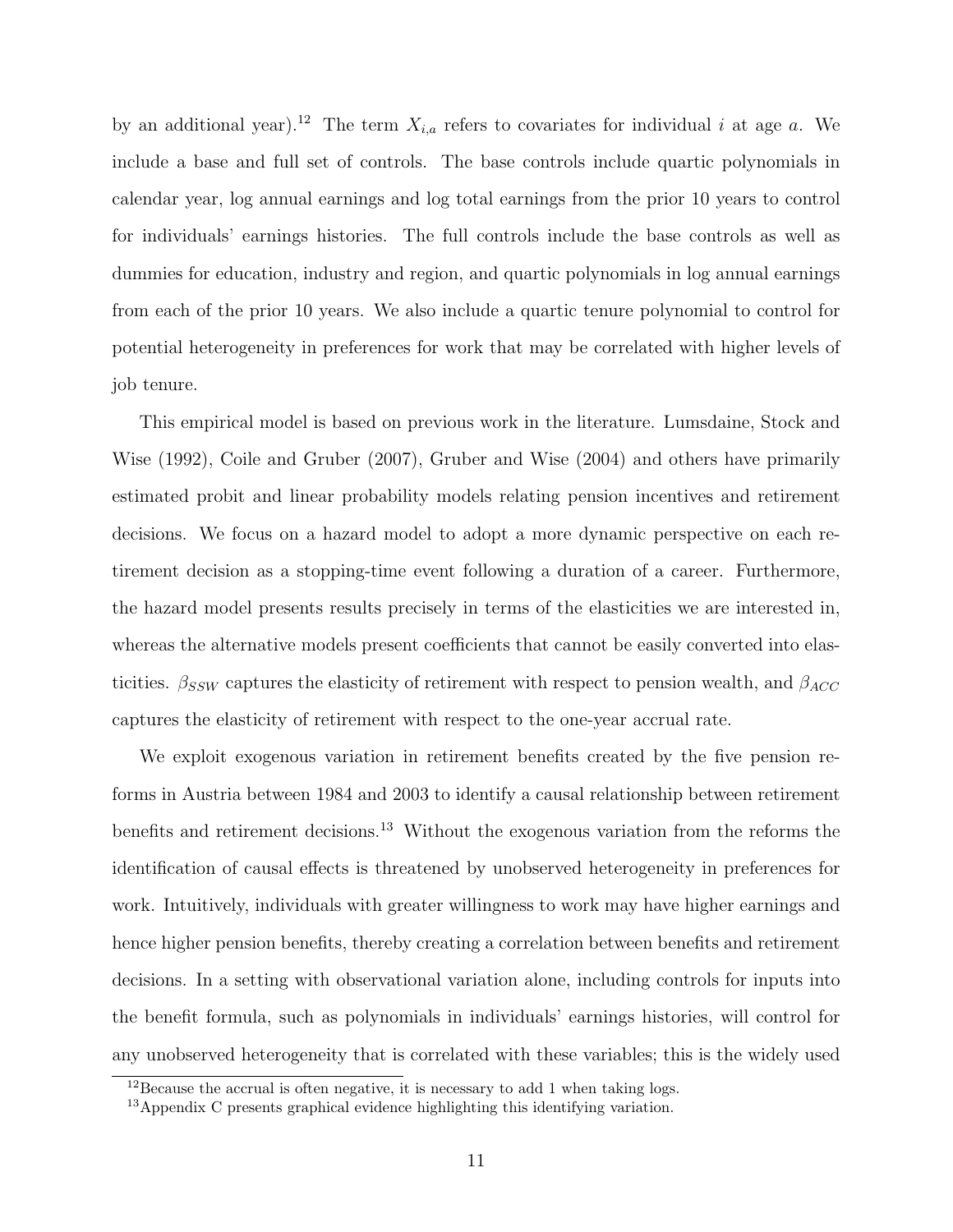control function approach (Heckman and Robb 1985). In this case, identification of  $\beta_{SSW}$ and  $\beta_{ACC}$  relies on precise measurement of these variables and, importantly, the existence of nonlinearities in the benefit formula. If benefits are close to linear in earnings history variables, as is the case in many countries including Austria and the United States, then elasticity estimates using observational variation may be fragile. A solution to this problem - which we employ in this paper - is to find and exploit exogenous variation in pension benefits with respect to earnings history and other control variables. Specifically, the five pension reforms in Austria created five new benefit formulas. Importantly, these changes to the benefit formula are independent of individuals' past work decisions, so that individuals with identical earnings histories (and, presumably, identical preferences for work) could have different retirement benefits and incentives if they were born in different years.

We include polynomials in individuals' earnings histories to control for systematic variation in pension benefits based on earnings histories. Additionally, the baseline hazard controls for changes in the pension benefit schedule that are common across ages. Thus, only the remaining variation in pension benefits, due mostly to the pension reforms (but also to some extent to nonlinearities in the benefit formula), is used to identify the pension wealth and accrual elasticities. In addition, we are able to separately identify both the income and price effects because we observe multiple pension reforms that create independent variation in the level and slope of benefits across retirement ages.

#### 3.2 Hazard Model Results

The results from the Cox proportional hazards model are presented in Table 2. The first two columns present estimates of the coefficients on log Social Security Wealth (SSW) and the log accrual rate (ACC) estimated on the entire sample with the base and full controls, respectively. The base results indicate that a 1% increase in pension wealth increases the hazard by  $0.44\%$  while a 1% increase in the accrual measure decreases the hazard by roughly 2.9%. After including the full control set, the pension wealth estimate decreases slightly to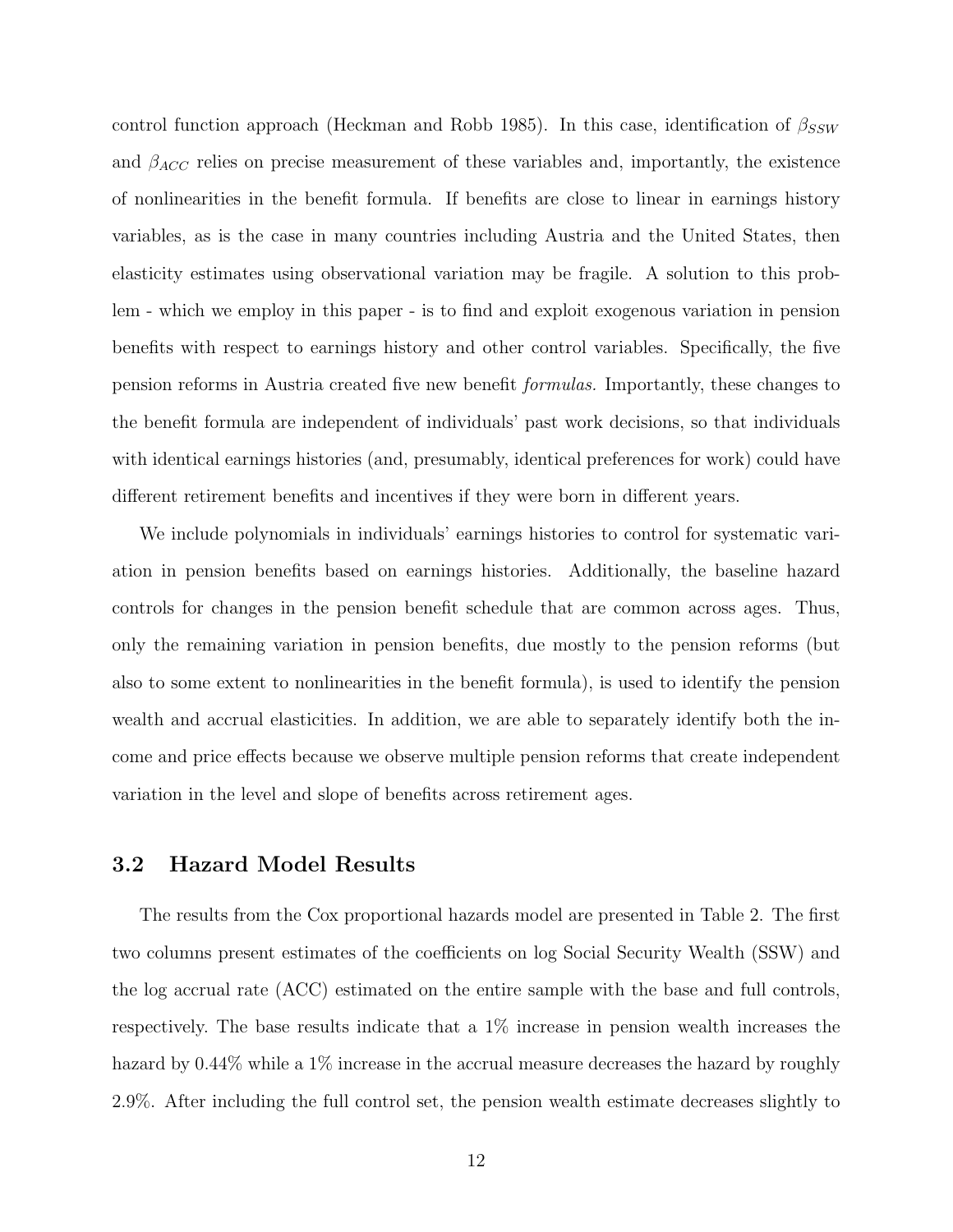0.40% while the estimate for the accrual increases in magnitude to  $-3.38\%$ . We estimate much higher price effects than wealth effects, on the order of 6-7 times higher. While these elasticities are not directly comparable to one another due to differences in units, even when scaling the accrual elasticity by the average accrual rate (roughly 0.10) to reflect changes in the social security accrual itself (i.e., euros), our estimates point to a much larger role for price effects than has been previously found. For example, Coile and Gruber (2007) estimate elasticities of 0.16 and -0.003 with respect to SSW and accrual (in levels), respectively; even their estimated elasticity with respect to their "peak value" incentive measure of -0.07 points to a smaller role for incentive effects than our estimates do, both in absolute terms and relative to the SSW elasticity.

Recall the hazard rates into retirement were characterized by spikes at ages 60 and 65. In the next two columns, we estimate the model on the sample of individuals 60 and 65 only in order to examine the importance of the proportionality assumption (i.e., that covariate effects are proportionate across ages). The effect of pension wealth is estimated to be slightly smaller at these ages and the effect of the accrual slightly larger, however these differences are not statistically different from the estimates on all ages. Finally, the fifth and sixth columns present estimates of the model allowing for time-varying covariate effects. Specifically, we allow the effects to vary linearly with age. To obtain the estimated effect of a covariate at a given age, multiply the coefficient by age minus 54. For example, the estimated effect of  $ln(SSW)$  at age 60 is  $0.1095 * (60 - 54) = 0.657$ . The corresponding estimate of the accrual effect is −2.762. Note that these estimates are similar across all specifications. As a result, we will consider the coefficients from the model estimated on all ages (column 1) to be our baseline estimates.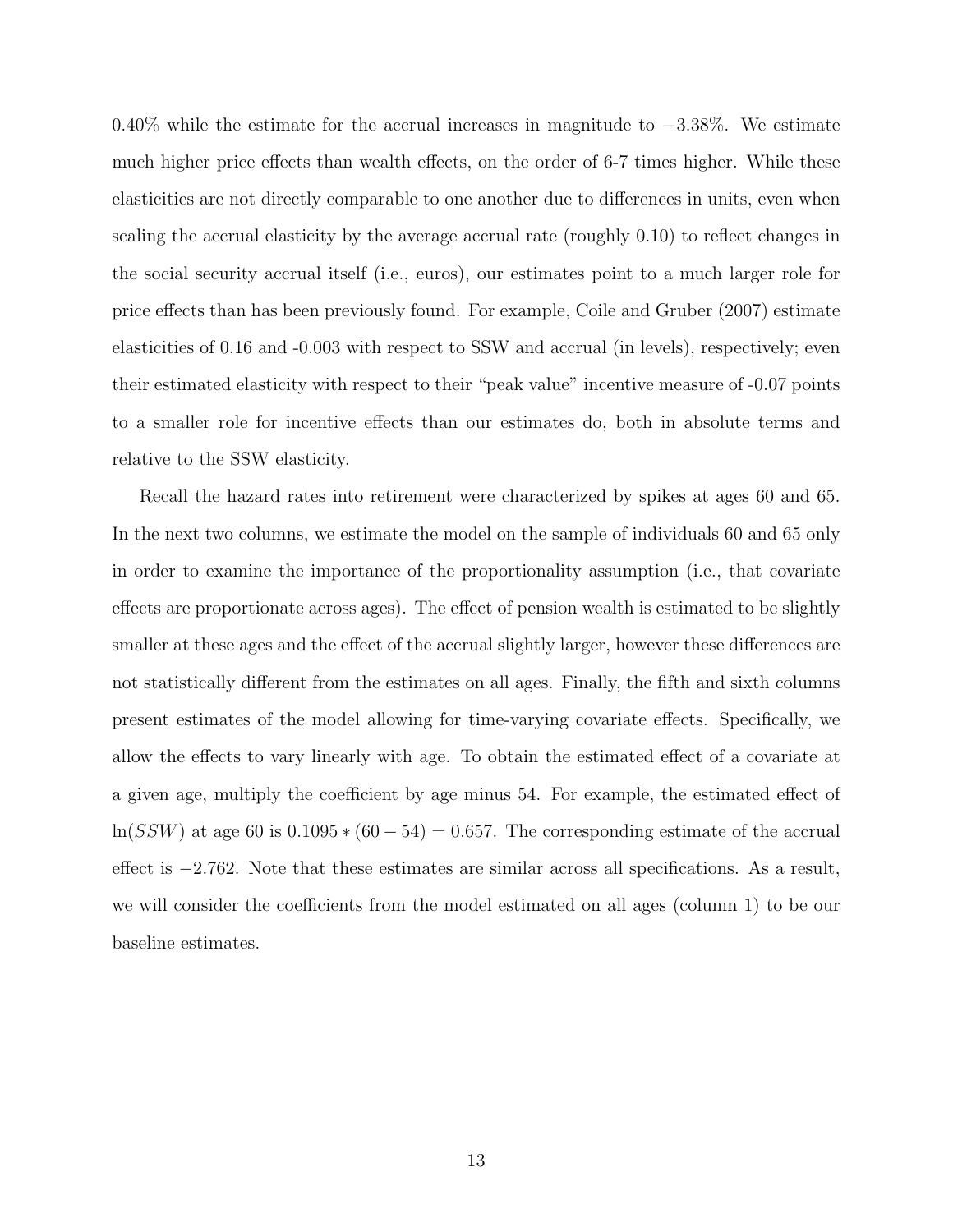# 4 A Structural Model of Retirement

In this section, we develop a simple dynamic programming model of retirement decisions with uncertainty relating to mortality and job separations.<sup>14</sup> The dynamic model that we develop is closely related to previous work in the literature (Stock and Wise 1990, Lumsdaine, Stock and Wise 1992, Berkovec and Stern 1991, Rust and Phelan 1997). The intuition behind the model is as follows. In each period, an employed individual must choose whether to retire or whether to continue working. A period in the model corresponds to an individual's age. At the beginning of a period, the individual knows his assets, retirement benefits, wage and disutility of work. If he chooses to retire, the individual receives his annuitized retirement benefits and faces no remaining uncertainty from the labor market. If he chooses to continue working, the individual receives his wage, experiences his disutility of work and takes into account the value of retirement decisions at future ages.

Consider first the optimization problem for an individual who has chosen to retire. Let  $R_a(\Omega_a)$  denote the value of retirement at age a for an individual who enters the period with state variables  $\Omega_a$ . The state variables reflect all information that is known when the individual enters the period; we will describe these state variables as we describe the value functions. Once an individual has chosen to retire, the individual solves the following optimization problem that defines the value of retirement:

$$
R_a(\Omega_a) = \max_{\{c_t^R\}_{t=a}^T} u(c_a^R) + \sum_{t=a+1}^T \beta^{t-a} \pi_{t|a} u(c_t^R)
$$
  
s.t. 
$$
\sum_{t=a}^T (\frac{1}{1+r})^{t-a} \pi_{t|a} c_t^R = A_a - \kappa \mathbf{1}(a < a_{old}) + \sum_{t=a}^T (\frac{1}{1+r})^{t-a} \pi_{t|a} y_a^R + s(\tau^R).
$$

The variables  $r, \beta$  and  $\pi_{t|a}$  respectively denote the interest rate, the discount factor and the probability of survival to age t conditional on survival to age a. The function  $u(.)$ 

<sup>&</sup>lt;sup>14</sup>It is important that we capture uncertainty related to job separations because of the Austrian severance payment system, which confers one-time lump-sum payments to employees at the time of retirement. Manoli and Weber (2011) highlight the impacts of severance payments on individuals' retirement decisions in Austria.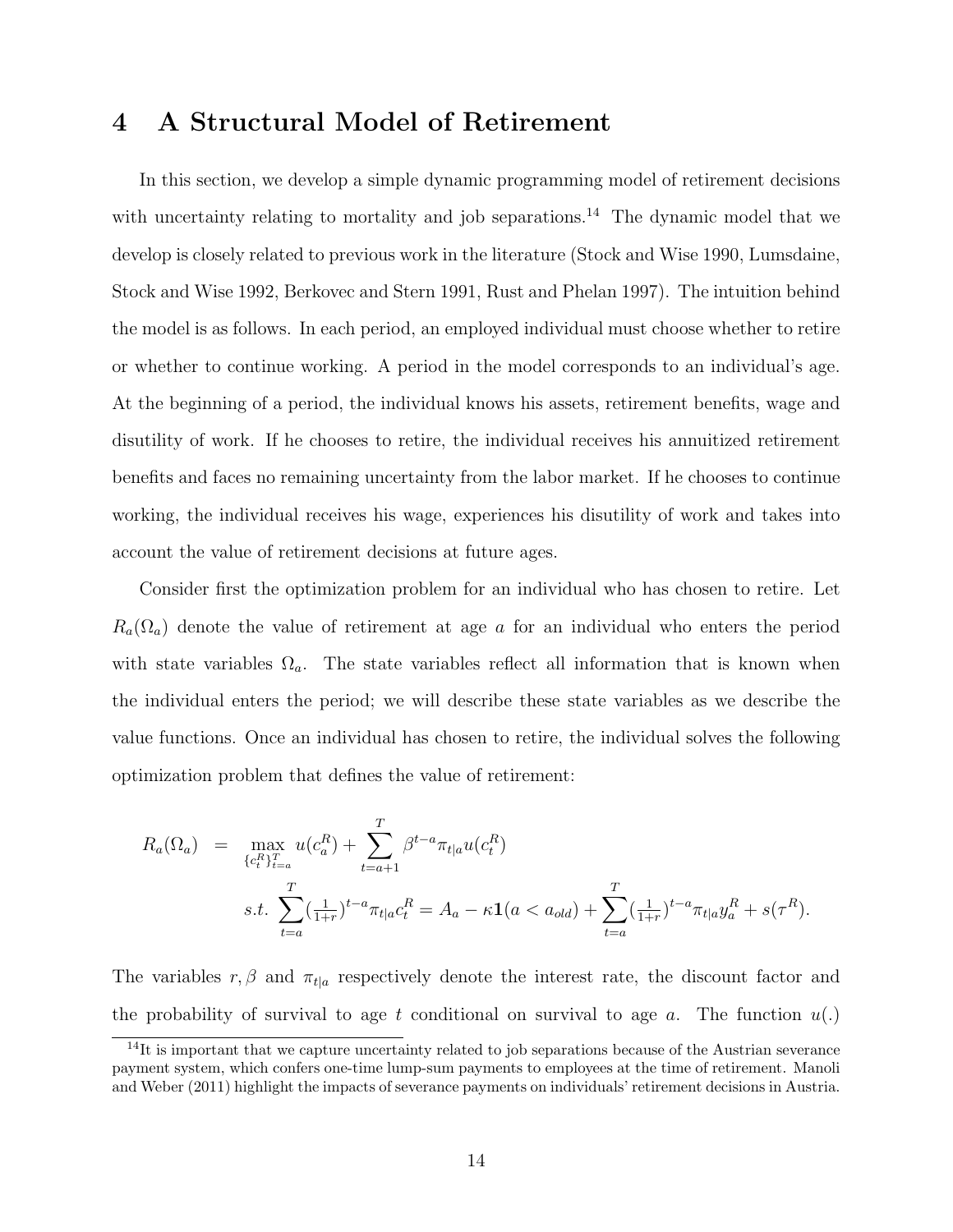captures utility over consumption with  $u' > 0$  and  $u'' < 0$ . The maximization reflects that the individual chooses his consumption in each period. The term  $\kappa$  denotes a claiming cost. If the individual retires at an early age when individuals are only eligible for disability pensions, he must pay the one-time cost of claiming  $\kappa$ . This cost can be interpreted as the monetized psychic cost of claiming disability (e.g., stigma) and/or the effort cost of proving one's qualifications as disabled. After age  $a_{old}$ , individuals are eligible for old-age pensions and therefore do not face this claiming cost.

The term  $y_a^R$  denotes the individual's retirement benefits at age a. These benefits are based on an annual payment from a government-provided pension, which is the focus of the series of pension reforms that we exploit for exogenous variation in benefits later in the paper. Following the institutional setting in Austria, upon retirement individuals also receive a one-time, employer-provided, lump-sum severance payment . Using  $\tau^R$  to denote tenure at retirement and  $y^W$  to denote salary income from employment, the amounts of the severance payments  $s(\tau^R)$  are as follows: 0 if  $\tau^R < 10$ ,  $\frac{1}{3}$  $\frac{1}{3}y^{W}$  if  $\tau^{R} \in [10, 15), \frac{1}{2}y^{W}$  if  $\tau^{R} \in [15, 20),$ 3  $\frac{3}{4}y^{W}$  if  $\tau^{R} \in [20, 25)$  and  $y^{W}$  if  $\tau^{R} \geq 25$ .

Next, consider the problem facing an individual who has chosen to work. As in the case of retirement, the individual must choose his consumption optimally. The optimization problem in the case of continuing to work differs from that in the case of retirement in the following respects. First, the working individual must take into account his disutility of work denoted by  $v_a$ . Work disutility is increasing with age and each individual is assumed to know the profile of his work disutility across age with certainty. Specifically, prior to facing the first retirement decision,  $v_0$  is drawn for each individual from a distribution  $\Psi(v)$ defined over  $(0, \infty)$ . The work disutility profile across ages is then given by  $v_a = v(a, v_0) \forall a$ . Second, the individual's income is based on his wage income. After-tax work income at age a is denoted by  $y_a^W$ . Third, the individual must take into account the continued uncertainty from the labor market. In particular,  $E_a[D_{a+1}(\Omega_{a+1})]$  captures the individual's continuation value from being able to make a retirement decision in the future where the expectation takes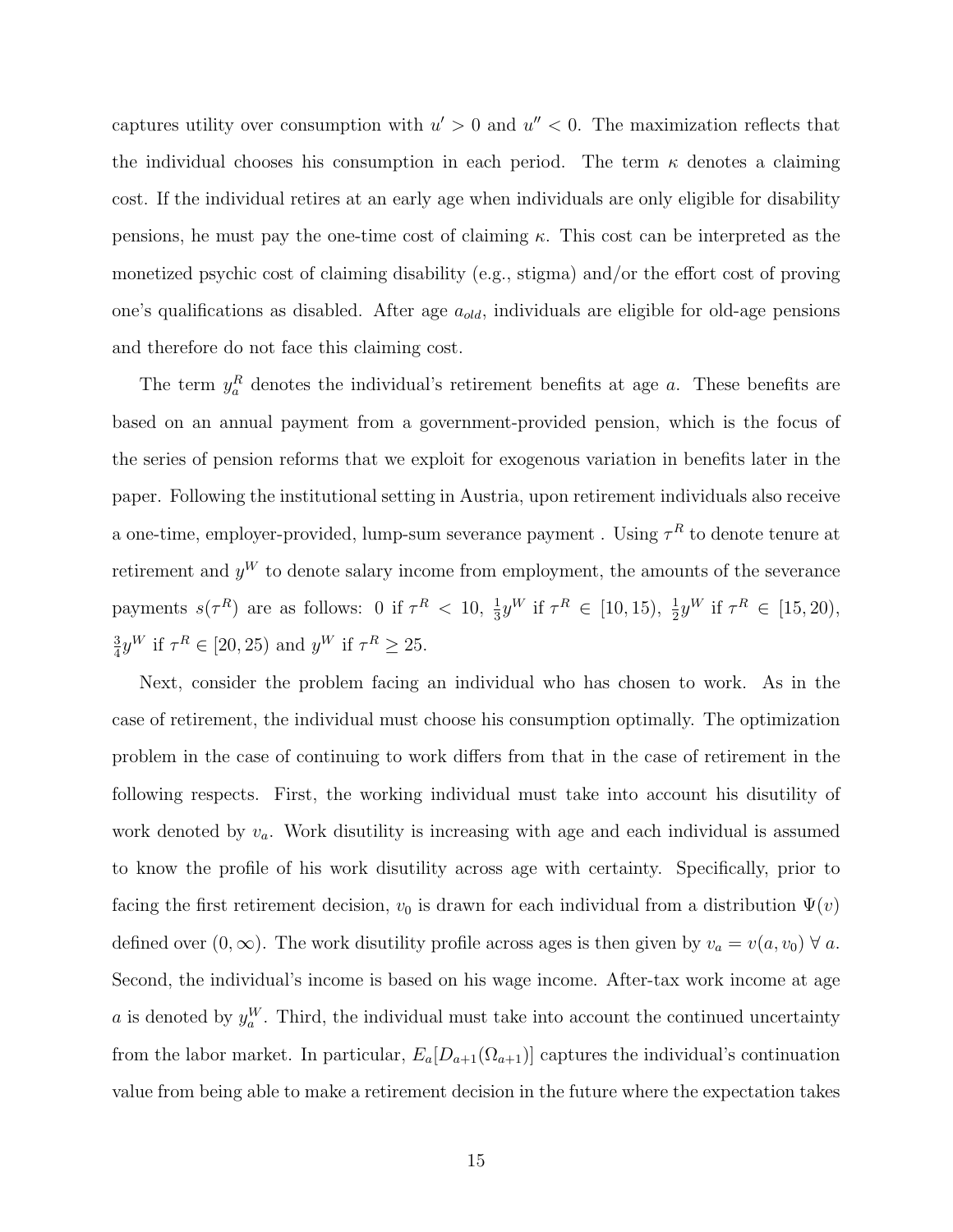uncertainty from mortality and job separations into account. Let  $W_a(\Omega_a)$  denote the value of working at age a with assets  $A_a$  and work disutility  $v_a$ . This value function is defined as

$$
W_a(\Omega_a) = \max_{c_a^W} u(c_a^W) - v_a + \beta \pi_{a+1|a} E_a[D_{a+1}(\Omega_{a+1})]
$$
  
s.t.  $c_a^W + \frac{A_{a+1}}{1+r} = y_a^W + A_a$ .

The individual's consumption while working is denoted by  $c_a^W$ . Savings for next period,  $A_{a+1}$ , are determined based on the individual's current savings and wage income net of current consumption. The value function  $D_a(...)$  captures the value of being in the labor market at age  $\alpha$  and having the decision between retiring or continuing to work. When deciding between retirement and work, the individual simply chooses the option that presents the highest value,

$$
D_a(\Omega_a) = \max_{retrie, work} \{ R_a(\Omega_a), W_a(\Omega_a) \}.
$$

In regard to heterogeneity, work disutility  $v$  is allowed to vary across individuals.<sup>15</sup> The interest rate r, discount rate  $\beta$ , survival probabilities  $\pi_{a+1|a}$ , and consumption-utility function  $u(.)$  are restricted to be common across individuals.

The laws of motion related to retirement benefits are as follows. First, retirement benefits are fixed once an individual chooses his retirement date. Second, while continuing to work, we assume that the individual forecasts benefits at future potential retirement ages based on the current year's legislation. Thus, calendar year enters the value functions as an implicit state variable that determines the legislation under which benefits are computed. In this setting, pension reforms then correspond to unanticipated changes in the legislation and hence unanticipated changes to benefits at current and future potential retirement ages. Additionally, we assume that job tenure evolves stochastically while the individual remains in the labor market. Let  $\tau_a$  denote years of tenure at age a. With probability  $\pi_{sep}$ , the individual experiences a a job separation so that  $\tau_{a+1} = 0$ ; with probability  $1 - \pi_{sep}$  the

<sup>&</sup>lt;sup>15</sup>This parameter may also reflect differences in health across individuals, but unfortunately we do not observe health in our data set and so we do not model health transitions.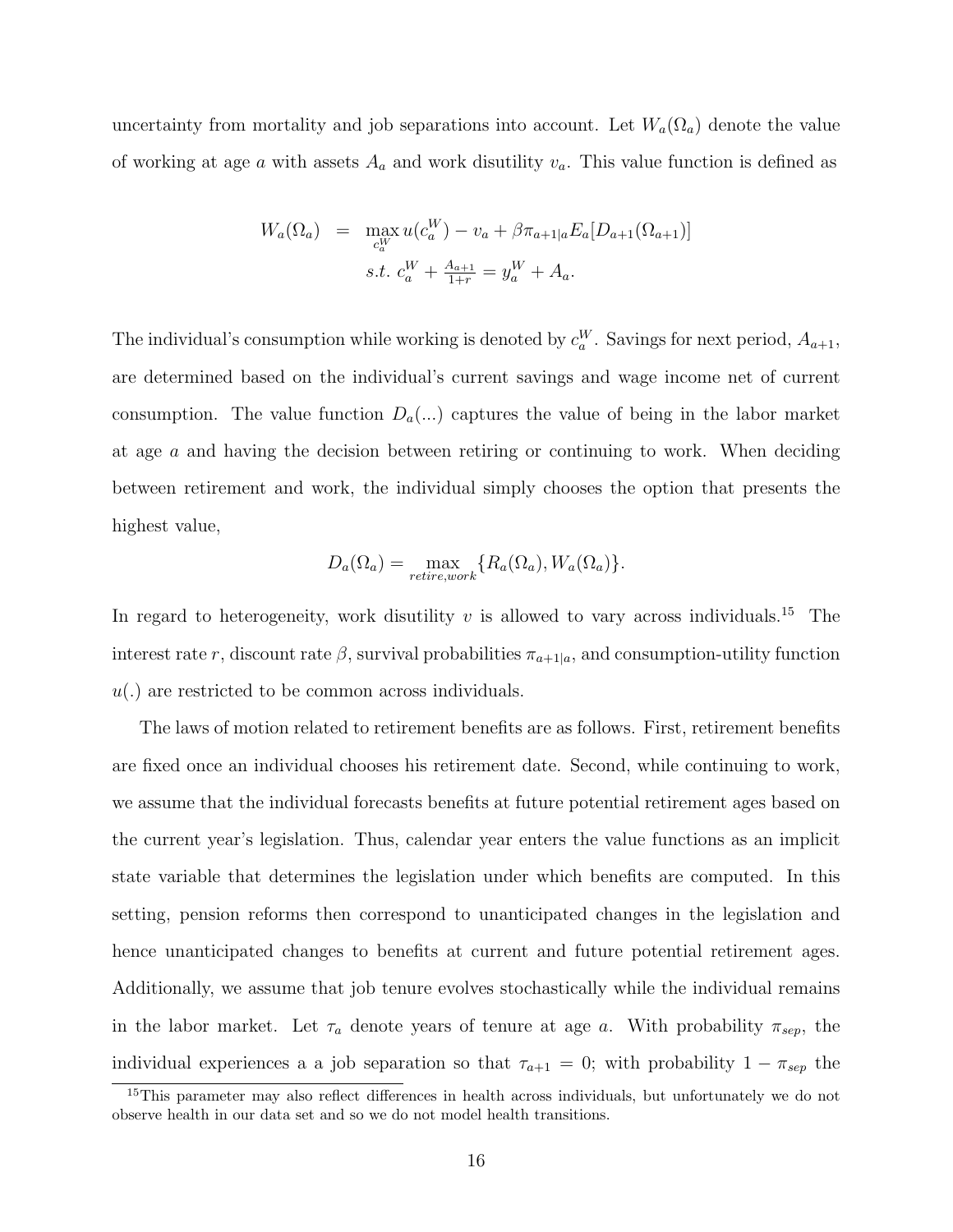individual remains in his current job so that  $\tau_{a+1} = \tau_a + 1.16$ 

Next we specify the laws of motion for earnings and the disutility of work. Since collective bargaining agreements effectively determine older workers' wages in Austria, we assume that earnings increase deterministically with age,  $y_{a+1}^W = (1+g)y_a^W$ . With this assumption, we effectively assume that job separations affect an individual's tenure, but not his wages. Intuitively, if an individual becomes separated, then we assume that he can find a job that pays the same amount in wages, but he will have zero tenure at his new job and his potential severance payment will be reset to zero.

# 5 Empirical Analysis II: Structural Estimation

#### 5.1 Estimation Strategy

Following French (2005), we fix a set of parameters governing the data generating process of the exogenous state variables  $(\chi)$ , and estimate a set of parameters  $\theta$  conditional on these values. In particular, in the baseline specification we fix the the life span  $T = 100$  years, the real wage growth rate  $g = 1.75\%$  (estimated from the social security records data on individuals ages 50-54), and the interest rate  $r = 7.5\%$  (based on nominal interest rates net of inflation in Austria during the sample period). We obtain mortality probabilities  $\pi_{a|a-1}$  from life tables for Austria, and we estimate job separation probabilities  $\pi_{sep}$  directly from the social security record data at ages 50 through 54. Finally, we also fix the discount factor  $\beta = \frac{1}{1+r} = 0.93$  since it is difficult to distinguish empirically  $\beta$  from declining work disutility across ages. Thus,  $\chi = (T, \bar{s}, g, r, \pi_{a|a-1}, \pi_{sep}, \beta)$ . Since we do not observe assets, we approximate the initial distribution of assets at age 54 using the Austrian Survey of Health, Ageing and Retirement in Europe (SHARE); specifically, we randomly sample initial assets for each individual with replacement from the empirical distribution of assets in SHARE.

We parameterize the model presented in Section 4 as follows. We assume constant relative

<sup>&</sup>lt;sup>16</sup>In our data set we cannot distinguish between voluntary and involuntary job separations.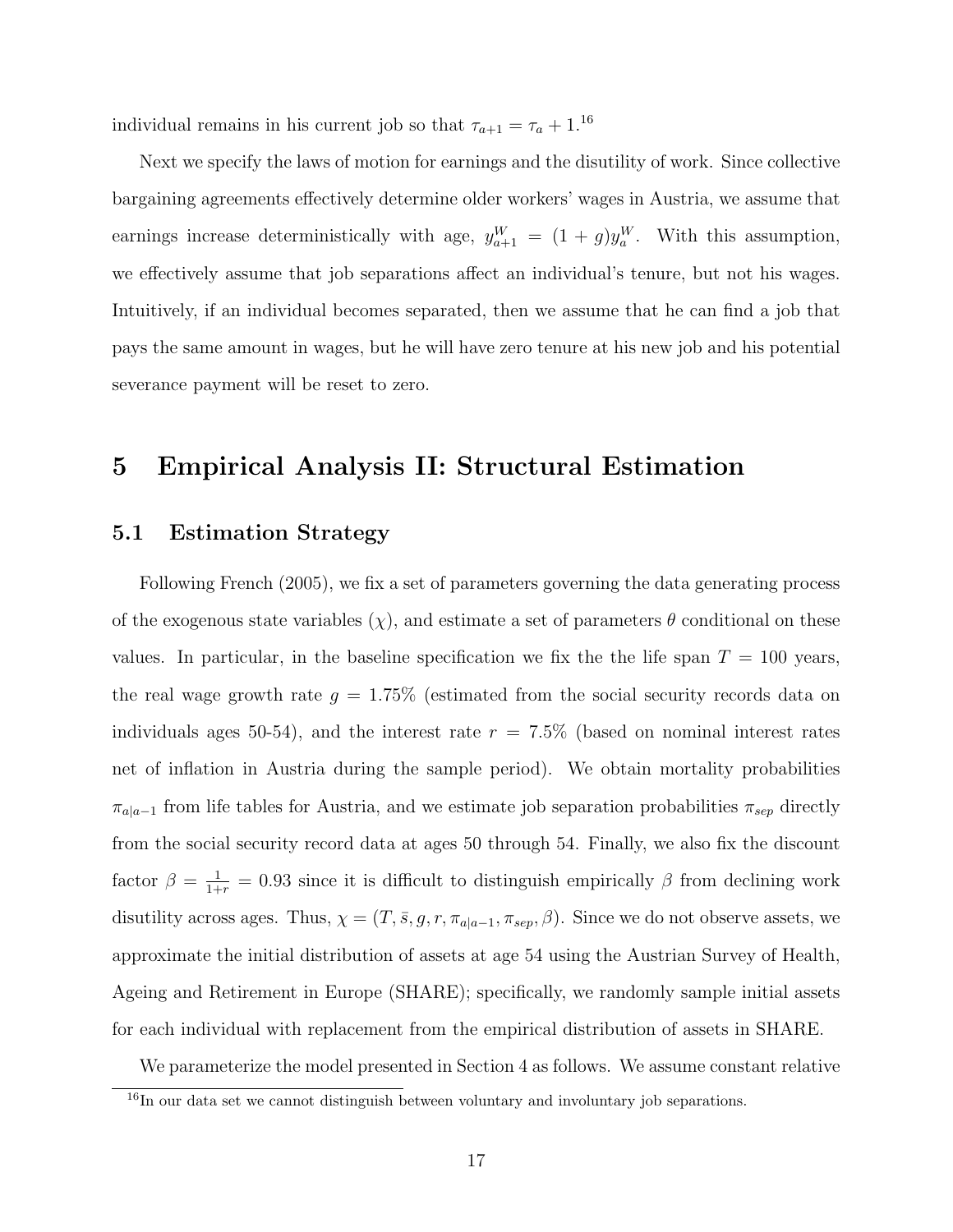risk aversion (CRRA) utility over consumption:

$$
u(c) = \frac{c^{1-\gamma}}{1-\gamma}, \ \gamma > 0.
$$

We assume initial work disutility is drawn from an exponential distribution with mean  $\tilde{\eta} =$  $x\eta$ , where  $\eta > 0$  and  $x = u(\bar{c}) - u(\bar{r}\bar{c})$  is a scaling factor for the disutility of work based on income differences between work and retirement (we use  $\bar{c} = 30000$  and  $\bar{r} = .55$  based on mean wage income and the replacement rate). We assume initial work disutility is unrelated to observed characteristics. Work disutility increases linearly with age, with slope  $\alpha\tilde{\eta}$  (i.e.,  $v_a = \alpha \tilde{\eta}(a - 54) + v_{54}$ . Thus, the parameters we are interested in estimating are  $\theta =$  $(\gamma, \eta, \alpha, \kappa)$ , where  $\kappa$  equals the monetary cost of claiming a disability pension.

For the estimation, we assume that individuals make decisions with complete knowledge of how pension benefits are calculated in a given calendar year. We assume that their projections of future benefits are based on that year's legislation only. Further, we assume that the pension reforms were unanticipated, and that individuals immediately update their calculations based on the new rules. We assume that individuals expect their future earnings to grow at a constant rate per year. In regard to job separations, we assume that the probability of job separation varies only by years of tenure. We assume that separation shocks do not affect wages, so that conditional on separations, wages are still expected to grow at the same constant rate (this is supported by evidence that collective bargaining agreements tend to set wages based on labor market experience rather than tenure). This simplifies the computation of projected pension benefits since we can project pension benefits for individuals at each age based on a single expected earnings path rather than based on multiple paths from different potential histories of job separations.

A common method for estimating  $\theta$  is the Method of Simulated Moments (MSM). Moment-based estimation strategies match key moments (e.g., retirement hazard rates by age) observed in the sample data with the analogous moments implied by a model param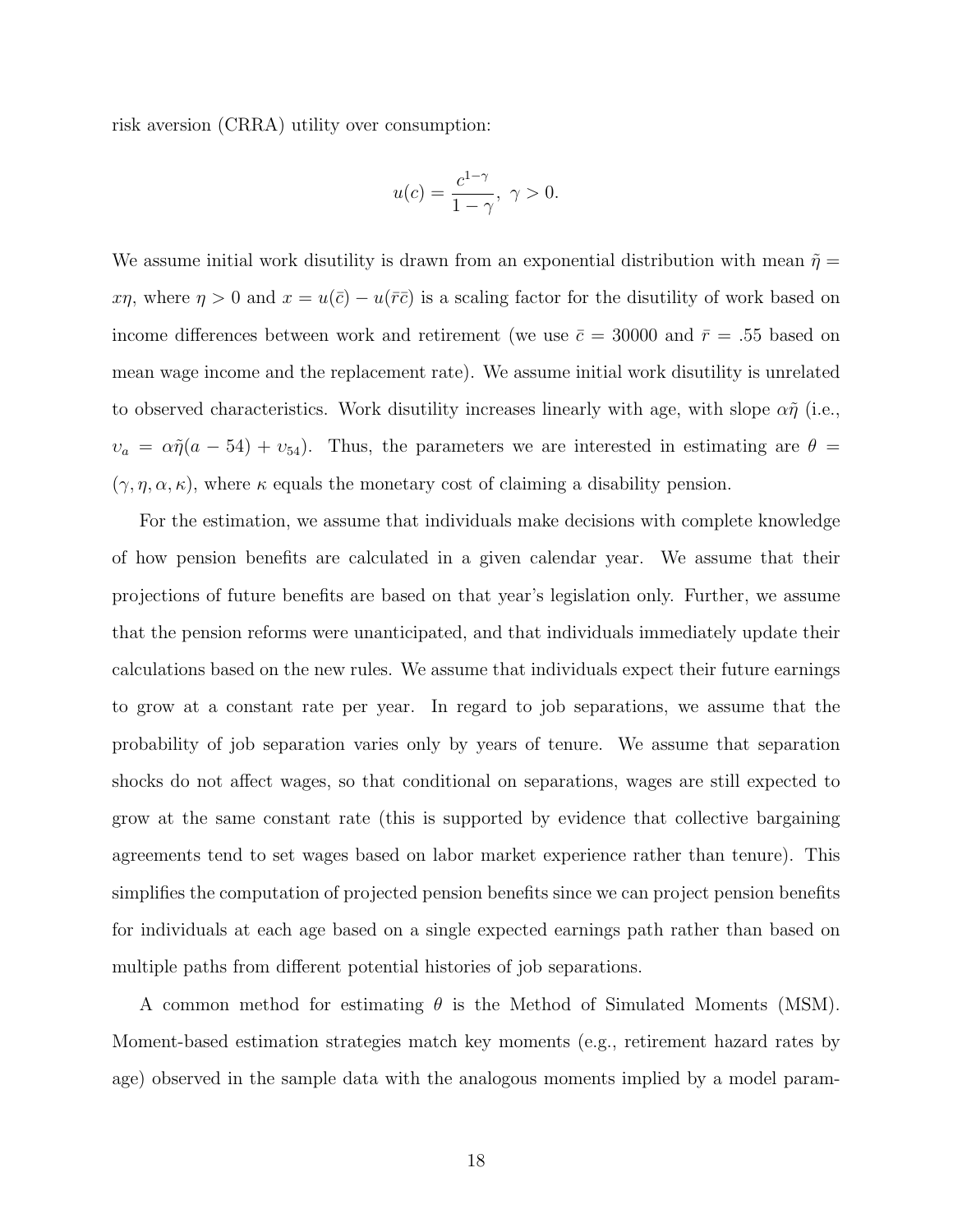eterized by  $\theta$ . The goal is to find the value of  $\theta$  which gives the best "fit" of the model. i.e., by minimizing the (weighted) distance between the observed and predicted moments. Where estimation of the predicted moments is computationally intractable by conventional methods, simulation methods must be employed. MSM approximates such moments using Monte Carlo integration, i.e., by averaging over simulations of the model. Assuming the moment conditions are correctly specified, MSM is consistent for a fixed number of simulations. Typical moments used to estimate structural retirement models are retirement hazard rates by age, which exploit differences in incentives for retirement across ages.

The approach we propose is a modified version of MSM based on the method of Indirect Inference (Gourieroux, Monfort and Renault 1993). Specifically, we include the estimated income and price elasticities  $\beta_{SSW}$  and  $\beta_{ACC}$  from the proportional hazards specification as empirical moments to be matched, along with the more traditional retirement hazard rates at ages 55 through 65. By matching the labor supply elasticities directly, we ensure that predicted labor supply responses from the estimated structural model are consistent with reduced form estimates. Moreover, our approach explicitly exploits quasi-experimental variation stemming from the pension reforms as an important source of identification. As described earlier, the reforms allow us to break apart the relationship between past earnings and benefits. Thus, we are able to observe individuals with identical earnings histories facing different incentives for retirement.

The method of Indirect Inference (II) can be described as follows. First, specify an auxiliary model. This model is 'incorrect' in the sense that optimization of the likelihood does not yield consistent estimates of the parameters of interest,  $\theta$ . Instead, it provides consistent estimates of some auxiliary parameters  $\beta$  such that  $\widehat{\beta}_N \stackrel{p}{\rightarrow} \beta(\theta_0)$  when the data are generated under the true value of  $\theta = \theta_0$ . This binding function  $\beta = \beta(\theta)$  links the auxiliary (reduced-form) and structural parameters. II consists of finding the value of  $\theta$  that minimizes the distance between  $\widehat{\beta_N}$  (the estimates on the observed data) and an estimate of  $\beta(\theta)$ . This estimate is obtained by simulating S paths of the model conditional on  $\theta$  and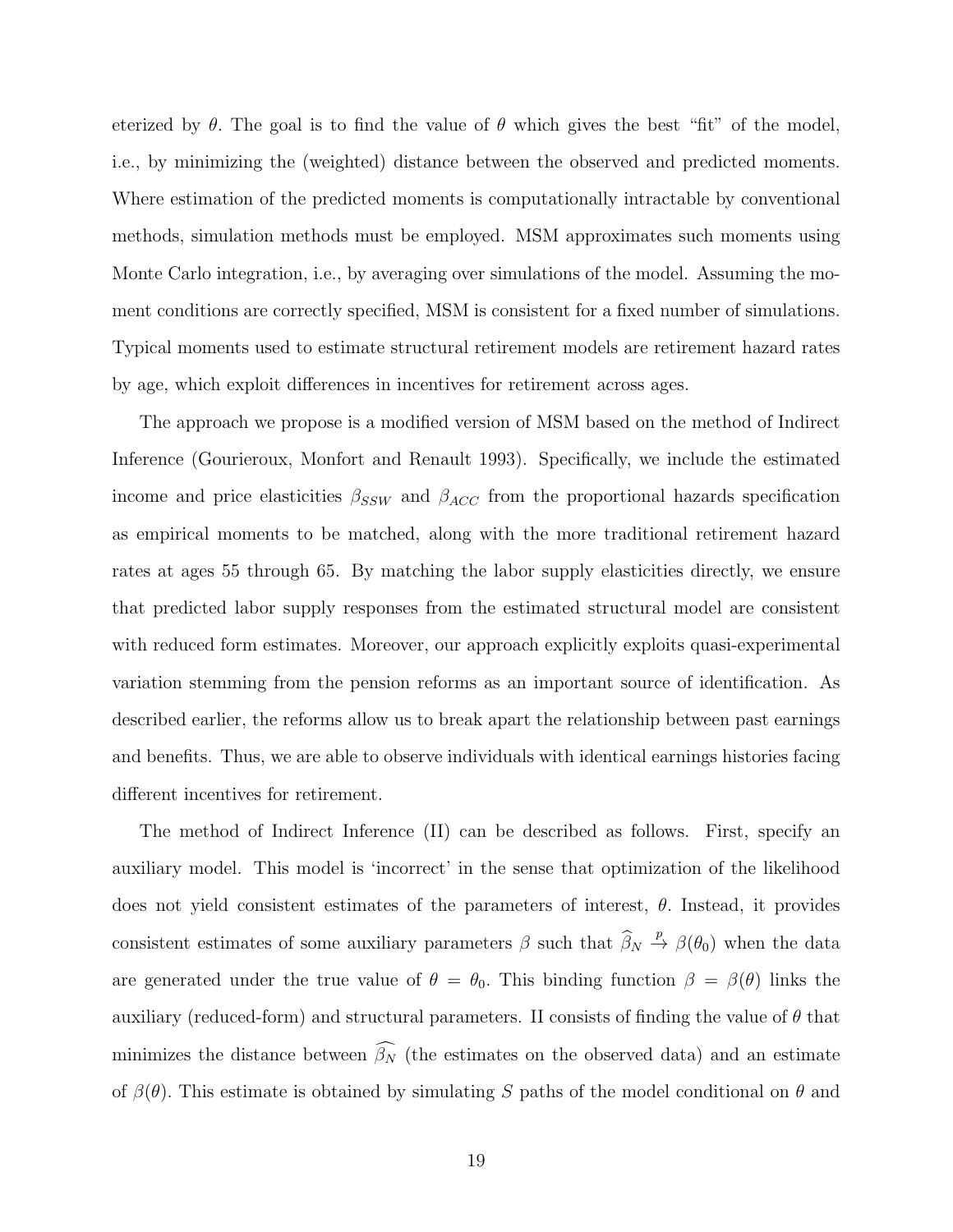estimating the auxiliary model on the simulated retirement decisions of the pooled sample (of size  $SN$ ). Thus, the II estimator is the following minimum distance estimator:

$$
\widehat{\theta}_{II} = \argmin_{\theta} \left( \widehat{\beta}_N - \widetilde{\beta}_{SN}(\theta) \right)' W \left( \widehat{\beta}_N - \widetilde{\beta}_{SN}(\theta) \right),
$$

for some weighting matrix W. Gourieroux et al.  $(1993)$  show that the II is a consistent estimator of  $\theta$  for  $N \to \infty$ . Identification requires dim( $\beta$ )  $\geq$  dim( $\theta$ ), and the binding function should be a one-to-one function mapping  $\theta$  to  $\beta$ .

We apply a variation on the II estimator by combining it with the more traditional MSM estimator in order to identify and estimate all the parameters in  $\theta$ . Specifically, our II estimator matches the following moments: retirement hazard rates by age, and the coefficients  $\beta_{SSW}$  and  $\beta_{ACC}$  from the proportional hazard model above. The hazard rate moments are weighted by the observed survival function at each corresponding age and the proportional hazards coefficients are weighted by the inverse of the corresponding standard errors (see Table 2).

Because we do not observe consumption savings data for individuals in our sample, we are not able to empirically identify the optimal policy function for consumption while working,  $c_a^W$ . Additionally, because the data set is so large, it is extremely computationally burdensome to solve jointly for optimal consumption and retirement age. Thus, we estimate the model using an approximation for this optimal policy function. In particular, we approximate  $c_a^W$  using optimal consumption given a fixed, future retirement age that is allowed to vary at each age. In the baseline specification of the model, this fixed retirement age is assumed to be the next age; intuitively, at each age a in which he faces a retirement decision, an individual computes his optimal consumption if he continues working based on the expectation that he will retire at age  $a + 1$ . We explore alternative approximations for this optimal policy functions and demonstrate that the results are robust to considering these alternatives. The next section discusses these results.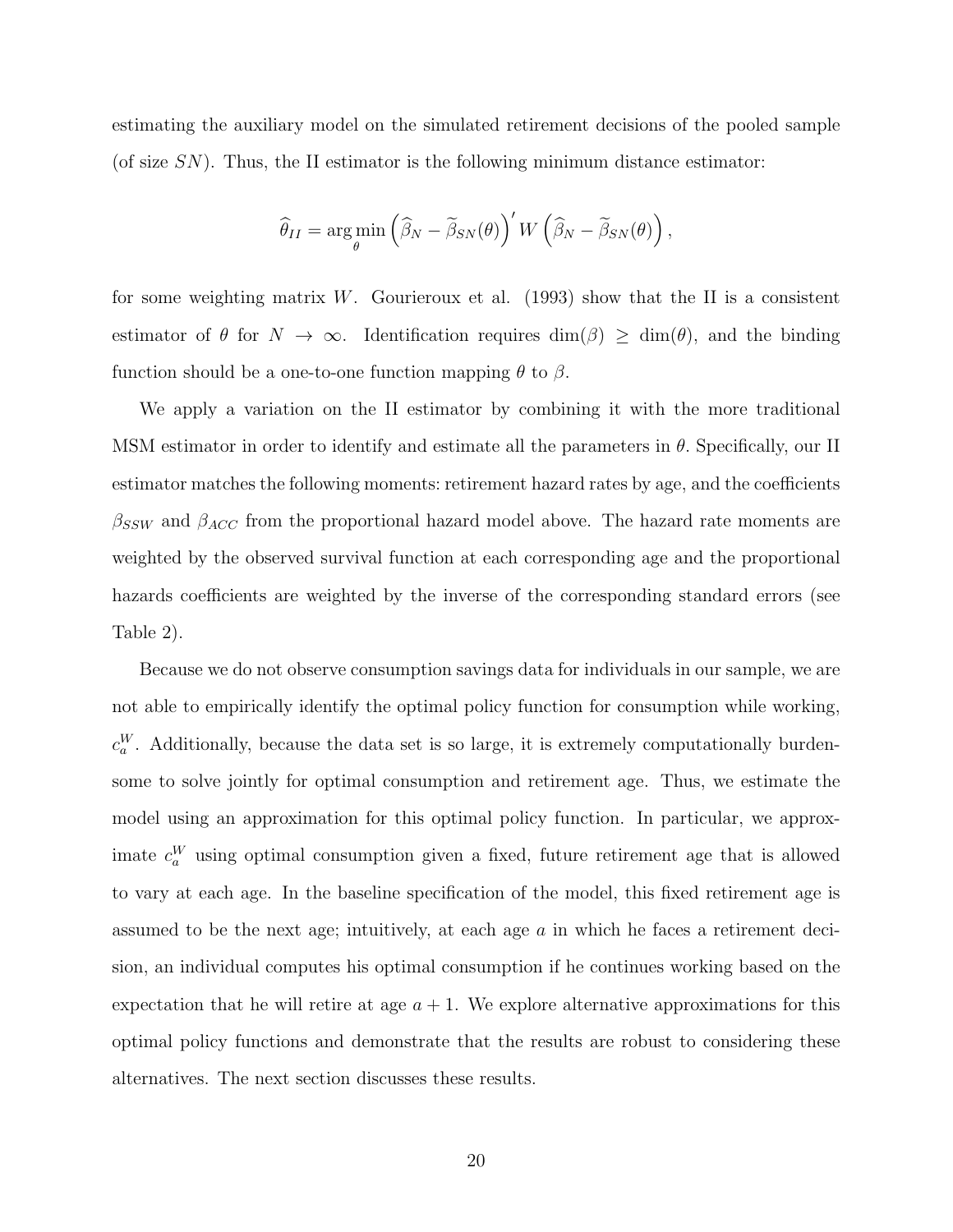#### 5.2 Structural Estimation Results

Table 3, Panel (A) displays the structural parameter estimates. We focus first on the estimates of the baseline specification of the model presented in Column 1. The estimated coefficient of relative risk aversion in the baseline model is 0.66. This relatively low estimate for the degree of relative risk aversion is driven by the income and price elasticities that are included as moments in the estimation. Specifically, the estimation adjusts  $\gamma$  so as to fit the income and price elasticities since a lower  $\gamma$  implies a relatively smaller income elasticity and a larger price elasticity. Panel (B) of Table 3 displays that estimated income and price elasticities based on the simulated data using the baseline parameter estimates. The simulated income and price elasticities are respectively  $\beta_{SSW} = 0.41$  and  $\beta_{ACC} = -3.01$ . These elasticities predicted by the model are similar to the corresponding estimates using the real data,  $\beta_{SSW} = 0.44$  and  $\beta_{ACC} = -2.90$  (see Table 3).

As mentioned earlier, Chetty (2006) derives a general relationship between risk aversion and the ratio of labor supply elasticities with respect to wage and income, respectively. This motivates us to examine the relationship between the coefficient of relative risk aversion parameter  $\gamma$  in the structural model and the estimated labor supply elasticities  $\beta_{SSW}$  and  $\beta_{ACC}$  in our setting. Table 4 presents the simulated elasticities when varying  $\gamma$  around its baseline estimate while holding the remaining parameters constant at their respective baseline estimates. The results in this table demonstrate that a lower  $\gamma$  implies a lower ratio of income and price elasticities. However, varying  $\gamma$  also demonstrates that, while it may improve the model's prediction regarding the elasticity ratio  $(\frac{\beta_{SSW}}{-\beta_{ACC}})$ , a lower  $\gamma$  gives the estimation a poorer fit in terms of the magnitudes of the elasticities. Specifically, a lower  $\gamma$  implies generally more responsiveness to financial incentives (a higher overall elasticity  $\beta_{SSW} - \beta_{ACC}$ ) as the magnitudes of both  $\beta_{SSW}$  and  $\beta_{ACC}$  increase.

Another parameter of particular interest is the claiming cost  $\kappa$ . In the baseline specification, this cost is estimated to by roughly 102, 000 euros. To put this cost in perspective, the social security wealth (expected presented discounted value) from an annual pension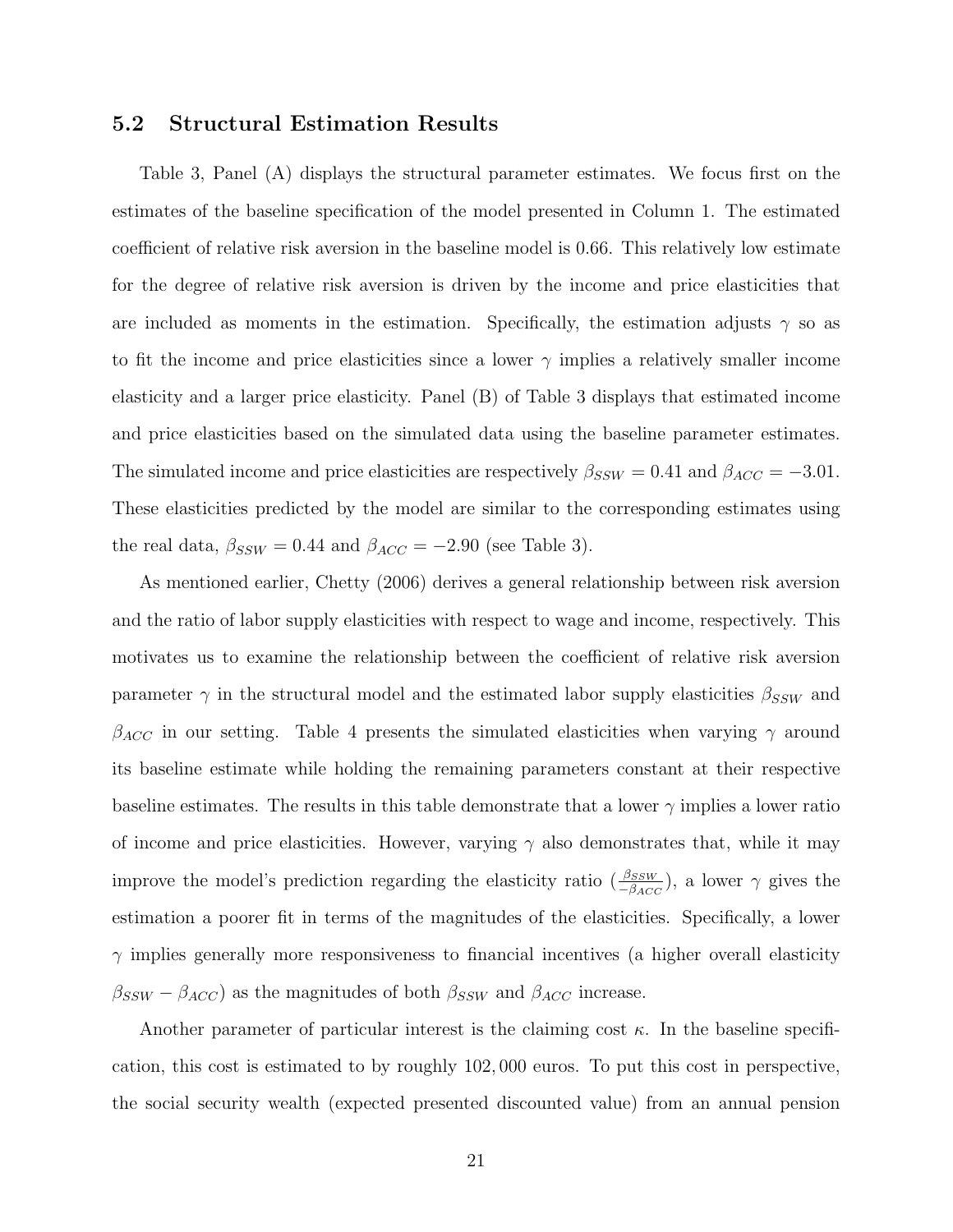benefit of about 8,300 euros would be roughly 100,000 euros (using the discount rate and survival probabilities used in the model). In terms of benefits then, the claiming cost can be interpreted to be about  $40\%$  ( $\frac{8300}{21000}$ ) of one's annual pension benefit. This claiming cost allows the model to fit the spike in the retirement hazard rates at age 60. In particular, given the low estimate of  $\gamma$ , the model predicts that the price effect from a 40% increase in benefits plays a significant role in accounting for the spike in the hazard rates at age 60.

Columns 2 and 3 of Table 3 explore the robustness of the results to alternative approximations for the optimal policy function for consumption while working. The specification in column 2 computes  $c_a^W$  using optimal consumption given an expected retirement age that is determined at each age as follows. Prior to age 60, individuals expect to retire at age 60; at age 60 through 64, individuals expect to retire at age 65; and at age 65 individuals expect to retire at age 66. The focus on expected retirement at ages 60 and 65 is motivated by the spikes in the hazard rates at these ages. The results in column 2 of Table 3 indicate that in this specification,  $\gamma$  continues to be estimated to be relatively low at 0.75.

The specification in column 3 assumes that  $c_a^W$  is determined according to a fixed savings rule so that individuals save 10% of their wage income while working and consume the remainder. This specification is motivated by earlier studies, such as Stock and Wise (1990) and Rust and Phelan (1997), that have taken consumption to equal current income and have therefore assumed a fixed savings rate  $(0\%$  instead of  $10\%)$  as well. In this case,  $c_a^W$  does not vary with  $\gamma$  and the differences in  $c_a^W$  between higher wage and lower wage individuals is greater than in the previous specifications since  $c_a^W$  increases linearly with wages. While  $\gamma$  is still estimated to be relatively low, the predictions in terms of both the magnitudes of the elasticities and the ratio of elasticities are poorer than in the baseline specification. The model's relative inability to fit these moments is likely driven by the rigidity of the fixed savings rule. This consumption rule implies higher wage individuals are more likely to continue working than in the other specifications in which consumption did not increase linearly with wages. Thus these higher wage individuals drive the estimation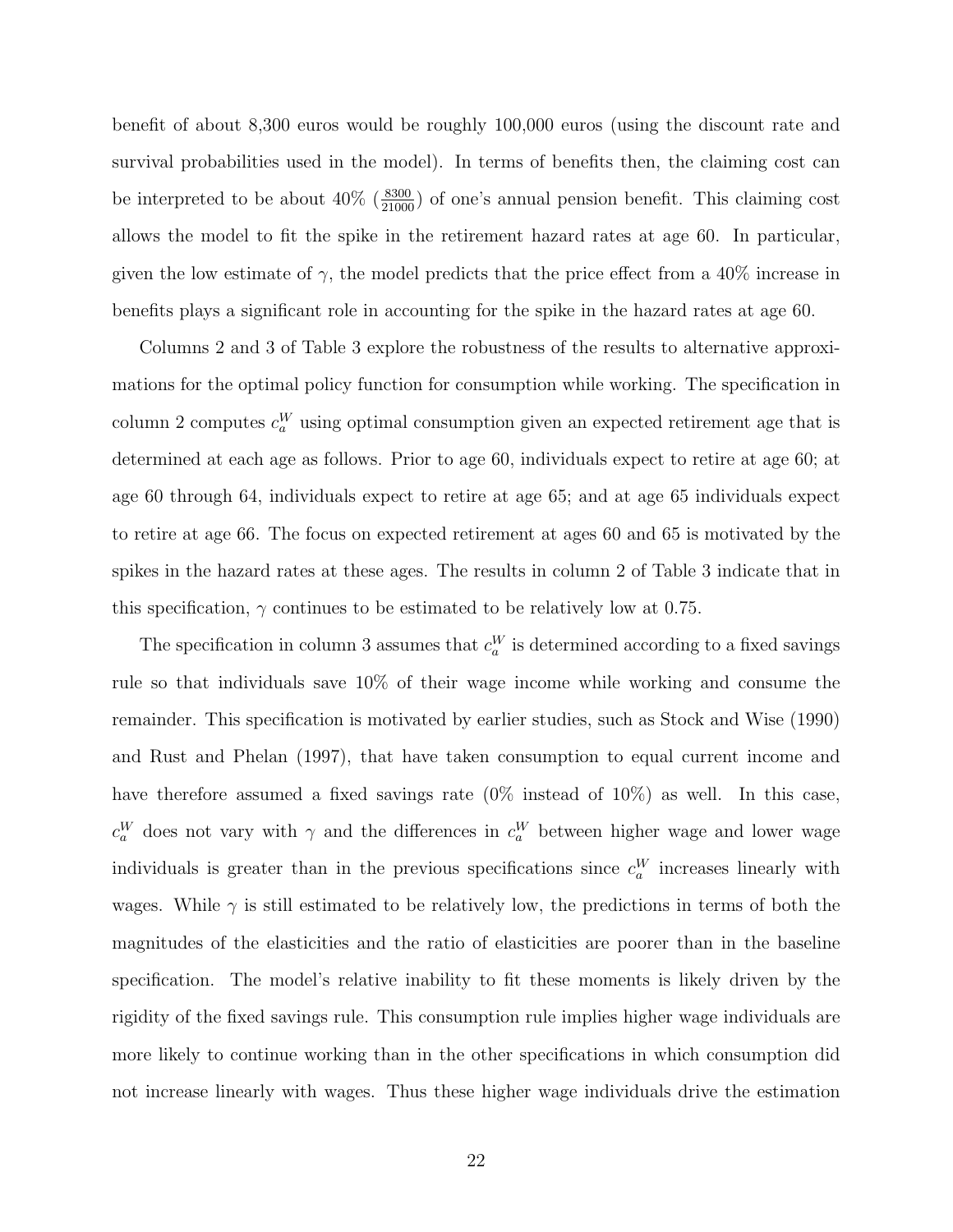of the elasticities, especially at higher ages. Allowing consumption to vary with  $\gamma$  therefore seems important for fitting the labor supply elasticities.

The last column of Table 3 presents the results from estimating the baseline specification of the model with a lower discount factor ( $\beta = 0.88$  instead of 0.93). While the other parameters adjust more noticeably to the lower discount factor,  $\gamma$  continues to be estimated to be relatively low at 0.57. Thus, changes in the discount factor do not seem to affect the overall point; a low  $\gamma$  is necessary to fit the estimate income and price elasticities.

Figure 2 presents actual versus predicted retirement hazard rates by age for each specification. In examining the model's ability to fit the retirement hazard rates, there are a couple of features that standout. First, the model overpredicts retirement at the earliest age, age 55. Intuitively, the model predicts that any individuals that draw a high disutility of work should retire immediately since they will always have high disutility of work at any age. Second, the model underpredicts retirement just before age 60. This is because the model predicts that forward looking agents should simply delay their retirement so as to avoid paying the relatively large fixed cost of claiming a disability pension. Thus, with a discount factor relatively close to 1, it is difficult for the model to fit the hazard rates just before age 60. Lastly, the model underpredicts retirement after age 60. This is because the model predicts that only higher wage earners will continue working beyond age 60. Since these earners have relatively high returns to continue working, they have little incentive to retire at any age. Additionally, the estimation puts less weight on fitting these moments at higher ages since the majority of individuals retire at age 60 and earlier.

The structural results generally emphasize that the model requires a low degree of relative risk aversion to fit the elasticities from the proportional hazard specification. While some previous studies have found or used higher values for  $\gamma$  (for examples, see Hubbard Skinner and Zeldes (1995), French (2005), Blau (2008), van der Klaauw and Wolpin (2008)), the estimates in Table 3 are entirely consistent with estimates of  $\gamma$  implied by previously estimated income and price elasticities (see Chetty (2006)).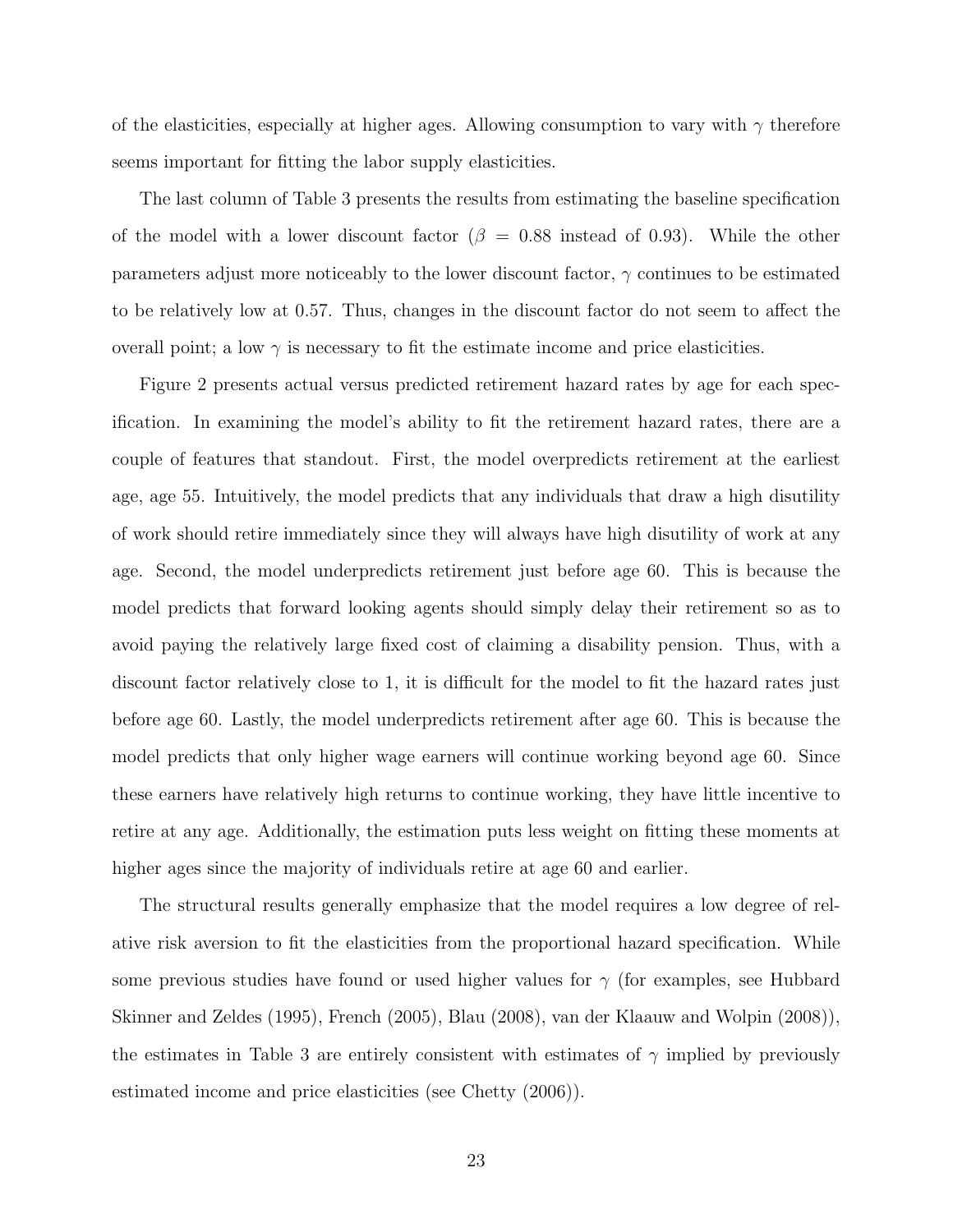# 6 Policy Simulations

The estimated structural model permits the examination of a variety of policies intended to facilitate retirement at later ages. In particular, we use the estimated baseline model to simulate two hypothetical pension reforms that mimic features of commonly discussed and previously implemented pension reforms in several countries. The first reform is a 20% reduction in pension benefits at all ages (i.e.  $y_a^R \to (1-.20)y_a^R$ ). The second reform is a change in benefits by 3% per year from age 65 (i.e.  $y_a^R \to [1 - .03(65 - a)]y_a^R$ ); thus, benefits at all ages prior to 65 are reduced while benefits at age 66 are increased.

To examine the labor supply consequences of these reforms, Figure 3A presents the simulated hazard rates under each reform. The simulations indicate that the reductions in benefits reduce retirement at the earlier ages and increase the hazard rates at age 60 and beyond. Compared to the first reform, the second reform leads to a greater reduction in the hazard rates at early ages since there is a greater reduction in benefits at the early ages and a smaller reduction at age 60 and beyond. Intuitively, lower benefits lead to later retirement, but once individuals qualify for their old-age pensions at age 60, most individuals retire since their effective wage rate for continuing work falls (after age 60, individuals are passing up their benefits without any claiming cost). These labor supply responses to the second reform highlight that reforms which make benefits actuarially fair in Austria will not lead to significant increases in retirement at older ages.

Next, we examine the welfare consequences of each of the simulated reforms. To measure welfare, we use expected utility at the initial age, age 55, so that all individuals are considered at the same age. Figure 3B presents the distributions of expected utilities at age 55 for the baseline setting and for each pension reform. Relative to the baseline, the uniform decrease in benefits from the first reform leads to a uniform decrease expected utility as the entire distribution is shifted to the left. Thus, the 20% reduction in benefits does not lead to a dramatic reduction in welfare. We estimate that average expected utility at age 55 is reduced by approximately 3.6% as a result of reform 1. This is because a lower  $\gamma$  implies that the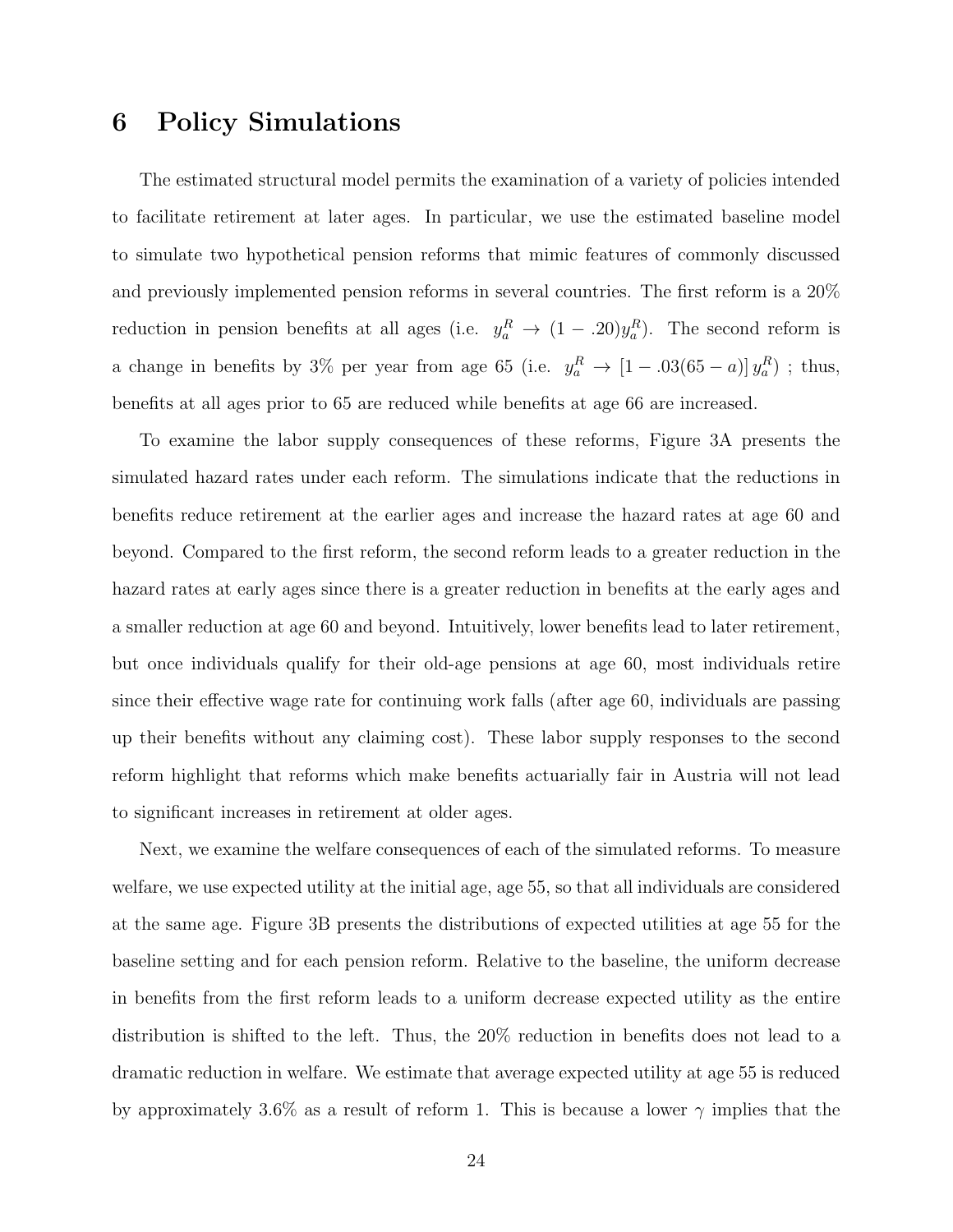marginal utility of consumption does not rise sharply with a decrease in consumption.

The second pension reform also leads to a reduction in welfare, by about 3%, but the variance of the distribution increases by 7% relative to the baseline (compared with a 3.7% increase in variance for reform 1). The intuition for the increase in the variance is as follows. The model predicts that lower wage earners are more likely to retire at early ages than higher wage earners since both groups are equally likely to draw high work disutilities. Because the reductions in benefits are largest at the earlier ages under the second pension reform, low wage earners experience the largest reductions in benefits while higher wage earners can continue working to older ages and thus experience lower reductions in their benefits. Thus, relative to the baseline distribution of expected utilities, there is a larger decrease in expected utilities for the left side of the distribution than the right.

Finally, to examine the effect of changes in eligibility vs. the benefit formula, we simulate a third reform in which there is a one year increase in the early retirement age (the age at which individuals can first claim a standard old-age pension). To implement this reform, we increase  $a_{old}$  from 60 to 61 so that individuals face the cost of claiming,  $\kappa$ , at age 60 but not at 61 and beyond. Not surprisingly, the increase in the early retirement age leads to a shift in the spike in the hazard rates from age 60 to age 61 (not shown). However, the welfare results for the the third pension reform indicate that, while this reform leads to noticeable labor supply changes, the reduction in expected utilities is less dramatic. We find that shifting the early retirement age reduces average expected utility by only 1.3% relative to baseline, with the variance in expected utility increasing by 7.7%–comparable to the second reform which shifts benefits from before to after the full retirement age. Intuitively expected utility does not change much under this third reform because of two factors. First, individuals can still retire early with no change in benefits if they have a very high disutility of work. Second, if individuals continue working an additional year, the loss in benefits is offset by an additional year's wage income. Thus, the only loss in utility comes from the additional work disutility from having to work an additional year.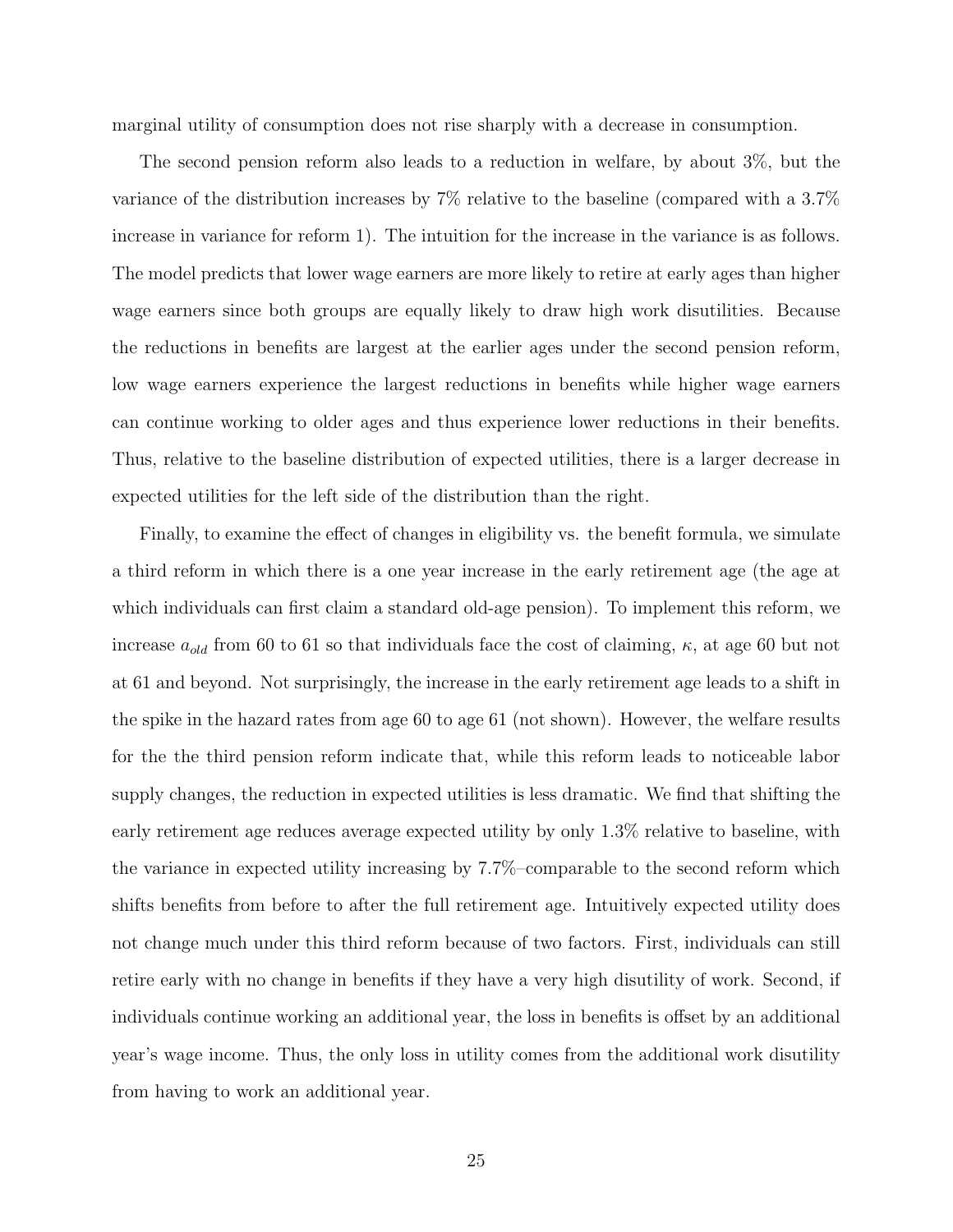# 7 Conclusion

How do individuals' retirement decisions respond to changes in retirement benefits? What do these responses imply for economic models of retirement and for the consequences of potential social security reforms? While there is a large literature in economics examining the causal impacts of retirement benefits, the precise channels through which these benefits affect retirement decisions has not been clarified. In this study, we separately identify the income and price effects from retirement benefits on retirement decisions. Our analysis using administrative, social-security-record data from the Austrian Social Security Database exploits variation in pension benefits created by multiple pension reforms in Austria between 1984 and 2003. Based on a proportional hazards specification, we estimate a Social Security Wealth (SSW) elasticity of 0.43 and accrual elasticity of  $-2.90$ , which points to a larger role for price (marginal incentive) effects than previous estimates. We are able to put these elasticities in the context of a structural model of retirement decisions and directly use these elasticities in the estimation of the model. These results imply a lower degree of relative risk aversion (0.71) than has been previously estimated or used in some studies. We simulate responses to hypothetical pension reforms to highlight the implications of our estimates for understanding the labor supply and welfare consequences of potential social security reforms.

Our results have important implications for understanding social security reform. The relative importance of price effects indicates that incentive effects from benefit schedules across potential retirement ages greatly impact retirement behavior for inframarginal individuals (i.e., individuals not constrained by eligibility requirements). Policy simulations from the estimated structural model based on matching these labor supply elasticities imply a much larger role for policies that affect early eligibility ages. This is likely because, given the generosity and benefit structure of the Austrian pension system, many individuals would like to retire as early as feasible, given their budget constraint. Thus, changes in eligibility requirements have substantial impacts on individuals' effective net wages and individuals' retirement decisions appear sensitive to these changes.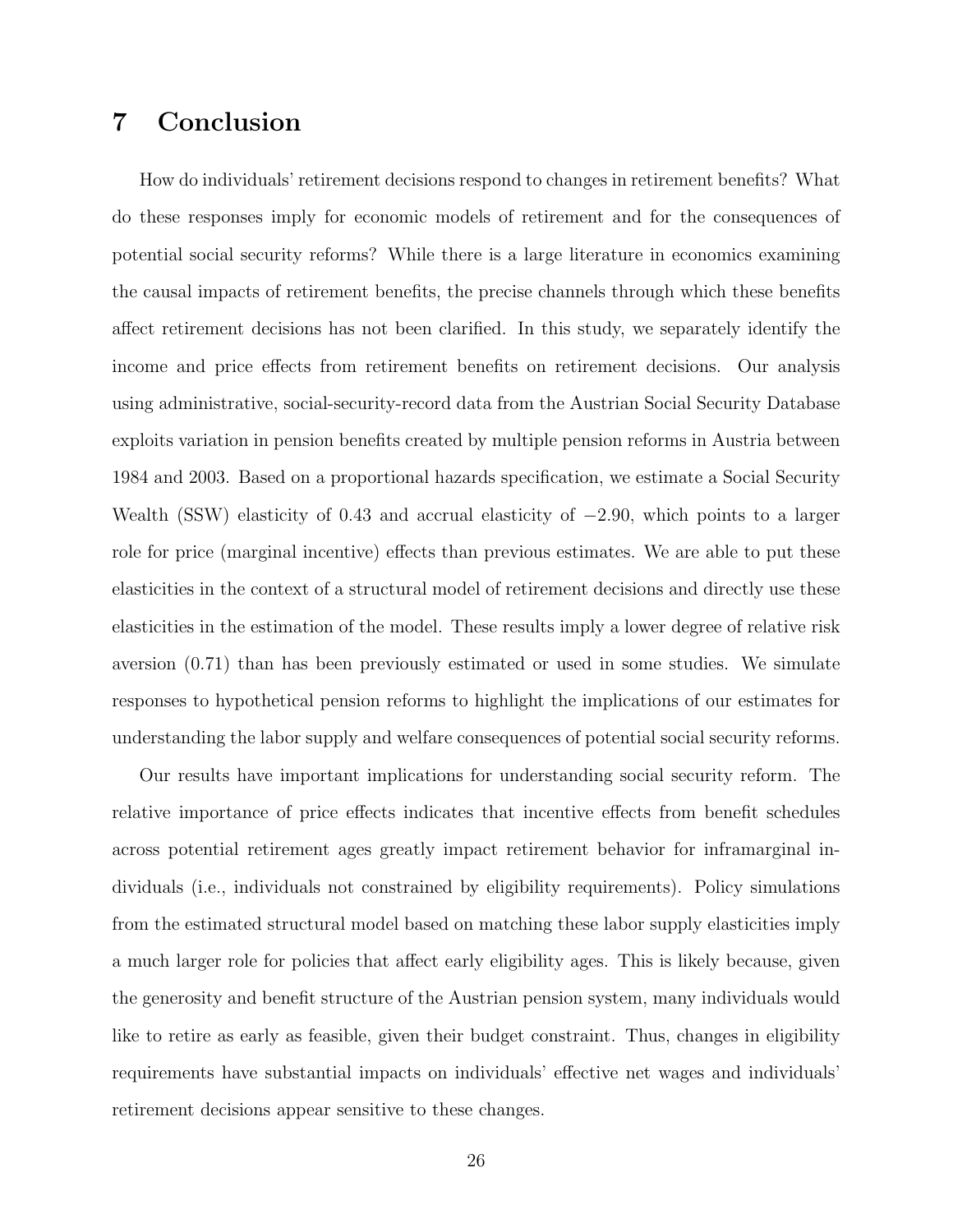# **References**

- Autor, D. and M. Duggan (2007). Distinguishing Income from Substitution Effects in Disability Insurance. *American Economic Review Papers and Proceedings* 97(2), 119.
- Berkovec, J. and S. Stern (1991). Job Exit Behavior of Older Men. *Econometrica* 59(1), 189- 210.
- Blau, D. (2008). Retirement and consumption in a life cycle model. *Journal of Labor Economics* 26(1), 35-71.
- Boskin, M. J. (1977), Social Security and Retirement Decisions. *Economic Inquiry*, 15: 1–25.
- Brown, K. (2013). The link between pensions and retirement timing: Lessons from California teachers. *Journal of Public Economics*, 98, 1-14.
- Chetty, R. (2006). A New Method of Estimating Risk Aversion. *American Economic Review* 96(5), 1821-1834.
- Chetty, R. (2008). Moral hazard versus liquidity and optimal unemployment insurance. *Journal of Political Economy* 116(2), 173-234.
- Coile, C. and J. Gruber (2007). Future social security entitlements and the retirement decision. *Review of Economics and Statistics* 89(2), 234-246.
- French, E. (2005). The Effects of Health, Wealth, and Wages on Labour Supply and Retirement Behaviour. *Review of Economic Studies* 2(72), 395.
- Friedberg, L. (2000). The Labor Supply Effects of the Social Security Earnings Test. *Review of Economics and Statistics* 82(1), 48-63.
- Gourieroux, C., A.Monfort, and E. Renault (1993). Indirect inference. *Journal of Applied Econometrics* 8(S1), S85-S118.
- Gruber, J. and D. Wise (2004). Social Security Programs and Retirement around the World: Micro-Estimation. University of Chicago Press.
- Heckman, J. J. and R. Robb (1985). Alternative methods for evaluating the impact of interventions : An overview. *Journal of Econometrics* 30(1-2), 239-267.
- Hofer, H. and R. Koman (2006). Social Security and Retirement Incentives in Austria. *Empirica* 33(5), 285-313.
- Hubbard, R. G., J. Skinner, and S. Zeldes (1995). Precautionary saving and social insurance. *Journal of Political Economy* 103(2), 360-399.
- Koman, R., U. Schuh, and A. Weber (2005). The Austrian Severance Pay Reform: Toward a Funded Pension Pillar. *Empirica* 32(3), 255-274.
- Krueger, A. and J. Pischke (1992). The Effect of Social Security on Labor Supply: A Cohort Analysis of the Notch Generation. *Journal of Labor Economics* 10(4), 412-437.
- Linnerooth-Bayer, J. (2001). Pension Reform in Austria. International Institute for Applied System Analysis. Report to the PEN-REF project.
- Lumsdaine, R., J. Stock, and D. Wise (1992). Three Models of Retirement: Computational Complexity Versus Predictive Validity. in D. Wise, ed. Topics in the Economics of Aging, University of Chicago Press.
- Marek, E. (1985, 1987-2003). Pensionsberechnung Leicht Gemacht. Weiss Verlag.
- Ney, S. (2004). Pension Reform and Active Ageing in Austria. Project Deliverable, Interdisciplinary Centre for Comparative Research in the Social Sciences.
- Nyman, J. (2003). The Theory of Demand for Health Insurance. Stanford University Press.
- OECD (2007). Pensions at a Glance: Public Policy Across OECD Countries. Organisation for Economic Co-Operation and Development.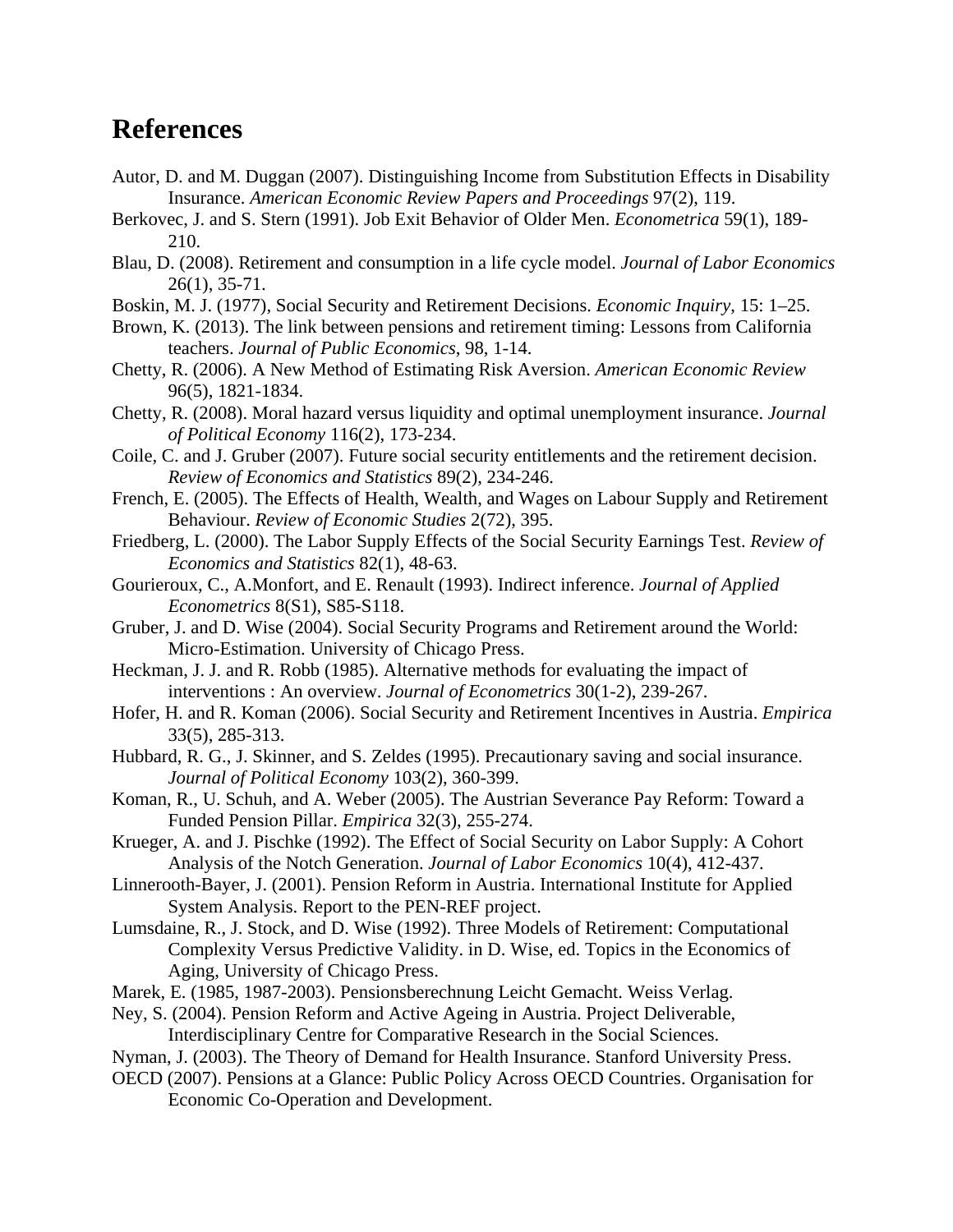- Pencavel, John. The Response of Employees to Severance Incentives: The University of California's Faculty, 1991-94. *The Journal of Human Resources*, 2001, 36(1), pp.58-84.
- Rust, J. and C. Phelan (1997). How Social Security and Medicare Affect Retirement Behavior In a World of Incomplete Markets. *Econometrica* 65(4), 781-831.
- Staubli, S. (2011). "The Impact of Stricter Criteria for Disability Insurance on Labor Force Participation." *Journal of Public Economics*, 95 (9-10), 1223–1235.
- Stock, J. and D. Wise (1990). Pensions, the Option Value of Work, and Retirement. *Econometrica* 58(5), 1151-1180.
- van der Klaauw, W. and K. I. Wolpin (2008). Social security and the retirement and savings behavior of low income households*. Journal of Econometrics* 96(1-2), 21-42.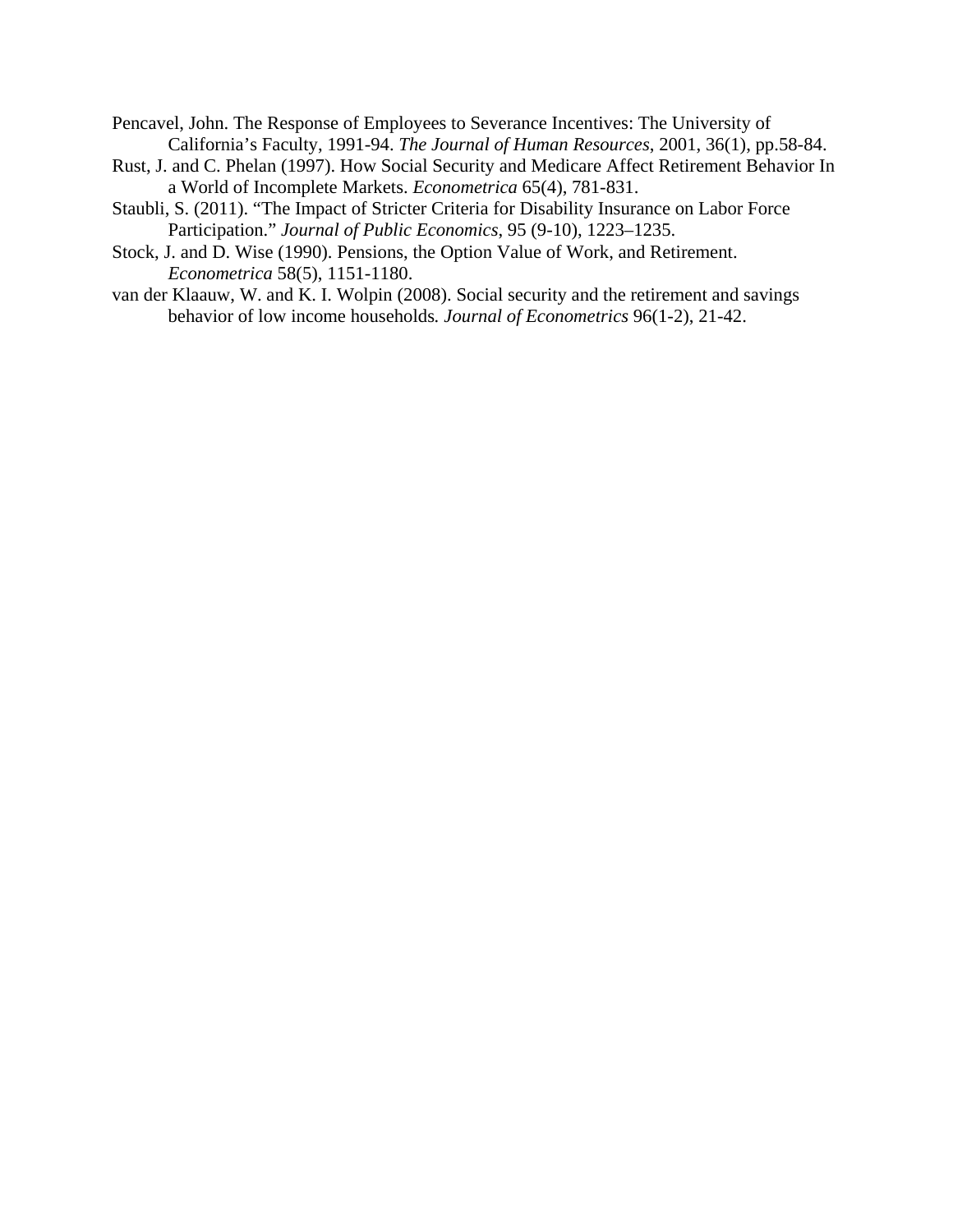

Notes: These figures are based on the sample of all individuals claiming retirement pensions after 1984 (394934 individuals and 275,379 claimants). In the top plot, the retirement hazard is computed by defining the failure event as claiming a retirement pension (either an old-age pension or a disability pension). In the middle plot, the survival function at a given age measures the fraction of individuals who have not yet claimed a retirement pension by that age. In the bottom plot, the sample is restricted to individuals who ultimately claim a disability pension. In this case, the survival function at a given age measures the fraction of disability claimants that have not yet claimed a disability pension by that age.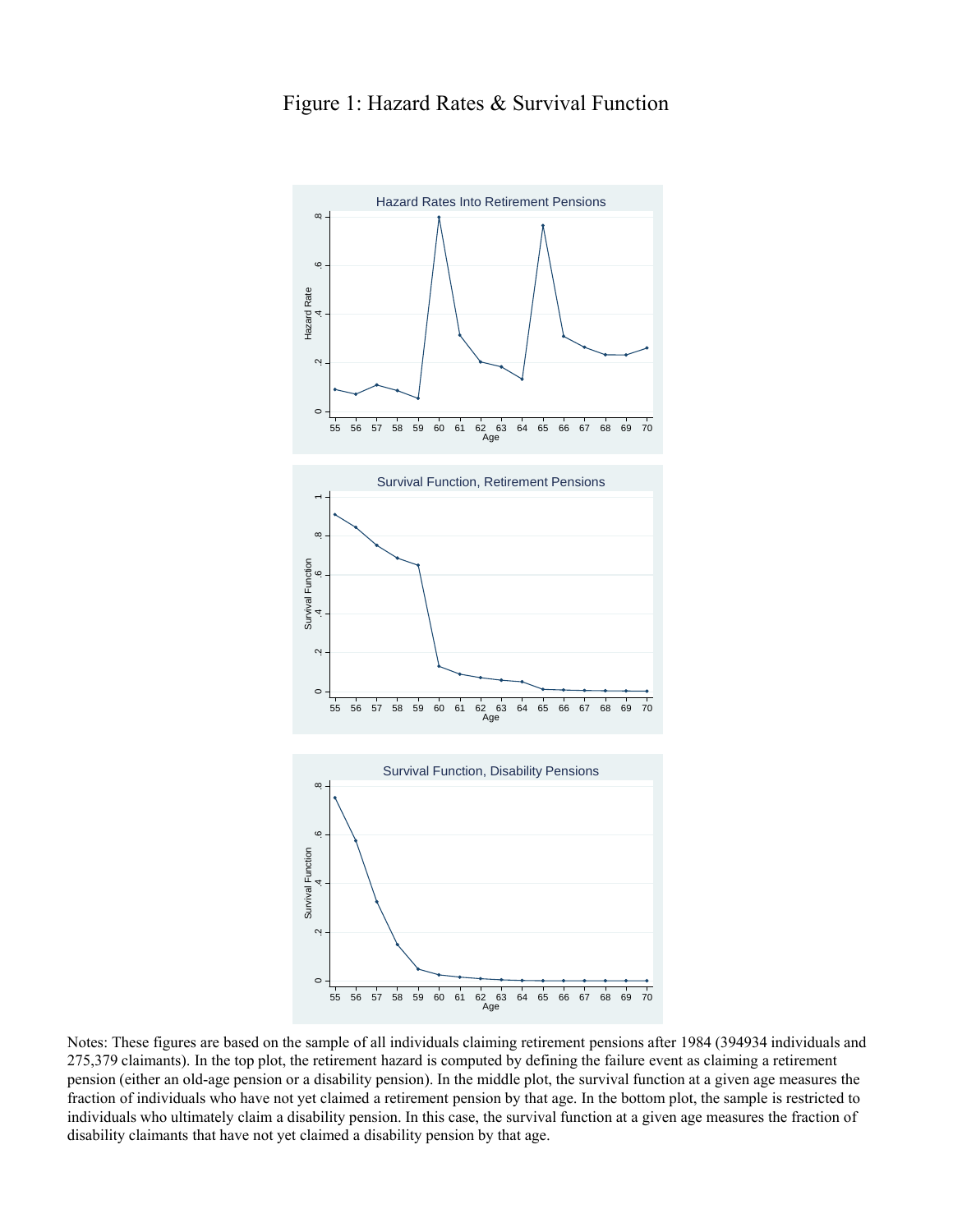Figure 2: Structural Estimation, Predicted vs. Actual Hazard Rates



Notes: The baseline model uses a discount factor of  $\beta$ =0.93 and a fixed savings rate of 0.10. The lower discount factor is  $\beta$ =0.88 and the lower savings rate is 0.05. Please see the text for more details.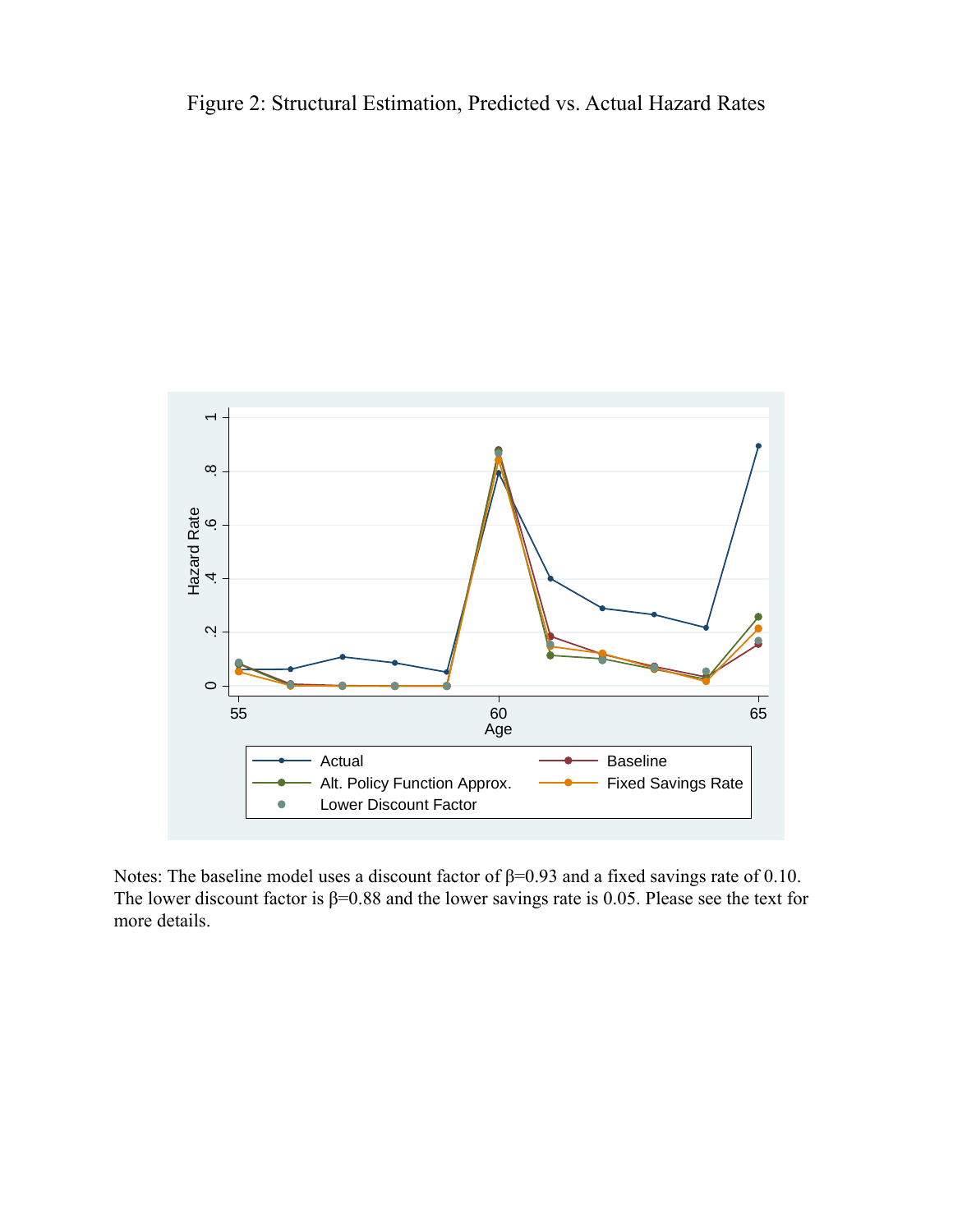

Figure 3A: Labor Supply Responses to Policy Simulations

Figure 3B: Welfare Consequences of Policy Simulations



The baseline is computed using the parameter estimates reported in Table 4. Reform 1 decreases benefits across all ages by 20%. Reform 2 changes benefits at a give age based on - 3%\*(65-age).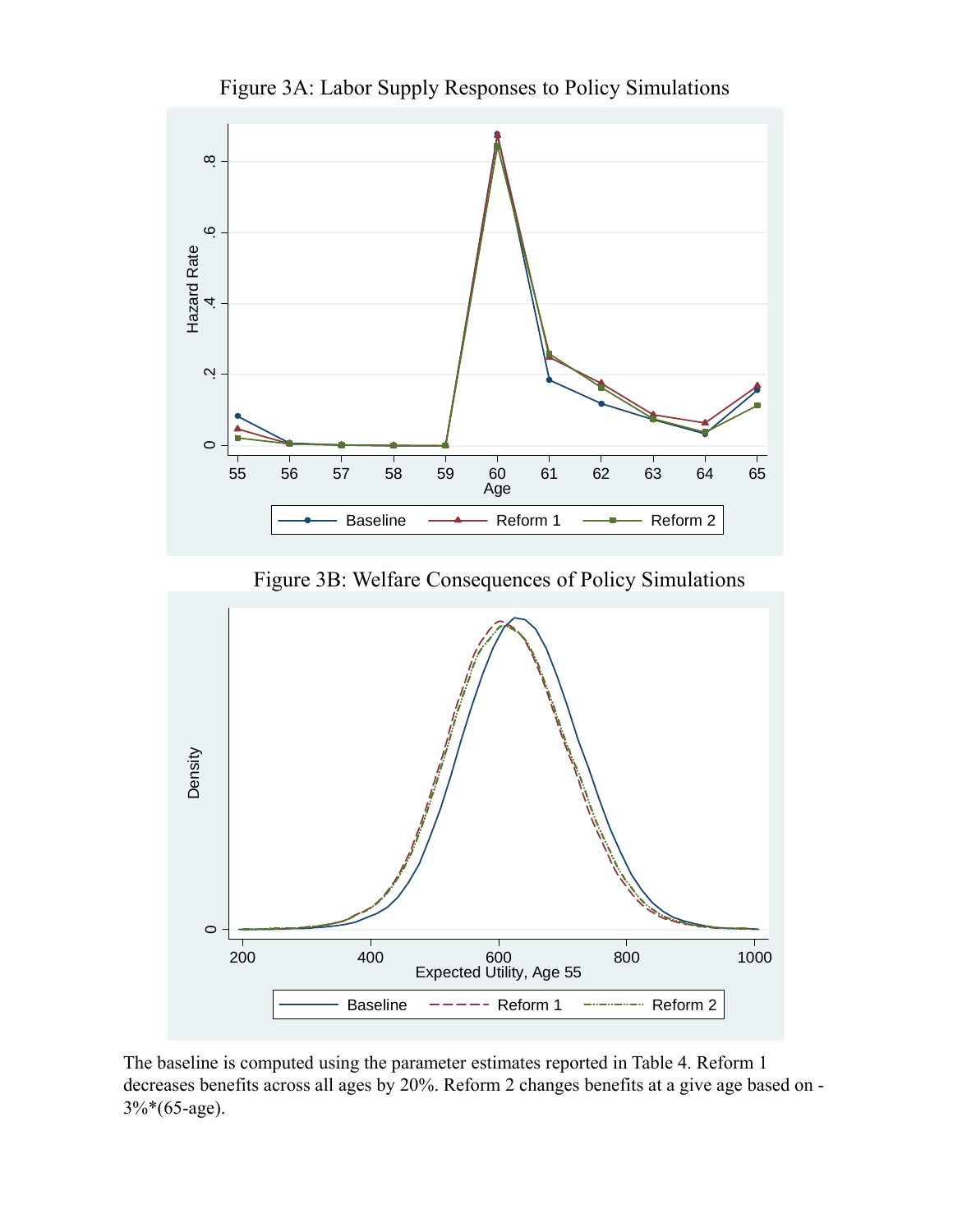| Summary Statistics by Age |           |                                 |            |            |            |
|---------------------------|-----------|---------------------------------|------------|------------|------------|
| Age                       |           | Annual Earnings Annual Benefits |            | <b>SSW</b> | <b>ACC</b> |
|                           | mean      | 39711.99                        | 20959.57   | 258450.10  | $-0.089$   |
| 55,<br>$N = 242,402$      | median    | 33127.34                        | 21480.03   | 264852.50  | $-0.090$   |
|                           | std. dev. | 25620.50                        | 4910.24    | 62148.53   | 0.009      |
|                           | mean      | 39822.22                        | 21746.77   | 264092.70  | $-0.091$   |
| 56,<br>$N=197,959$        | median    | 33323.61                        | 22384.38   | 271606.60  | $-0.091$   |
|                           | std. dev. | 27461.05                        | 5076.34    | 63352.13   | 0.008      |
|                           | mean      | 39841.66                        | 22597.94   | 269996.20  | $-0.094$   |
| 57,<br>$N=172,739$        | median    | 33402.45                        | 23367.69   | 279006.30  | $-0.093$   |
|                           | std. dev. | 28903.82                        | 5224.69    | 64103.07   | 0.009      |
| 58,                       | mean      | 40324.68                        | 23465.54   | 275572.70  | $-0.094$   |
| $N=144,321$               | median    | 33715.05                        | 24540.40   | 287978.70  | $-0.095$   |
|                           | std. dev. | 30562.88                        | 5368.77    | 64846.93   | 0.011      |
| 59,                       | mean      | 37798.21                        | 24342.59   | 281022.50  | $-0.095$   |
| $N=123,954$               | median    | 31842.09                        | 25679.08   | 295721.00  | $-0.097$   |
|                           | std. dev. | 33052.84                        | 5554.38    | 66215.05   | 0.012      |
|                           | mean      | 26147.84                        | 25150.57   | 284951.30  | $-0.102$   |
| 60,                       | median    | 18919.41                        | 26579.45   | 299823.80  | $-0.109$   |
| $N=108183$                | std. dev. | 31470.91                        | 5747.87    | 67563.28   | 0.020      |
| 61,                       | mean      | 47094.05                        | 26803.42   | 300095.00  | $-0.113$   |
| $N=16,268$                | median    | 40401.54                        | 29790.58   | 323255.80  | $-0.118$   |
|                           | std. dev. | 40261.27                        | 6712.42    | 77020.84   | 0.022      |
| 62,                       | mean      | 53294.76                        | 26837.35   | 292728.30  | $-0.122$   |
| $N=7,657$                 | median    | 45939.05                        | 30263.92   | 319571.90  | $-0.123$   |
|                           | std. dev. | 42314.43                        | 7054.66    | 78509.95   | 0.019      |
| 63,                       | mean      | 52857.83                        | 26715.18   | 284888.70  | $-0.126$   |
| $N=4,565$                 | median    | 45611.39                        | 30402.21   | 313239.80  | $-0.125$   |
|                           | std. dev. | 42908.46                        | 7254.17    | 78547.99   | 0.019      |
| 64,                       | mean      | 52823.81                        | 26673.15   | 277747.00  | $-0.095$   |
| $N=2,793$                 | median    | 45096.35                        | 30297.56   | 309250.10  | $-0.096$   |
|                           | std. dev. | 44722.16                        | 7308.58    | 77052.34   | 0.018      |
| 65,<br>$N=1,787$          | mean      | 40839.73                        | 27492.06   | 279203.10  | $-0.096$   |
|                           | median    | 31857.40                        | 32011.43   | 315836.70  | $-0.096$   |
|                           | std. dev. | 38886.03                        | 7735.31    | 79230.61   | 0.017      |
|                           |           |                                 |            |            |            |
|                           |           |                                 | Percentile |            |            |
|                           | 10        | 25                              | 50         | 75         | 90         |
| Assets                    | 0.00      | 4930.6                          | 24884.33   | 76296.25   | 160007.4   |
|                           |           |                                 |            |            |            |

Table 1

Notes: The statistics shown for earnings, annual benefits, SSW and assets are in 2003 euros. Annual earnings are computed based on the calendar year that an individual reaches the specified age. SSW is computed assuming  $β = .93$ . The asset statistics are based on household gross financial assets from SHARE-Austria data. We use information from 1,465 individuals ages 50 through 54 from the SHARE-Austria data.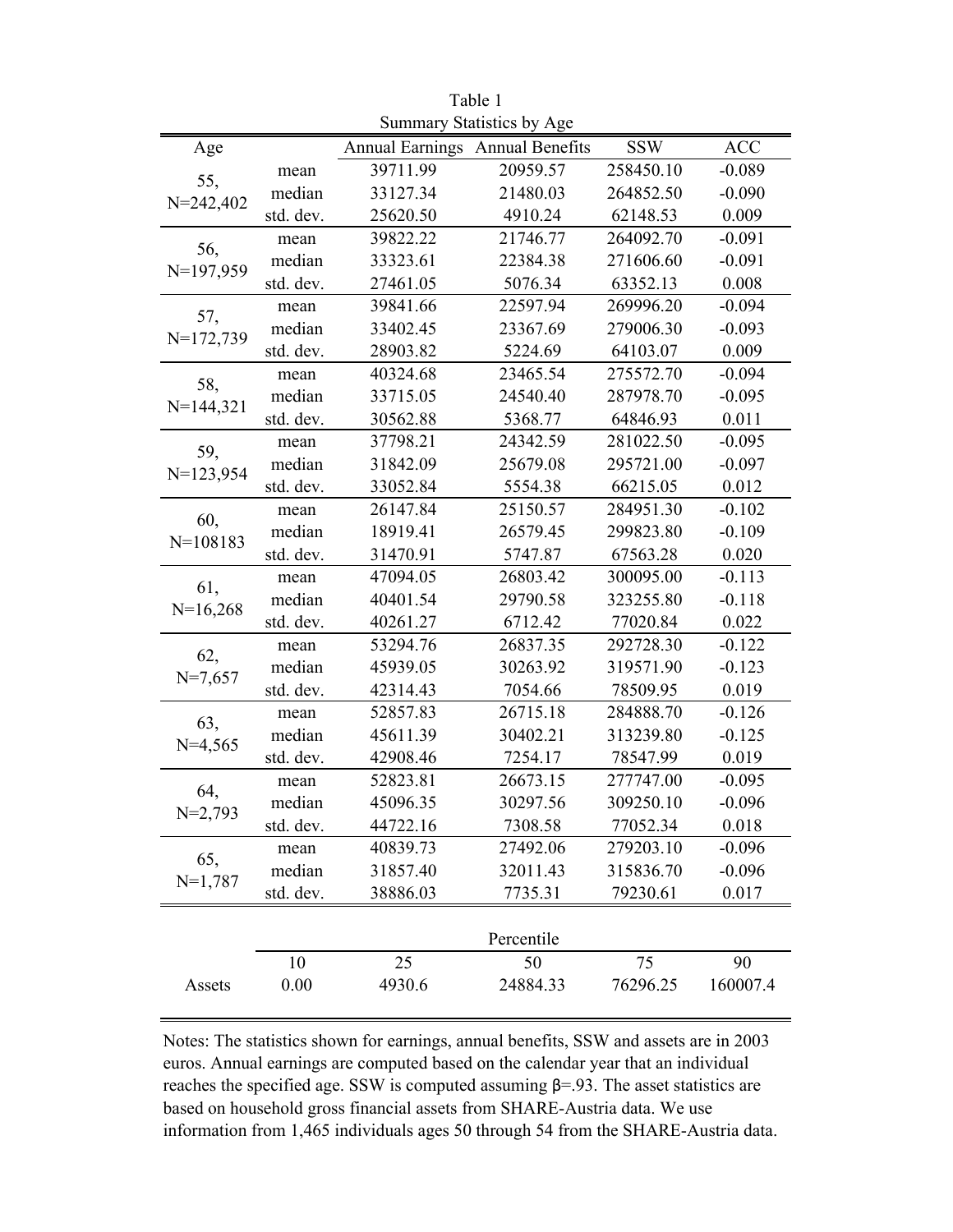| <b>Hazard Model Estimates</b>                                             |                             |           |                      |                      |                             |           |
|---------------------------------------------------------------------------|-----------------------------|-----------|----------------------|----------------------|-----------------------------|-----------|
|                                                                           | All Ages                    |           | Ages 60 $& 65$       |                      | Time-Varying Covariates     |           |
|                                                                           | Base Controls Full Controls |           | <b>Base Controls</b> | <b>Full Controls</b> | Base Controls Full Controls |           |
|                                                                           |                             |           |                      |                      |                             |           |
| $\beta_{SSW}$                                                             | 0.4389                      | 0.4013    | 0.3253               | 0.2626               | 0.1097                      | 0.1018    |
|                                                                           | (0.0775)                    | (0.0962)  | (0.0402)             | (0.0466)             | (0.0125)                    | (0.0138)  |
| $\beta_{ACC}$                                                             | $-2.8972$                   | $-3.3815$ | $-2.8575$            | $-3.7060$            | $-0.4804$                   | $-0.4334$ |
|                                                                           | (0.8502)                    | (1.6025)  | (1.1183)             | (1.5927)             | (0.1857)                    | (0.2683)  |
| $\beta_{\rm \scriptscriptstyle SSW}$<br>$-\beta_{\scriptscriptstyle ACC}$ | 0.151                       | 0.119     | 0.114                | 0.0708               | 0.228                       | 0.235     |
|                                                                           | (0.0477)                    | (0.0557)  | (0.0389)             | (0.0312)             | (0.0857)                    | (0.142)   |
| $\beta_{SSW}\vert_{60}$                                                   | 0.439                       | 0.401     | 0.325                | 0.263                | 0.658                       | 0.611     |
| $\beta$ <sub>ACC</sub> <sub>60</sub>                                      | $-2.897$                    | $-3.381$  | $-2.857$             | $-3.706$             | $-2.883$                    | $-2.600$  |

Table 2

Notes: Estimates are based on a sample of 1,101,444 observations from 252,907 individuals. Standard errors clustered by year are shown in parentheses. All coefficient estimates should be interpreted as changes in the baseline retirement hazard. All specifications include the following base controls: education dummies, a quadratic polynomial in tenure, and quartic polynomials in calendar year, log annual earnings, and log total earnings in the prior 10 years. All specifications also include a censored dummy (current tenure begun in 1972 or earlier) and the interactions between this dummy and each of the severance pay and tenure variables. The full controls specifications include the base controls, industry and region dummies, and quartic polynomials in log earnings from each of the prior 10 years. Please see text for more details.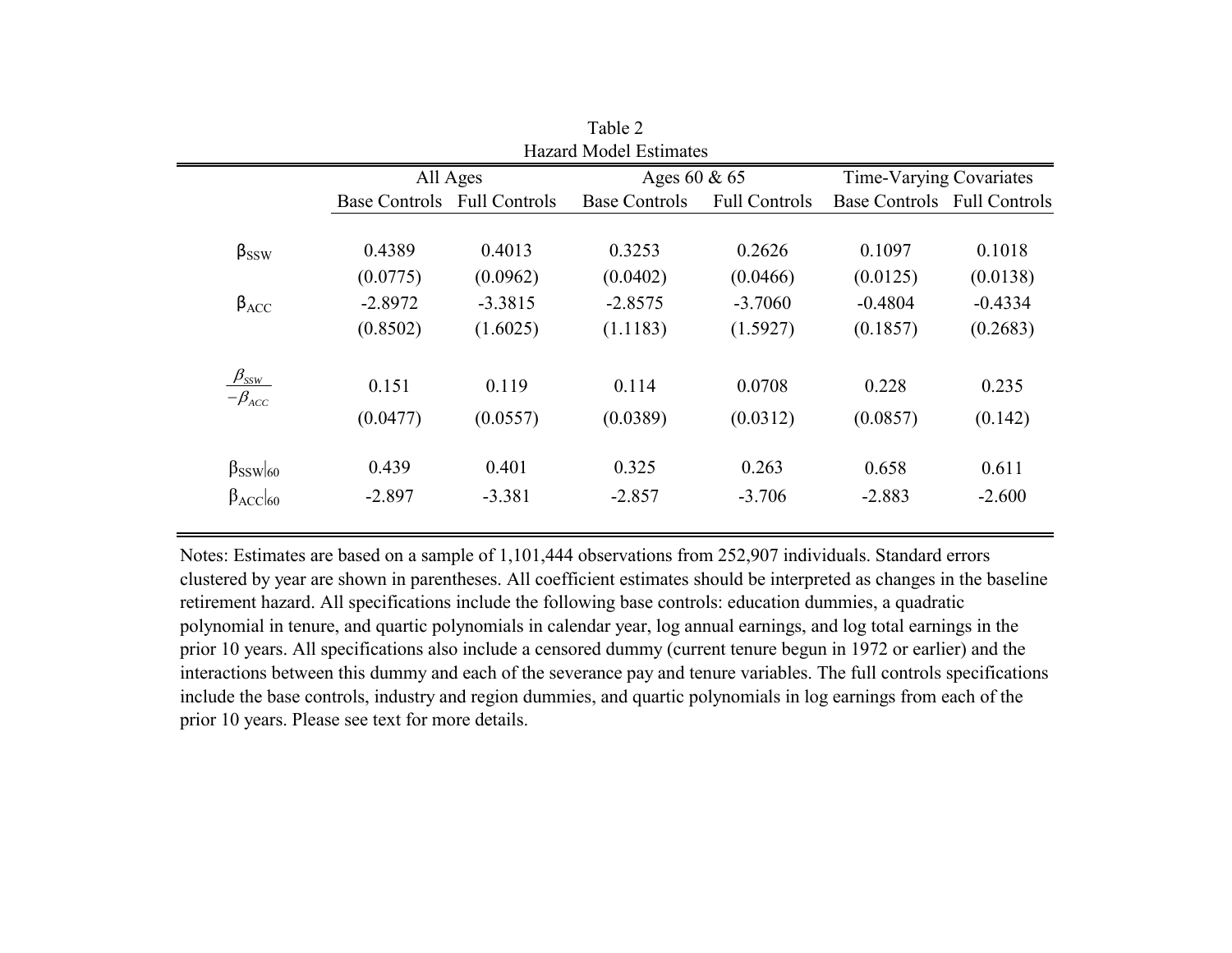|                                                                           |           | Estimation based on Matching Retirement Hazard Rates and Proportional Hazard Coefficients |                      |                          |
|---------------------------------------------------------------------------|-----------|-------------------------------------------------------------------------------------------|----------------------|--------------------------|
|                                                                           | Baseline  | <b>Alternative Policy</b>                                                                 | <b>Fixed Savings</b> | Lower Discount           |
|                                                                           |           | <b>Function Approximation</b>                                                             | Rate $(s = 0.10)$    | Factor ( $\beta$ = 0.88) |
| (A) Parameter Estimates:                                                  |           |                                                                                           |                      |                          |
| Curvature of Consumption Utility: $\gamma$                                | 0.6649    | 0.7493                                                                                    | 0.7957               | 0.5714                   |
| Distribution of Work Disutility: $\eta$                                   | 0.9611    | 1.2288                                                                                    | 1.2867               | 0.4361                   |
|                                                                           |           |                                                                                           |                      |                          |
| Slope of Work Disutility: $\alpha$                                        | 0.3008    | 0.2087                                                                                    | 0.1344               | 0.6982                   |
| Disability Pension Fixed Cost: K                                          | 102018.94 | 116292.34                                                                                 | 134748.04            | 68491.32                 |
| (B) Proportional Hazard Coefficients:                                     |           |                                                                                           |                      |                          |
| Coefficients with All Ages                                                |           |                                                                                           |                      |                          |
| $\beta_{SSW}$                                                             | 0.4069    | 0.3473                                                                                    | 0.5855               | 0.4575                   |
| $\beta_{ACC}$                                                             | $-3.0064$ | $-3.1644$                                                                                 | $-2.5491$            | $-2.8995$                |
| $\beta_{\rm \scriptscriptstyle SSW}$<br>$-\beta_{\scriptscriptstyle ACC}$ | 0.1353    | 0.1098                                                                                    | 0.2297               | 0.1578                   |
|                                                                           |           |                                                                                           |                      |                          |

| Table 3                                                                    |
|----------------------------------------------------------------------------|
| <b>Structural Estimates</b>                                                |
| ation based on Matching Retirement Hazard Rates and Proportional Hazard Co |

Notes: 95% confidence intervals are shown in parentheses below the parameter estimates; confidence intervals are based on the bootstrapped distributions of parameter estimates that were calculated using 100 replications in which individuals were drawn with replacement. Estimates are based on a the same sample used to estimate the proportional hazard specifications in Table 3. The baseline specification is based on a discount factor of  $β = 0.93$ , a real interest rate of  $r = 0.075$ , and a fixed wage growth rate of 0.0175. Please see the text for more details.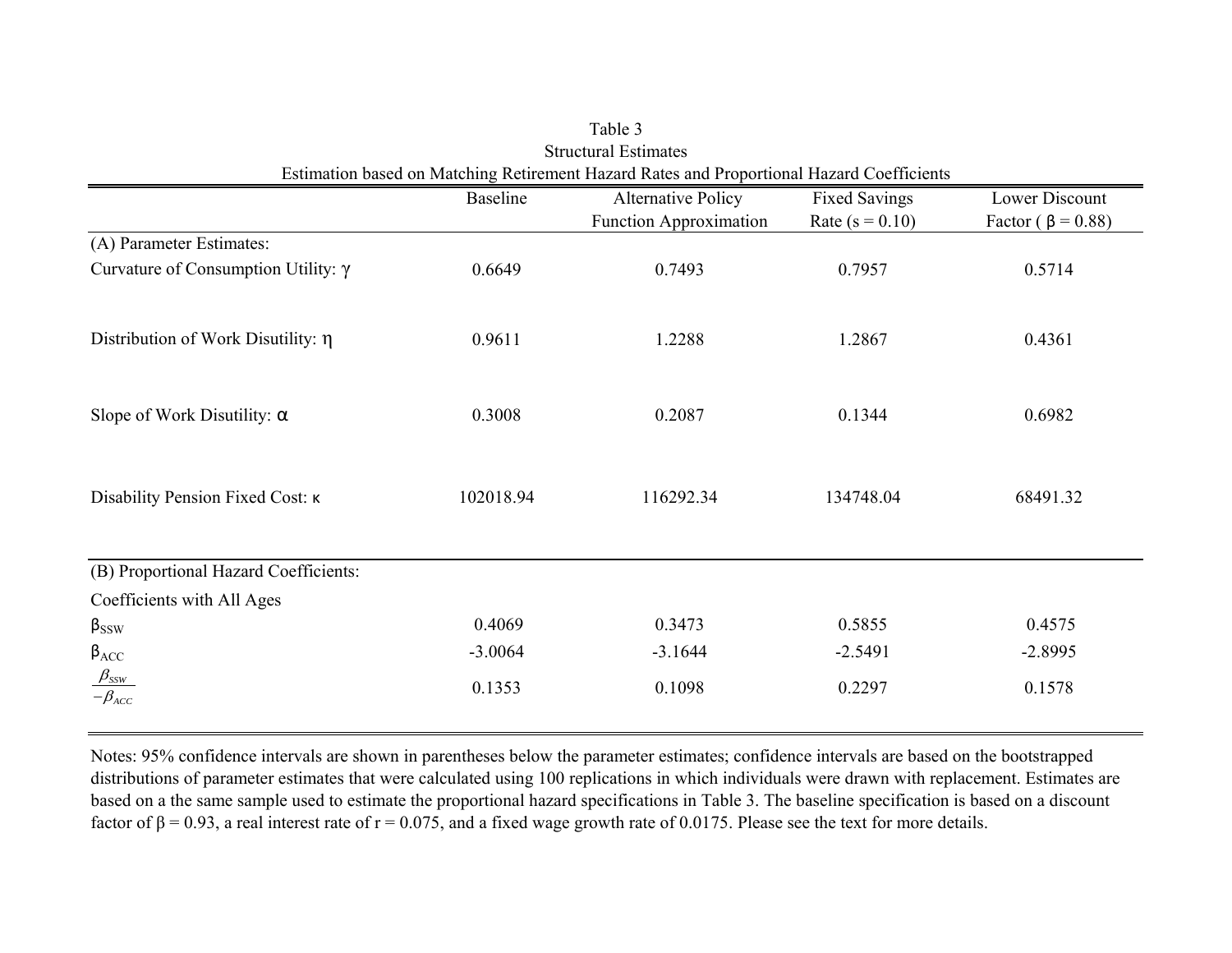|                                    | Table 4                                     |                   |                                                                     |        |               |           |
|------------------------------------|---------------------------------------------|-------------------|---------------------------------------------------------------------|--------|---------------|-----------|
|                                    | Estimation of $V$                           |                   |                                                                     |        |               |           |
|                                    | (Using Baseline Estimate $\gamma$ = 0.7064) |                   |                                                                     |        |               |           |
|                                    |                                             |                   |                                                                     |        |               |           |
|                                    | 0.50(V)                                     |                   | 0.75( <b>y</b> ) 1.00( <b>y</b> ) 1.50( <b>y</b> ) 2.00( <b>y</b> ) |        |               | 3.00(V)   |
| $\beta_{SSW}$                      | 0.5292                                      | 0.5095            | 0.4863                                                              |        | 0.4236 0.4296 | 0.4786    |
| $\beta_{ACC}$                      |                                             |                   | $-4.3906$ $-3.5462$ $-3.0179$ $-2.3442$ $-1.6467$                   |        |               | $-0.9957$ |
| $\frac{\beta_{SSW}}{-\beta_{ACC}}$ | 0.1205                                      | $0.1437$ $0.1611$ |                                                                     | 0.1807 | 0.2609        | 0.4807    |

Notes: All other parameter values are helded constant at the corresponding baseline parameter estimates. Please see the test for more details.

÷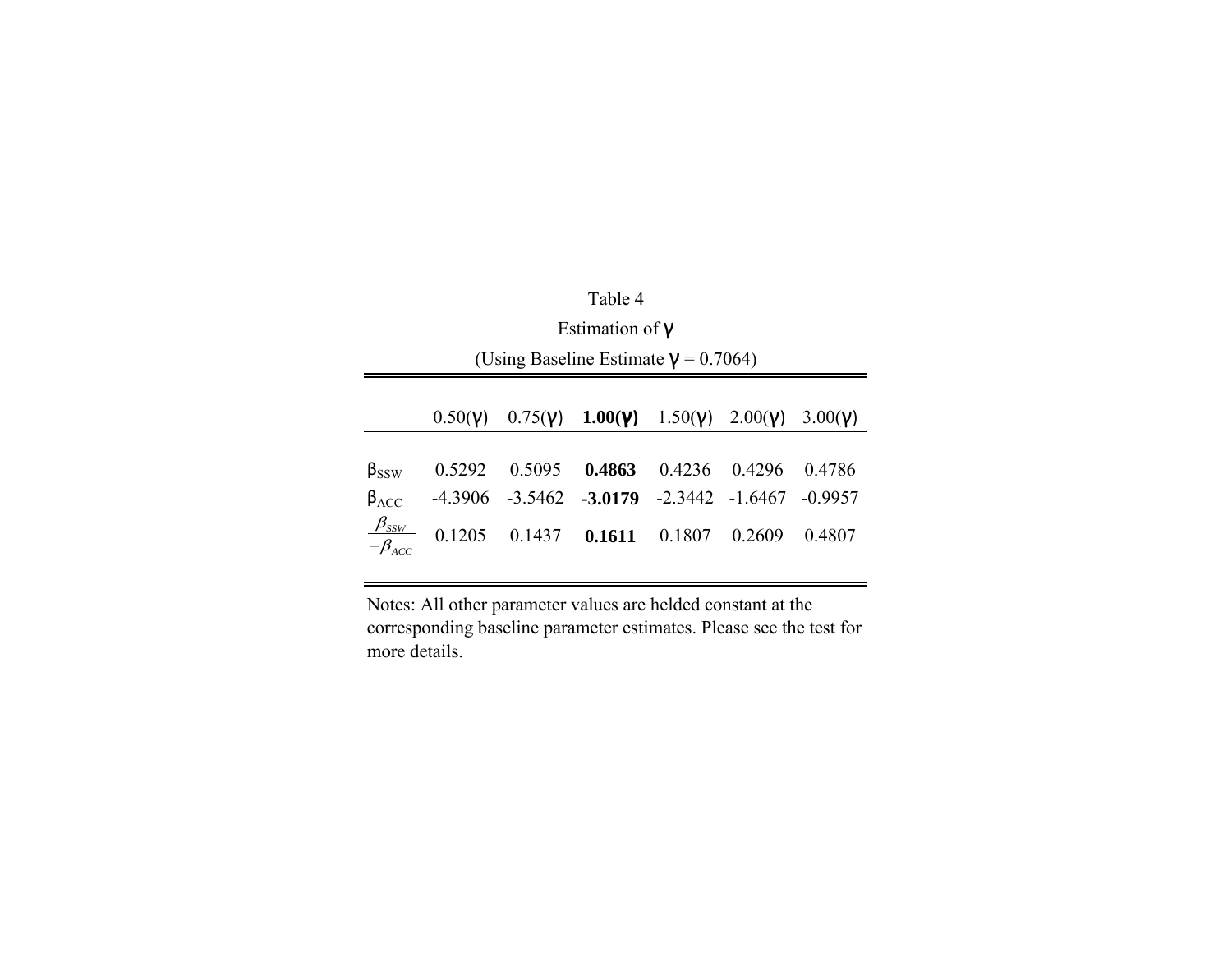# A Details of Pension Reforms

This Appendix illustrates in detail how the pension reforms affected retirement benefits in Austria, summarized in Table A1. Figure A1 presents benefits-versus-age profiles for different calendar years that illustrate the variation in pension benefits created by the pension reforms. To make benefits comparable across calendar years, these annual benefits are computed based on an individual who earns the nominal equivalent of 20,000 euros in 2003 in the last year that he works, and nominal benefits are then adjusted by the CPI to put all benefits in 2003 euros. In these figures, full insurance years (i.e. experience  $=$  age  $-15$ , where 15 is the age corresponding to the end of mandatory schooling) is assumed for each age. As a result of this assumption, individuals reach the maximum insurance years at age 60 (45 insurance years) leading to a kink in the benefit schedule at age 60. To emphasize the changes in incentives for individuals due to the pension reforms, the benefit-retirement age profiles in each year are computed for a fixed birth cohort (i.e. birth cohort  $=$  year  $-$  60). Thus, taking the pension reforms as unanticipated, comparisons across retirement ages within a given calendar year reflect the incentives to retire at different ages, and comparisons across the calendar years reflect changes in these incentives due to the reforms.

The pension reforms generally reduced the generosity of the retirement pension system as government officials felt the pension system was not financially sustainable. This trend is evident by the downward trend in benefits across calendar years illustrated in Figure A1. The pension reforms in the 1980s reduced benefits through changes in the length of the assessment basis. The 1985 reform changed the assessment basis from the last 5 years of an individual's earnings to the last 10 years. Because wages are generally increasing with age in Austria, this change decreased benefits. The reform was implemented at the start of the 1985 calendar year. The 1988 reform changed the length of the assessment basis from the last 10 years to the last 15 years. This change was phased in between 1988 and 1992 based on birth cohort. Specifically, the legislation determined the length of an individual's assessment basis based on the year the individual reached age 60. The 1985 and 1988 pension reforms are illustrated in the top panel of Figure A1. In particular, benefits decrease between 1984 and 1988 due to the first increase in the length of the assessment basis from 5 to 10 years. Benefits decrease each year from 1988 to 1992 as the second increases in the assessment basis from 10 to 15 years is phased in. As illustrated, these reforms decreased the levels of benefits across potential retirement ages but left the slopes in the profiles unchanged.<sup>1</sup>

The reforms in the 1990s continued the reduction in benefits and also specifically aimed to get individuals to retire at later ages. The 1993 reform linked pension coefficients to retirement ages so that the coefficients would rise with both insurance years and retirement ages up to the statutory retirement age,  $65<sup>2</sup>$ . The 1993 reform also changed the assessment basis from the last 15 years of earnings to the highest 15 years of earnings. However, this change generally did not affect retirement pension benefits; since wages generally rise with age, the best 15 years of earnings correspond to the last 15 years of earnings for most

<sup>&</sup>lt;sup>1</sup>The increase in the slope of the benefits profile in 1992 at age 65 corresponds to the introduction of a bonus for retirement at the normal retirement age in 1991.

<sup>2</sup>Since benefits are computed assuming full insurance years at each age, the illustrated profiles already link benefits to insurance years and retirement age. As a result, the change in benefits due to this aspect of the 1993 pension reform are not evident in the figures.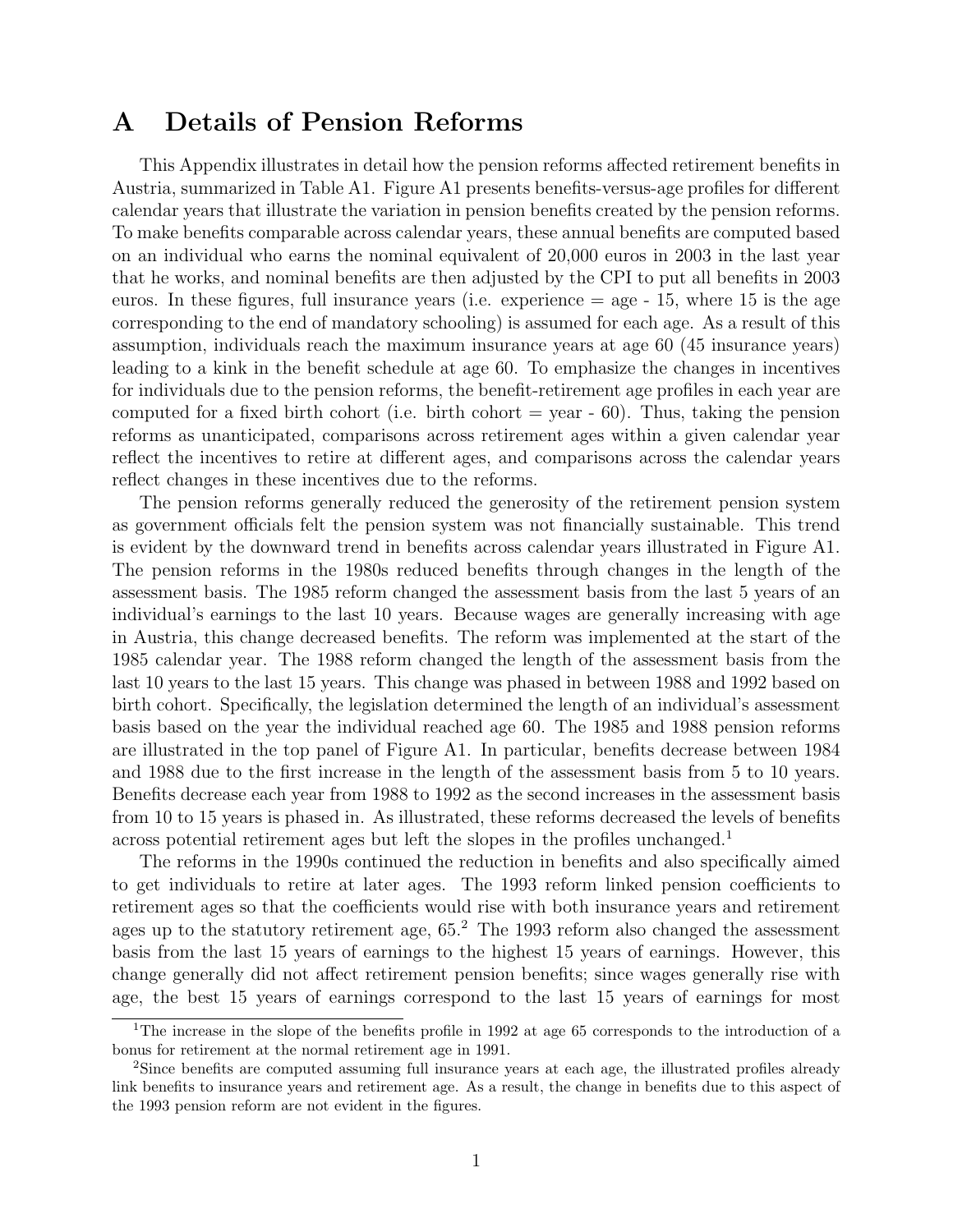individuals. This aspect of the reform is likely to have been more relevant for other nonretirement pensions that are also based on an individual's assessment basis. These changes from the 1993 reform became effective at the start of the 1993 calendar year.

The 1996 and 2000 reforms also focused primarily on changes in pension coefficients. The bottom panel of Figure A1 focuses on these later reforms. Specifically, the 1996 reform introduced a bonus/malus system to discourage early retirement (before the statutory age) by penalizing early retirees with reduced pension coefficients. As illustrated in the bottom panel of Figure A1, the comparison between the 1996 (pre-reform) and 1998 (post-reform) benefit profiles highlights the impact of the introduction of the bonus/malus system on retirement incentives. Specifically, this reform decreased the levels of benefits at early retirement ages (the malus) and then increased the slope in the benefit profiles (bonus) to provide increased incentives for later retirement. The 2000 reforms further developed the bonus/malus system by increasing the reductions in pension coefficients for early retirements and also by offering bonus increases in pension coefficients for retirements after the statutory ages. The 2000 reform also affected eligibility by raising the minimum retirement age from 60 to 61.5. The increase was phased-in between October of 2000 and October of 2002. As illustrated, nominal adjustments in later years were lower than inflation so that real benefits declined between 1998 and 2002.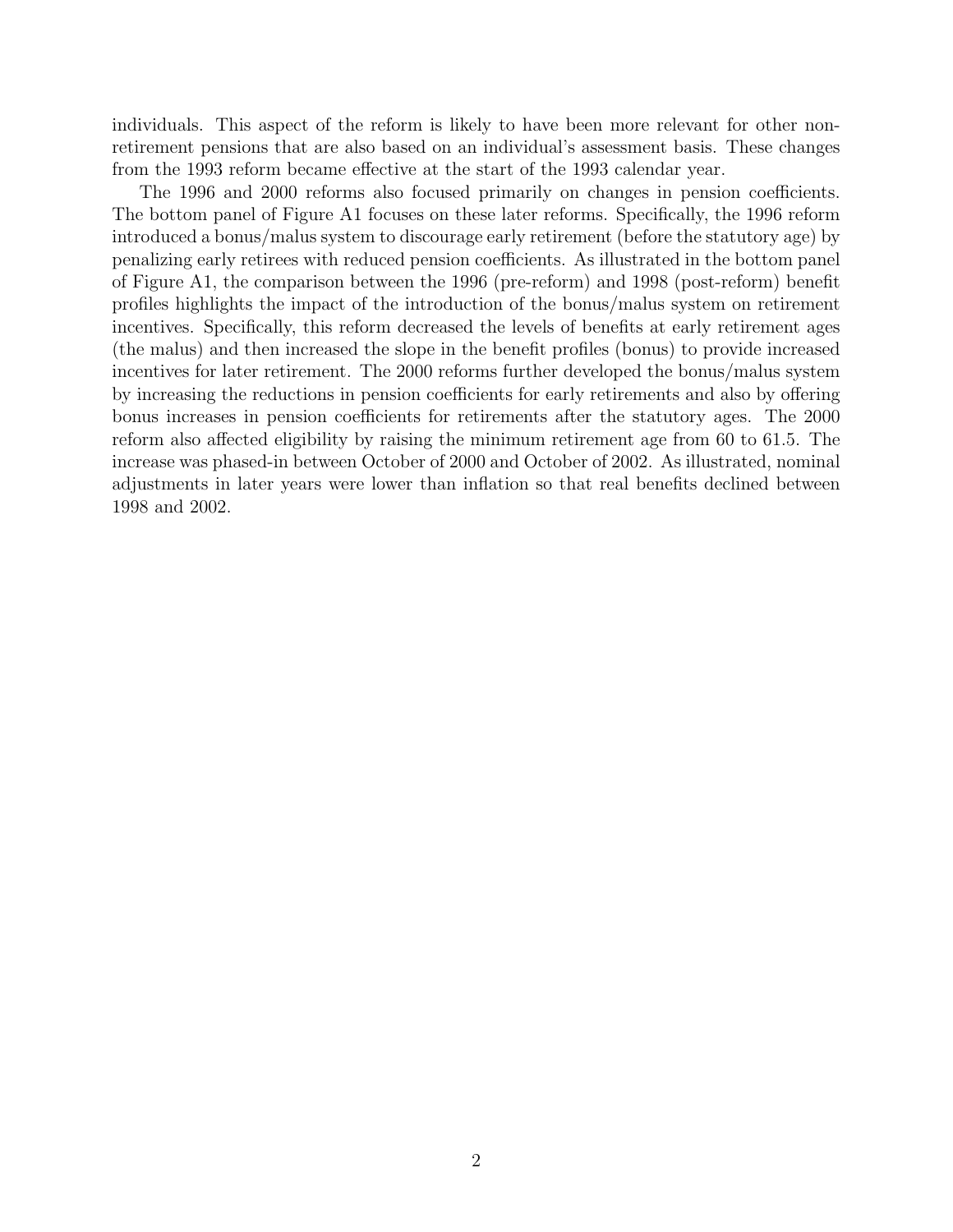### B Data & Sample Restrictions

The administrative data from the Austrian Social Security Database, provided by  $Syn$ thesis Forschung, covers nearly all individuals employed in Austria between the years 1972 and 2003, with the exceptions relating to tenured public sector employees and self-employed individuals.<sup>3</sup> Observations are in the form of spells that are individual-specific, time-specific and insurer-specific. In the cases of employment, the insurer corresponds to the employer, while in the cases of non-employment such as unemployment or disability, the insurer corresponds to the government agency providing assistance. The time-specific characteristic of an observation means that an observation begins either at the beginning of a new spell (a new individual-insurer match) or on the 1st of January of a year. An observation ends either when that particular spell is terminated during a year, or on the 31st of December of a year.

In addition to being characterized by begin dates and end dates, each spell is also characterized by type. The type of spell refers to a more specific classification within the main categories of employment, unemployment, retirement, and maternity leave. For each spell, the amount of earned income during the length of the spell is recorded. Specifically, if the spell corresponds to receiving social insurance, no income is recorded for the spell. Income data is top-coded based on the earnings cap for retirement pension computation. Importantly, the social security record data contains all information used in the computation of retirement benefits except insurance years which we are able to impute using the labor market histories.<sup>4</sup>

The data include some variables specific to individuals and insurers. For each individual, the data include gender, birth date, and nationality. For each of the employers (these may correspond to firms or plants), the data include region and industry classifications. Using the available data on employees and employers, we construct firm-specific tenure.

Our main sample consists of men ages 55 through 65 who are first observed at age 55 in the years 1984 through 2003. Our sample restrictions and the reasons for these restrictions are as follows. We start by focusing on men aged 55 or higher in 2003 (birth cohorts 1948 and earlier). We exclude individuals with less than one year of observed employment time between 1972 and 2003 since these individuals lack sufficient data to compute pension benefits. Next, we exclude foreign nationals as well as those who have spent more than a year as self-employed or as tenured public servants, farmers, or in mining, construction, and railways since these individuals are covered by separate pension systems. Additionally, we exclude individuals who claim non-disability or non-old-age pensions at the time of re-

<sup>3</sup>Tenured public sector employees are observed only starting in 1988 or in some cases 1995, and income is not observed for self-employed individuals.

<sup>&</sup>lt;sup>4</sup>Insurance months are determined using the following imputation for insurance years. Specifically, insurance years are imputed as  $InsYrs = Age - Edu - 6 - (time observed not working)$  where Edu is years of schooling. We observe education for the sample of individuals who experience unemployment and claim benefits during the length of the data. Using this data, we regress education on earnings and quartic polynomials in calendar year and age. We then obtain imputed education using the fitted values from this regression. Using the labor market histories observed in the data, we compute time observed not working. Assuming that education begins at age 6, we combine the predicted education with this information from the observed labor market histories and round up to the nearest year to compute insurance years (years of experience). Insurance months are then given by  $InsMths = 12 * InsYrs$ .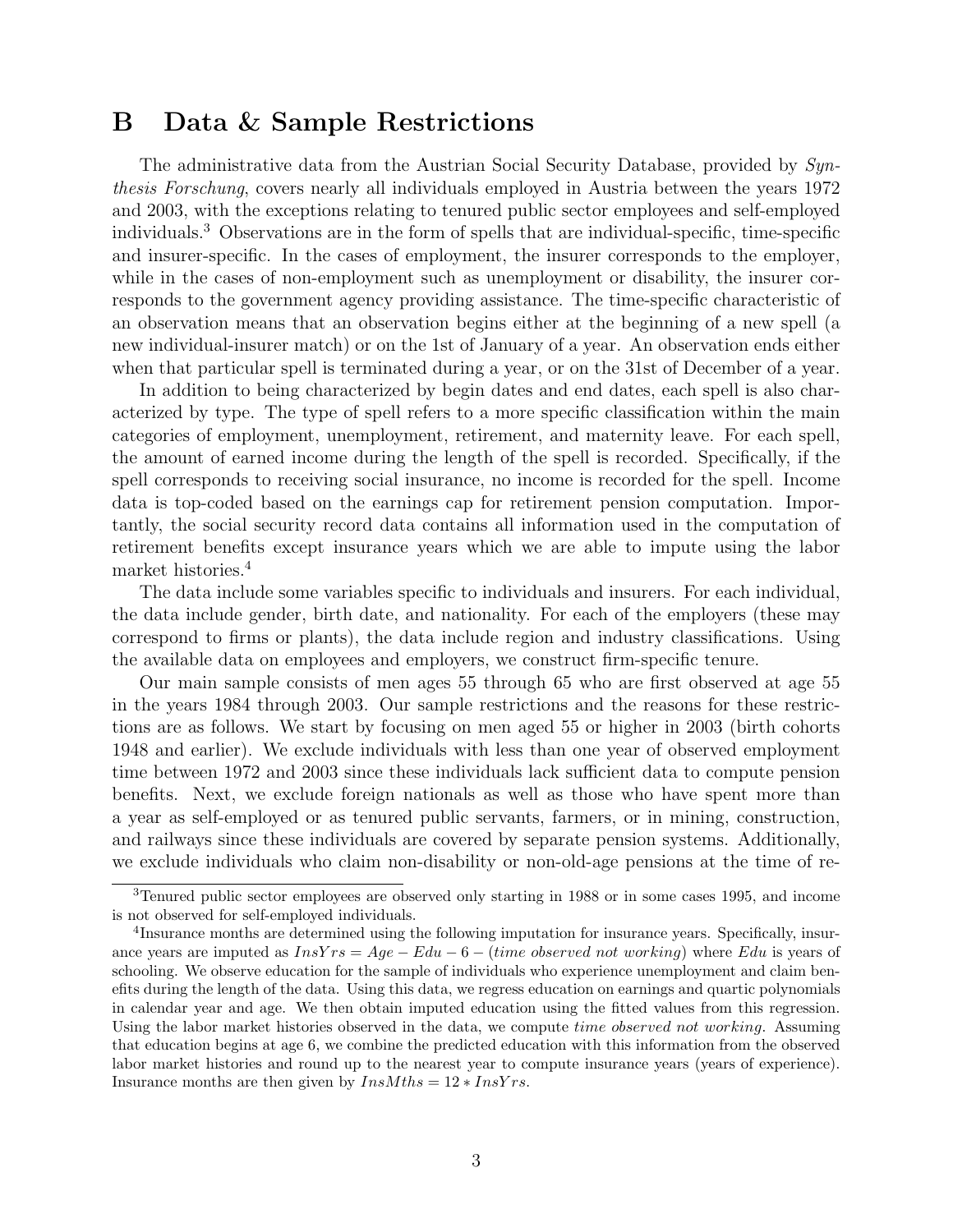tirement since these claims may not correspond to retirement decisions.<sup>5</sup> We exclude men claiming disability pensions before age 55 on the basis that these individuals are likely to be permanently disabled. We also exclude individuals who retire after age 65 since focusing on ages 55 through 65 simplifies recursive computation of the value functions and most retirees (roughly 99%) retire by 65. Next, we exclude remaining individuals with insufficient earnings histories to compute pension benefits and individuals with outlying observations and missing data. This leaves us with a final sample of 252,907 individuals and 178,997 claimants. Not all individuals are observed to be claimants since some individuals (those at later calendar years) are only observed at younger ages. See Table B1.

<sup>&</sup>lt;sup>5</sup>The types of pensions claimed are identified in the data. At the time of retirement, other pensions based on, income status, widow status or chronic unemployment may be claimed. We identify men claiming these types of pensions and exclude them from our sample.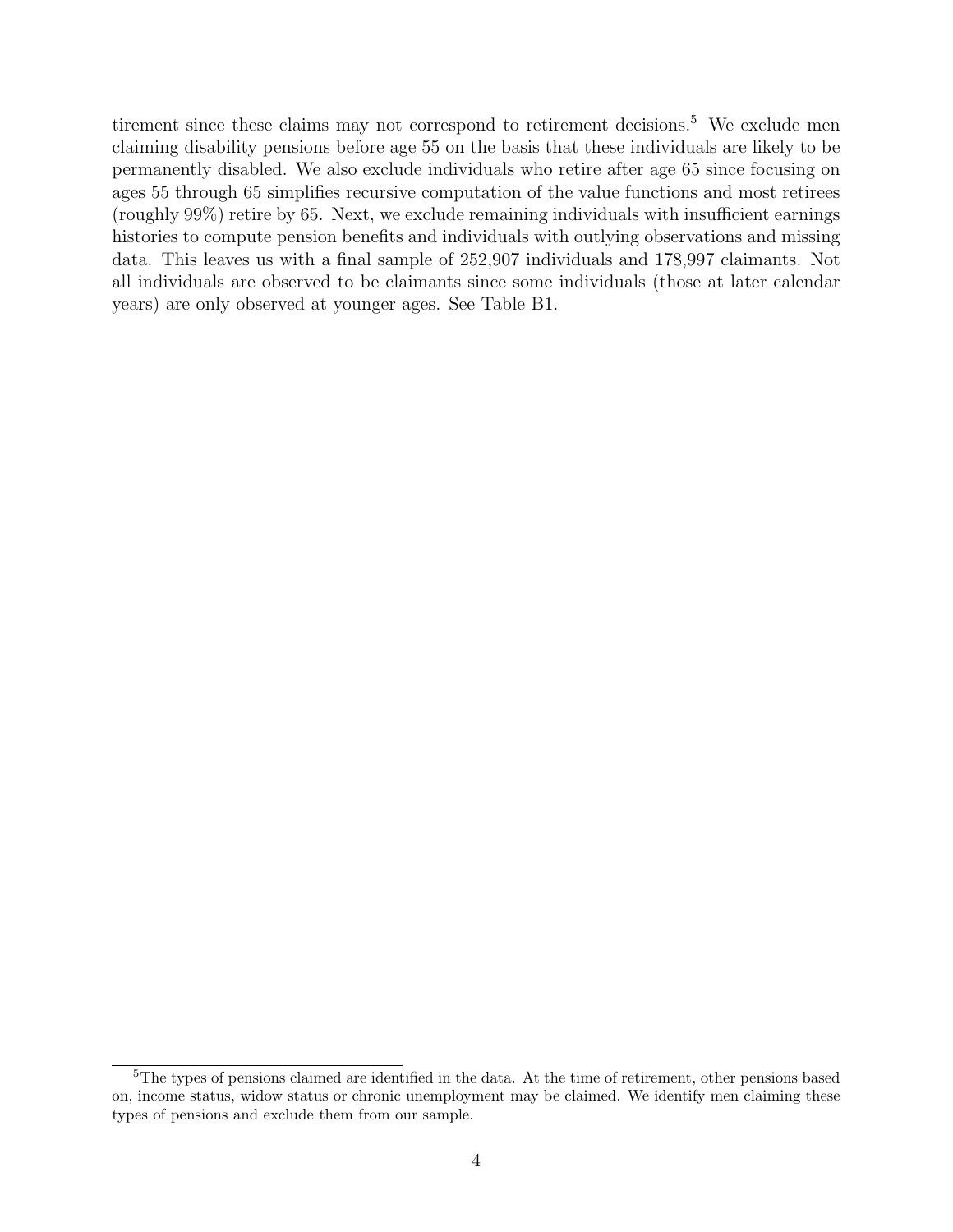# C Graphical Evidence

Our identification strategy exploits policy variation based on a series of pension reforms in Austria that independently varied the level and slope of pension benefits across ages. Figure C1 presents three time-series for individuals at age 55. The first time-series is the mean accrual at age 55. The second time-series is the median change in social security wealth, where changes are computed relative to the previous year's legislation. An increase in the first time-series reflects an increase in the price of retirement while a negative value for the second time series reflects a decrease in pension wealth at retirement. The final time-series is the retirement hazard for individuals at age 55. This figure concentrates on individuals at age 55 since the current discussion will be based on two particular pension reforms in 1988 and 1996 that first affect individuals at age 55.

We consider first the identification of income effects from pension benefits on retirement decisions based on the changes in pension wealth. The 1988 pension reform creates variation in pension wealth since the reform phased in a five-year increase in the length of the assessment basis from the last 10 years to the last 15 years of earnings. Since earnings further back in the earnings history are generally lower (i.e., earnings are generally increasing with age), this increase in the length of the assessment basis lowers pension wealth. As illustrated in Figure C1, median pension wealth decreases by roughly 1% with each additional year for the assessment basis. Notice that this reform only affects the level of pension wealth as the accrual is unchanged. Focusing on the retirement responses, the retirement hazard time-series has only a slight decrease at the time of the reform, and this decrease does not persist over the entire phase-in. The lack of distinct changes in the retirement hazard indicate that the wealth effects from pension benefits are likely to be relatively small.

Next, we consider the 1996 pension reform which creates both income and price effects of pension benefits on retirement decisions. This reform increases the penalties for early retirement (retirement before the statutory age, 65). As a result of these penalties, the mean accrual increases between 1995 and 1997 from roughly -.096 to -.087, reflecting a higher price of retirement. Additionally, the penalties for early retirement reduce pension wealth. Relative to the pre-reform legislation, pension wealth decreases by roughly 0.05 after the reform. While the 1988 pension reform indicates that wealth effects are likely to be relatively small, the 1996 reform indicates that the price effects are likely to be relatively large. Specifically, with this reform that includes price changes in addition to the wealth changes, the hazard falls sharply at the time of the reform from roughly 0.10 to 0.03. These graphical results imply very large elasticities. While it is possible that individuals at age 55 are particularly responsive to financial incentives since age 55 is the first possible age for retirement,<sup>6</sup> it is also possible that there are other confounding changes that make a causal interpretation of the implied elasticities tenuous.

The key to the identification strategy is that the pension reforms create exogenous variation in pension wealth and the accrual that is independent across the reforms. In particular, notice that it is not essential that one pension reform affects only pension wealth while another reform affects both pension wealth and the accrual. This example is simply a special

 ${}^{6}$ Age 55 is the first age for relaxed entry into disability pensions for retirement. Thus, at age 55, it is possible to retire by claiming a disability pension, but age 60 is the first age an individual can claim an old-age pension.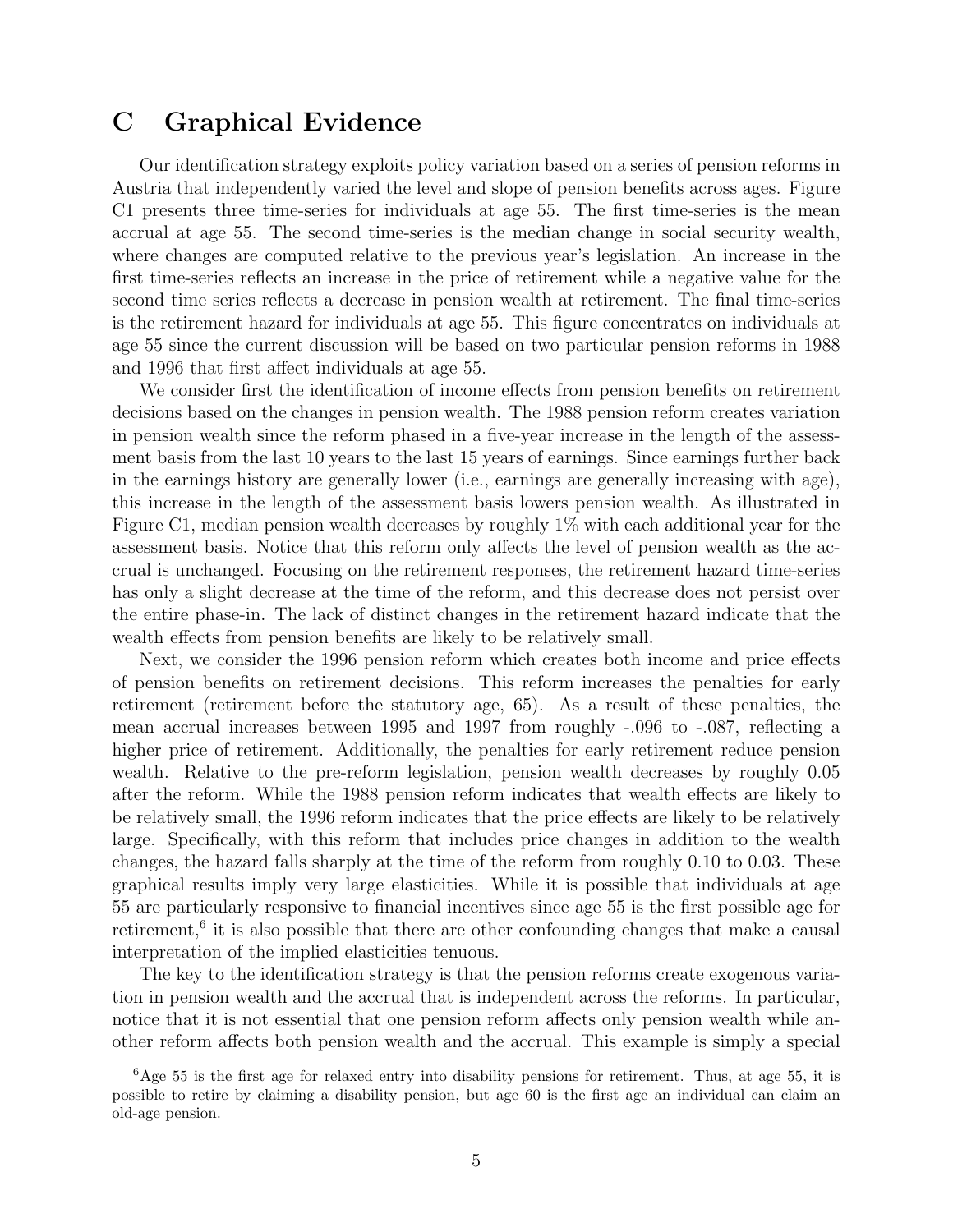case of independent variation in pension wealth and the accrual across two pension reforms. In the regression analysis below, we pool the exogenous variation in pension wealth and the accrual across the five reforms and across multiple retirement ages to precisely identify the income and price effects from pension benefits on retirement decisions.

While Figure C1 focuses on changes at age 55 to avoid complications from survival bias (recall that age 55 is the first age for retirement), we next turn to illustrating the identifying variation from the pension reforms across all ages and years. To do this, we first regress a retirement indicator, the log of social security wealth and the log of the accrual each on earnings history polynomials and age, year, industry, region, blue and white collar, and change-in-eligibility dummies.<sup>7</sup> We then obtain the residual for these three variables and create year-age cell means for each variable. We then plot these cell means in Figure C2. By controlling flexibly for year, age and income groups, the remaining variation in the residuals comes at the level of year-age-income group interactions. This is the level of variation from the pension reforms which differentially impact different income groups at different ages in different years.

Consistent with Figure C1, the plots in Figure C2 indicate relatively smaller wealth effects and larger price effects. Specifically, the scatter plots show a steeper slope with the accrual residuals than with the social security wealth residuals (−4.784 versus 0.717). Furthermore, in a bivariate regression using the cell means, the estimated coefficients (and standard errors clustered at the year level) on the social security wealth and accrual residuals are respectively 0.849 (0.255) and −4.939 (0.799) respectively. These estimates indicate a wealth -to-price elasticity ratio of roughly 0.17. We estimate these elasticities more directly in the context of a Cox proportional hazards specification in Section 3.

#### $Y_{ia} = \delta X_{ia} + \varepsilon_{ia}$

<sup>7</sup>The regressions are of the form

where the subscripts refer to individual  $i$  at age  $a$ . The change-in-eligibility dummies capture changes in the mechanical rules governing retirement that are independent from changes in financial incentives. As documented in Table A1, these changes are (1) the introduction of a disability pension at age 57 between 1993 and 2000, the increase in the retirement age from age 60 to 61.5 between 2000 and 2002 and (3) the increased restrictions for claiming disability after 2000.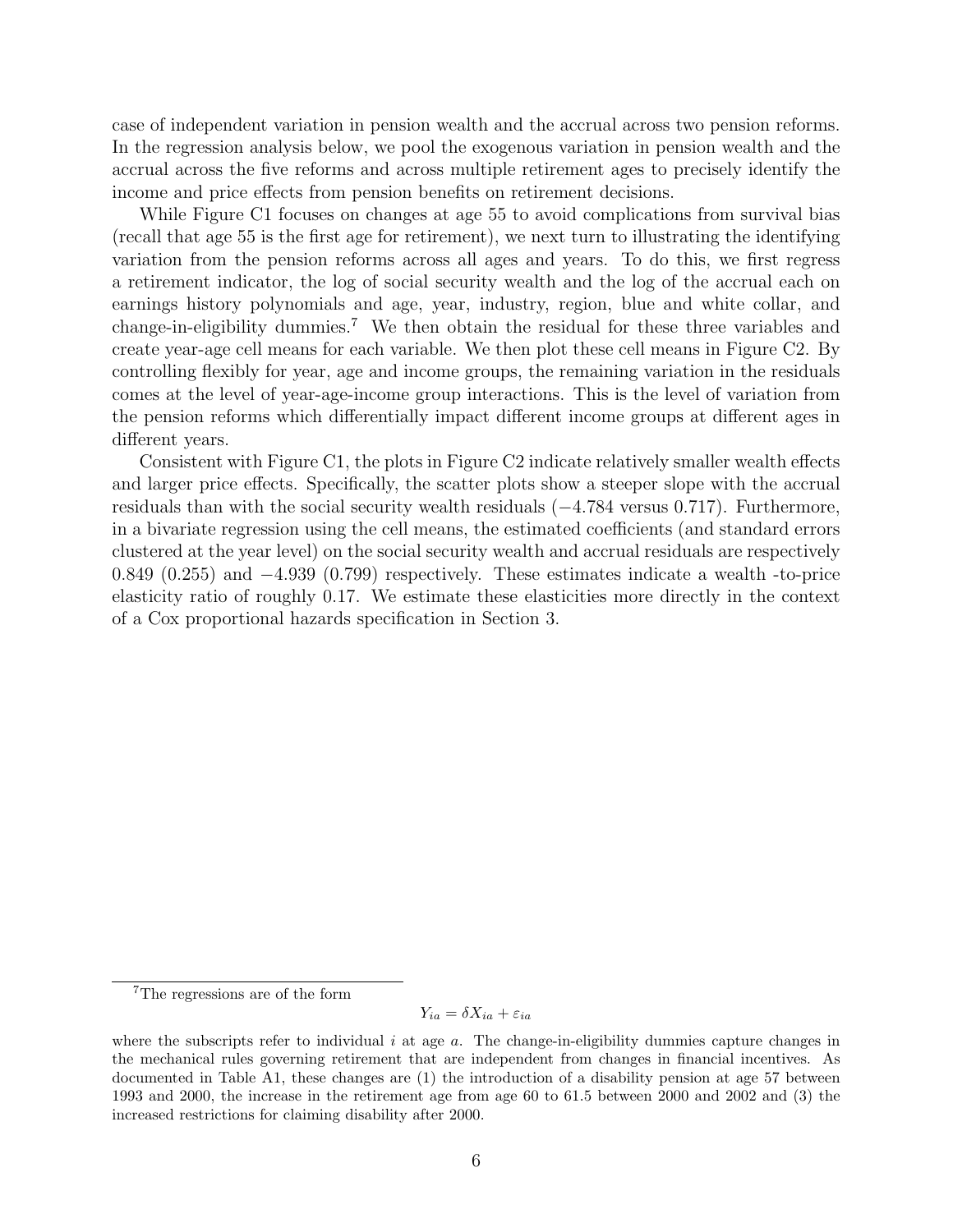

Figure A1: Changes in Benefits from Pension Reforms

Notes: Benefits are computed under the following assumptions: full insurance years at each age, fixed birth cohort across retirement ages, nominal earnings at retirement equal to 20000 euros in 2003. All nominal benefits in each calendar year are adjusted to 2003 euros. Please see the text for more details.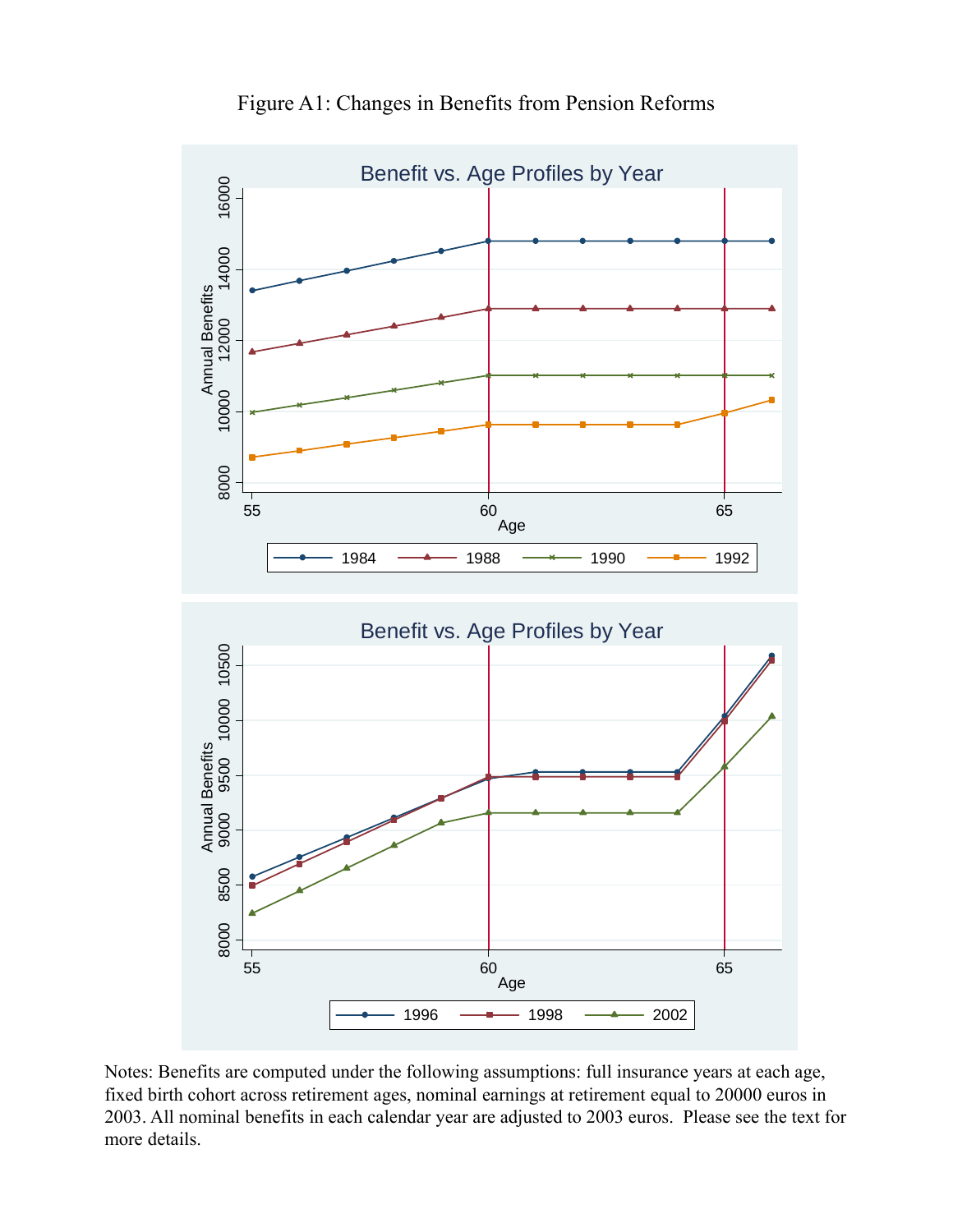

Notes: This figure is based on data at age 55 only. Please see Table B1 for the sample restrictions. The Age 55 Hazard (left-most vertical axis) measures the fraction of individuals claiming a pension at age 55. The Change in lnSSW ( $2<sup>nd</sup>$  vertical axis) measures the mean of the differences between SSW<sub>t</sub> computed under the current year's legislation and  $SSW_t$  computed under the previous year's legislation, i.e.

Change in lnSSW, =  $E[ ln(SSW, (legislation at time t)) - ln(SSW, (legislation at time t-1)) ]$ 

The lnACC variable (right vertical axis) measures the mean of accrual within a given year; the accrual captures the change in  $SSW<sub>t</sub>$  if the individual were to delay retirement one additional year, i.e.

$$
\ln ACC_{t} = E[\ln(1 + \frac{E_{t}(SSW_{i,t+1}) - SSW_{i,t}}{SSW_{i,t}})]
$$

To construct the plot, means of each of the variables are computed over all observations within a given calendar year. The means are then plotted across calendar years (horizontal axis).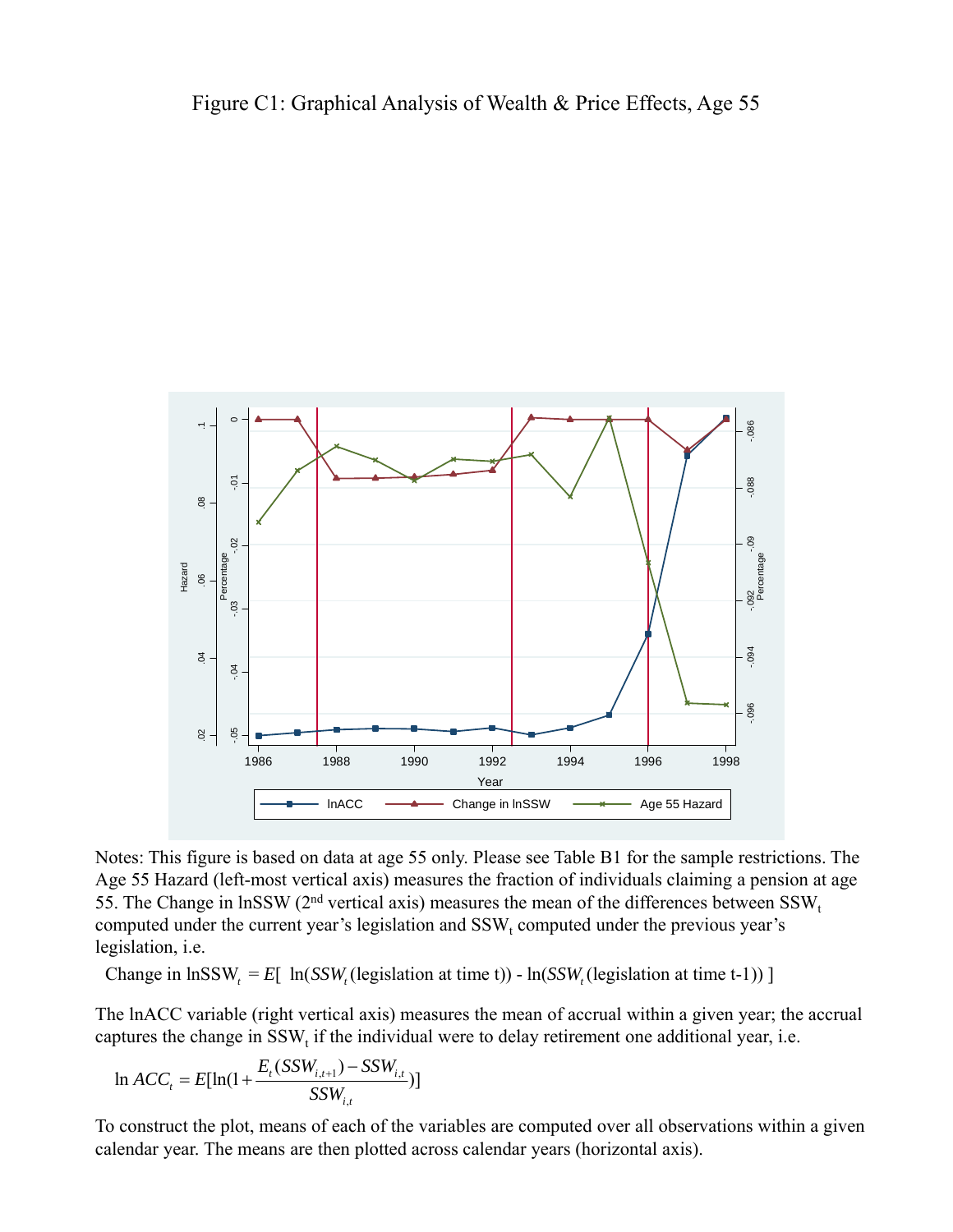

Figure C2: Graphical Analysis of Residuals, Year-Age Cell Means

Notes: Standard errors for the slope coefficients are clustered at the year level. Points are labeled by year.age.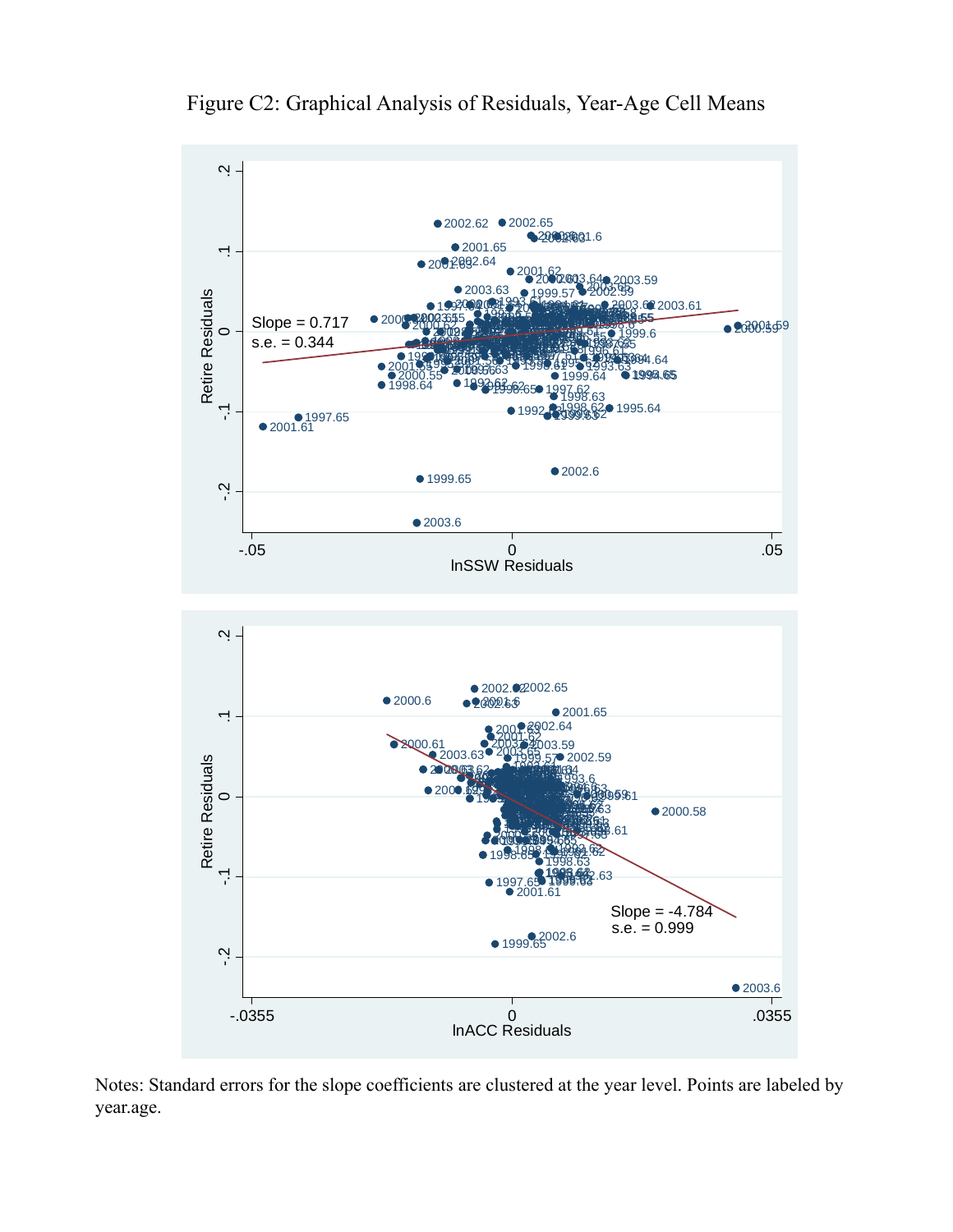| 1985 Pension Reform                                                             | 1988 Pension Reform                                                                                      | 1993 Pension Reform                                                                 | 1996 Pension Reform                                                                                     | 2000 Pension Reform                                                                      |
|---------------------------------------------------------------------------------|----------------------------------------------------------------------------------------------------------|-------------------------------------------------------------------------------------|---------------------------------------------------------------------------------------------------------|------------------------------------------------------------------------------------------|
| change in assessment<br>basis from last 5 years to<br>last 10 years of earnings | change in assessment basis<br>from last 10 years to last 15<br>years of earnings, phased in<br>1988-1992 | change in assessment<br>basis from last 15 to<br>best 15 years of<br>earnings       | introduction of bonus / malus<br>system (lower pension)<br>coefficient to penalize early<br>retirement) | development of bonus /<br>malus system (increased<br>penalities for early<br>retirement) |
|                                                                                 |                                                                                                          | change in revaluation<br>factors used in<br>assessment basis                        |                                                                                                         | increase in minimum<br>retirement age from 60 to<br>61.5, phased in 2000 - 2002          |
|                                                                                 |                                                                                                          | linking pension<br>coefficient to<br>retirement age                                 |                                                                                                         | increased restrictions for<br>claiming disability pension                                |
|                                                                                 |                                                                                                          | introduction of early<br>retirement due to<br>reduced working<br>capacity at age 57 |                                                                                                         | elimination of early<br>retirement due to reduced<br>working capacity at age 57          |

Summary of Austrian Pension Reforms - 1984 - 2003 Table A1

Notes: Please see text for more details regarding the pension reforms.